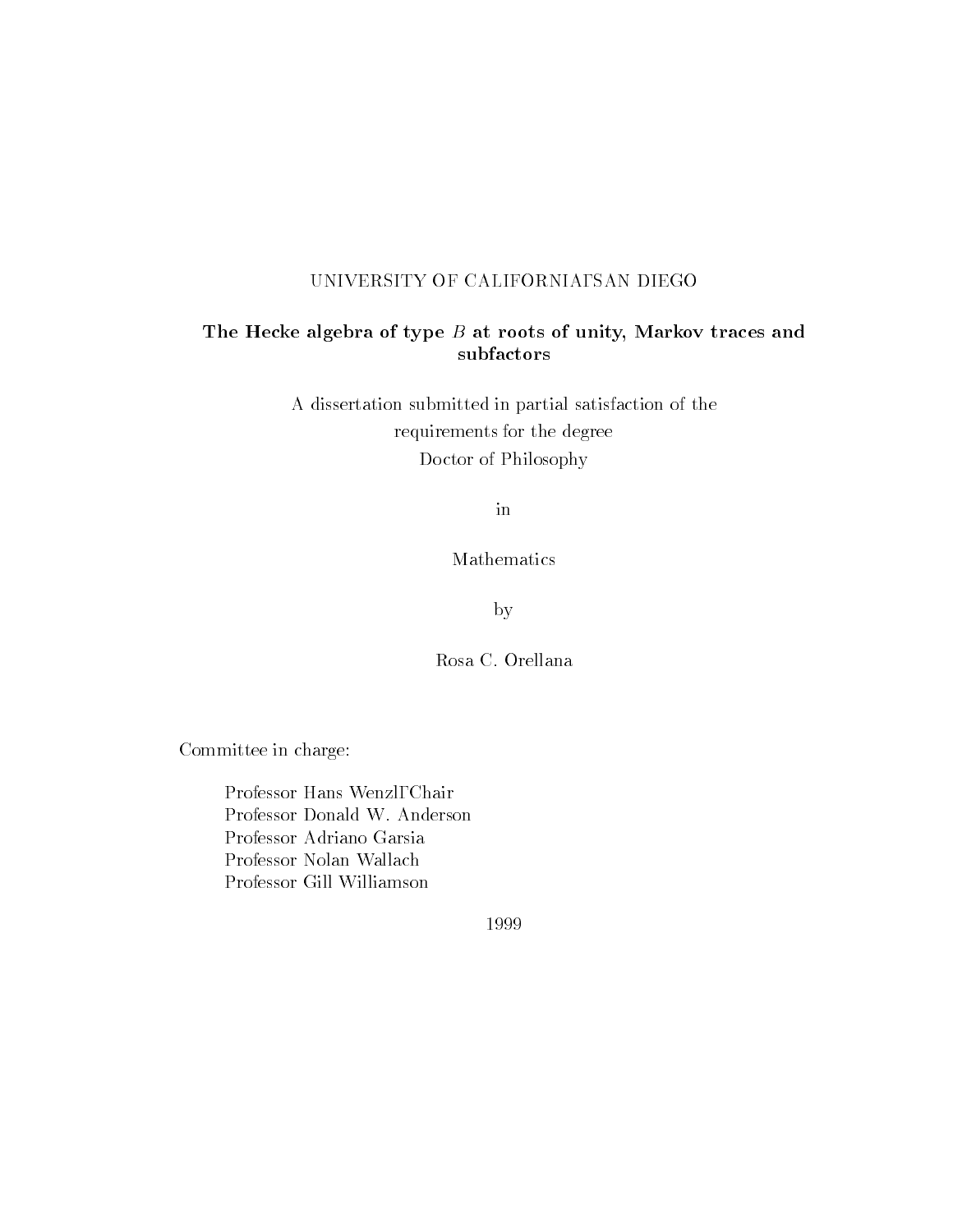Copyright Rosa C. Orellana, 1999 All rights reserved.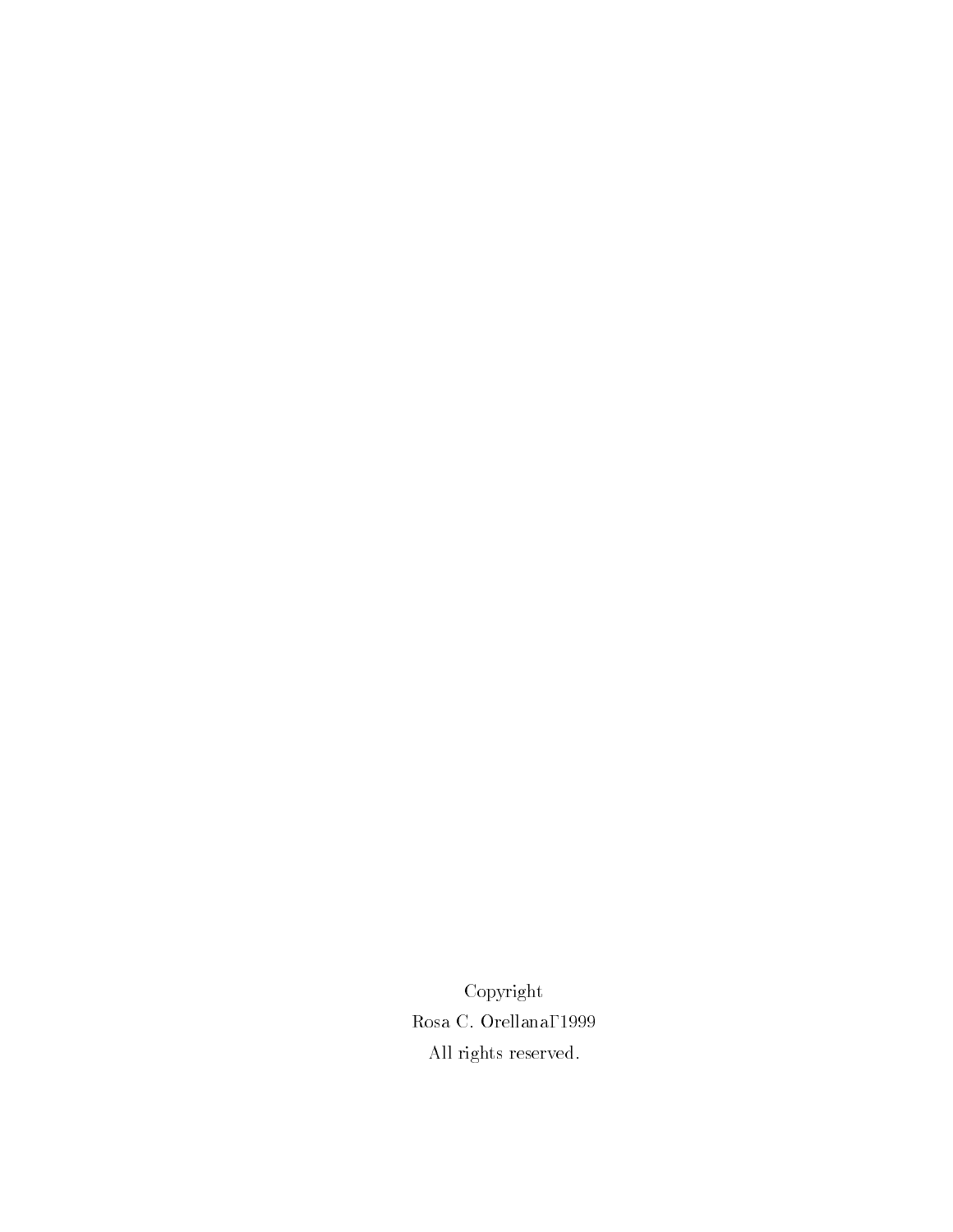The dissertation of Rosa C. Orellana is approved, and it is acceptable in quality and form for publication on microfilm:

Chair

University of California, San Diego

1999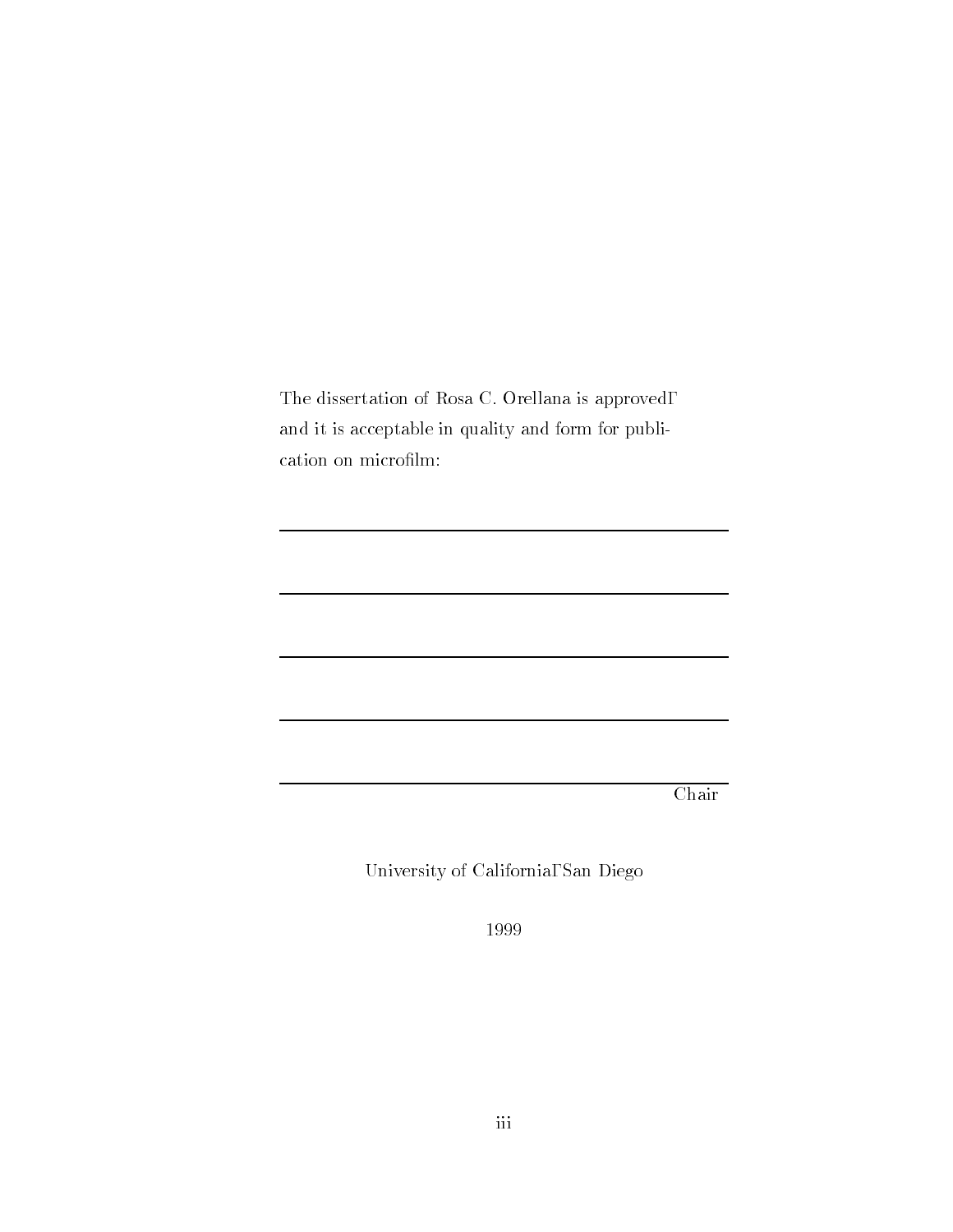To Pedri

Que Dios lo bendiga hoy y siempre.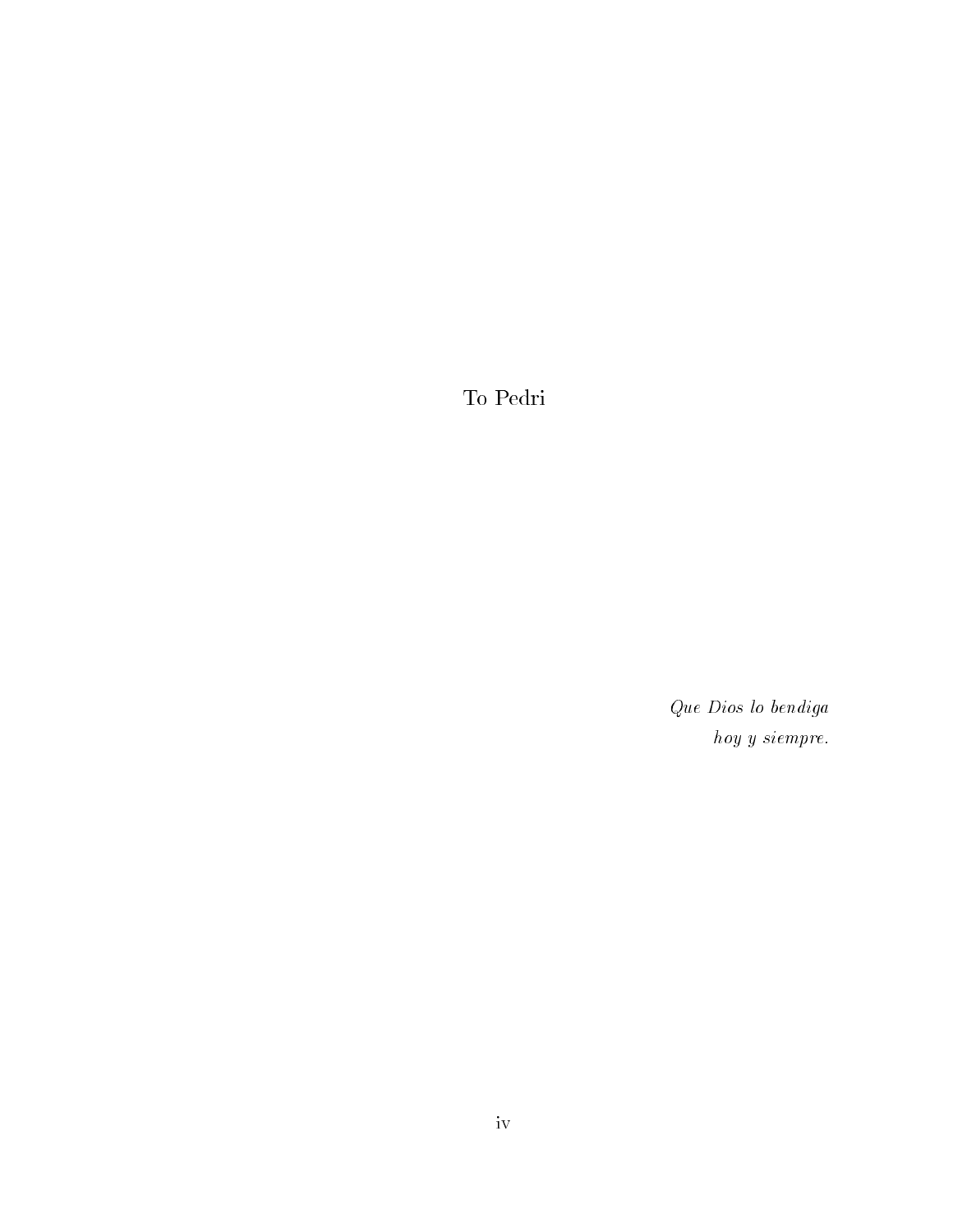## TABLE OF CONTENTS

|                | Signature Page $\ldots \ldots \ldots \ldots \ldots \ldots \ldots \ldots \ldots \ldots \ldots$<br>111                                                                                                                                                                                                                                               |  |
|----------------|----------------------------------------------------------------------------------------------------------------------------------------------------------------------------------------------------------------------------------------------------------------------------------------------------------------------------------------------------|--|
|                | 1V                                                                                                                                                                                                                                                                                                                                                 |  |
|                | V                                                                                                                                                                                                                                                                                                                                                  |  |
|                | V11                                                                                                                                                                                                                                                                                                                                                |  |
|                |                                                                                                                                                                                                                                                                                                                                                    |  |
|                | Х                                                                                                                                                                                                                                                                                                                                                  |  |
|                | $\overline{X1}$                                                                                                                                                                                                                                                                                                                                    |  |
| $\mathbf{1}$   | -1                                                                                                                                                                                                                                                                                                                                                 |  |
| $\overline{2}$ | 4<br>2.1<br>4<br>2.2<br>7<br>2.3<br>The Braid Groups<br>9<br>2.4<br>11<br>2.5<br>13<br>2.6<br>14<br>2.7<br>17                                                                                                                                                                                                                                      |  |
| 3              | -19<br>Hecke algebras of type $A \ldots \ldots \ldots \ldots \ldots \ldots \ldots \ldots$<br>3.1<br>-19<br>3.2<br>22<br>Representations of the Hecke algebra<br>3.3<br>24<br>Representations of the Hecke algebra of type $B$ onto a reduced Hecke<br>3.4<br>algebra of type $A \dots \dots \dots \dots \dots \dots \dots \dots \dots \dots$<br>27 |  |
|                | 3.4.1 Homomorphism of $H_n(q, -q^{r_1+m})$ onto a reduced<br>27<br>The Hecke algebra of type $B$ at roots of unity<br>33<br>3.5                                                                                                                                                                                                                    |  |
| 4              | 39<br>39<br>4.1<br>4.2<br>41                                                                                                                                                                                                                                                                                                                       |  |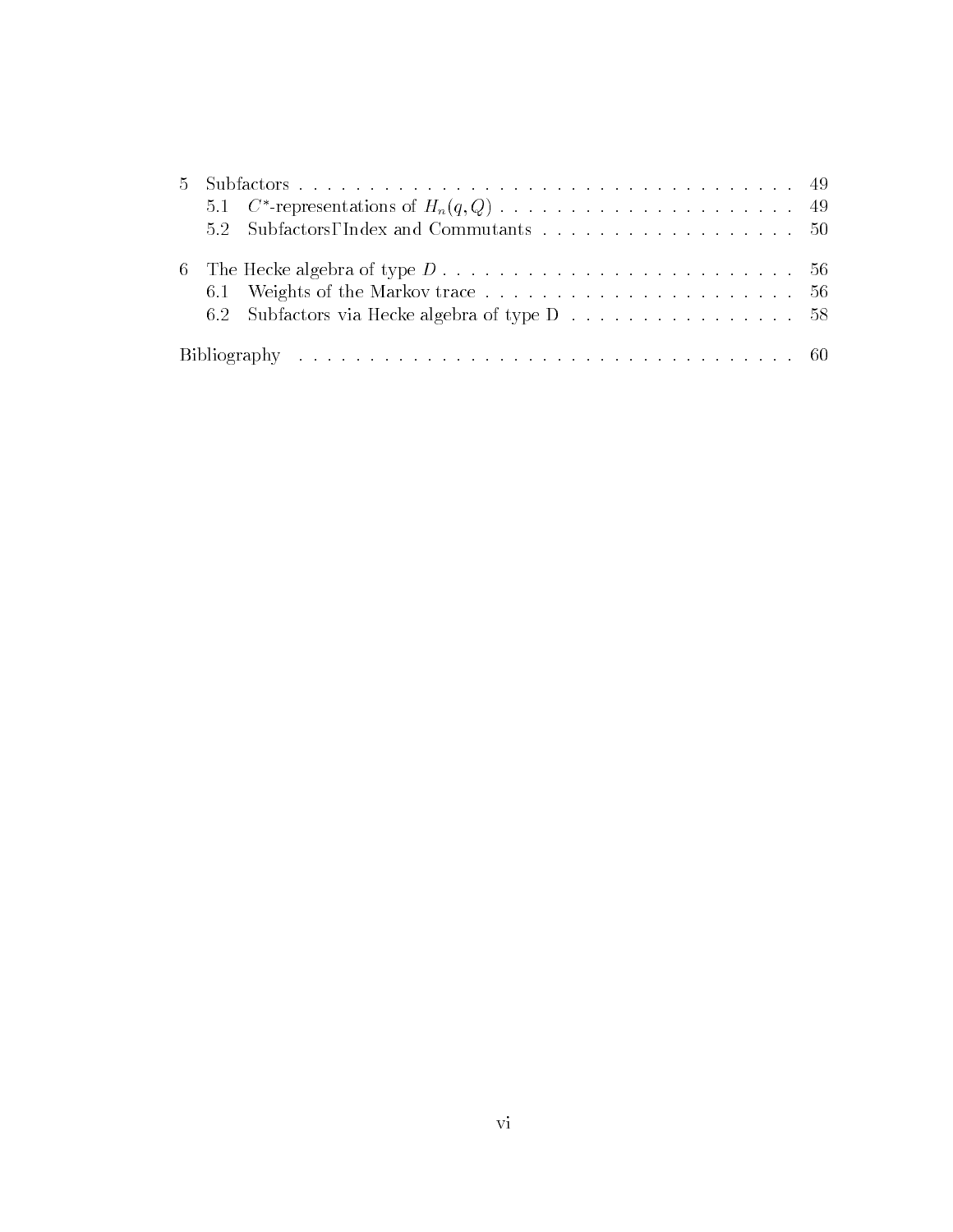## LIST OF FIGURES

| 2.1 |                                                                                  |               |
|-----|----------------------------------------------------------------------------------|---------------|
| 2.2 | Example of a skew diagram                                                        | $\frac{5}{2}$ |
| 2.3 | Example of a pair of tableaux $\ldots \ldots \ldots \ldots \ldots \ldots \ldots$ | -6            |
| 2.4 | A correspondence between pairs of diagrams and one diagram                       |               |
| 2.5 |                                                                                  | -8            |
| 2.6 |                                                                                  | - 9           |
| 2.7 | Pictorial definition of homomorphism, $\tilde{\rho}_{f,n}$                       | 10            |
| 2.8 |                                                                                  | -11           |
| 3.1 |                                                                                  |               |
| 3.2 | Correspondence between pairs of Young diagrams and a Young di-                   |               |
|     |                                                                                  |               |
| 3.3 |                                                                                  |               |
| 4.1 |                                                                                  |               |
|     |                                                                                  |               |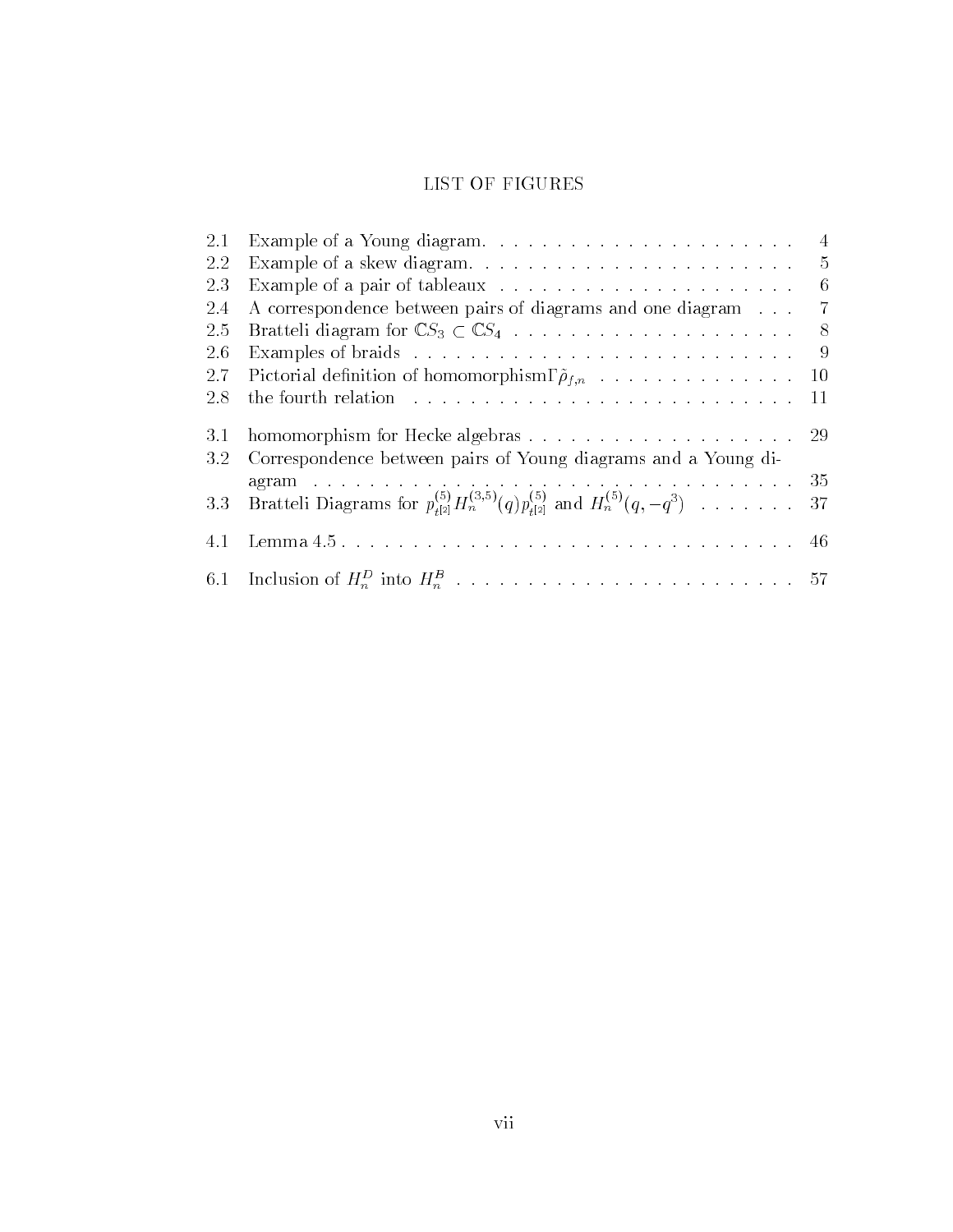### ACKNOWLEDGEMENTS

First of all, I want to thank my advisor, Hans Wenzl. I feel very lucky to have him as my advisor. His support these 3 almost 4 years has been unwavering to say the least. He has been to me, the perfect advisor. I also want to thank Jeffrey Remmel for introducing me to the wonderful world of algebraic combinatorics and representation theory. The winter quarter of my first year still remains one of the happiest time in my life. Also I am very grateful to Adriano Garsia, his enthusiasm towards his work is contagious and inspiring. I came to San Diego decided to become a topologist and I am very proud to say that I am leaving as an algebraic combinatorist.

I want to thank Lois Stewart for being more than the graduate coordinator. Thanks for all the support while I was working on this thesis. Many thanks to Zelinda Collins for mailing all the letters on time and for always having encouraging words. I would like to thank all the math department staff, in particular Lee Montano, for their support. Thanks to Joe Keefe, Wilson Cheung and the computing support staff for all their help.

I wouldn't have been able to write this thesis without the support of my friends: Mike Zabrocki, Kathleen Doody, May de las Alas, Carol Chang, Jeb Willenbring and Imre Tuba. I want to thank Sara Billey for telling me to ask Hans Wenzl to be my advisor. Thanks to Will Brockman for letting all math graduate students use his thesis as a mold. Thanks to Glenn Tesler for proofreading my first paper. Special thanks to my best friend Rosa Tapia for all her love and support.

I want to thank Paul Chabot, Kenneth Millett and Rodolfo Tamez for being great teachers and for believing in me.

I am very grateful for the financial support of the San Diego Fellowship, the President's Dissertation Fellowship and NSF grant DMS 9400987.

The text of Chapter 3 and Chapter 4 is adapted from Weights of Markov traces on Hecke algebras, Rosa Orellana, J. Reine Angew. Math., 1999. And the text of Chapter 5 and 6 is adapted from *Hecke algebras of type B and D and subfactors*,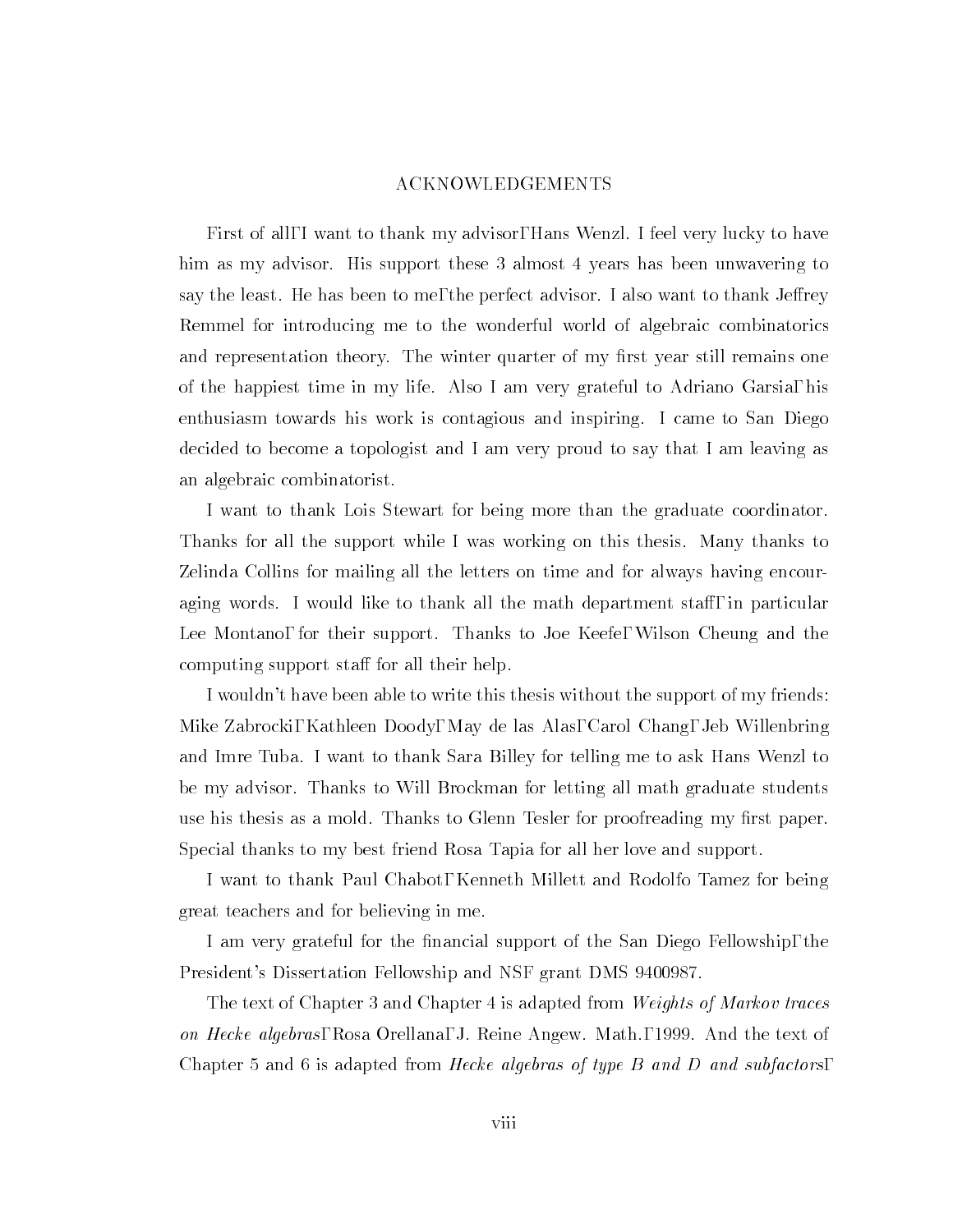submitted for publication, 1999.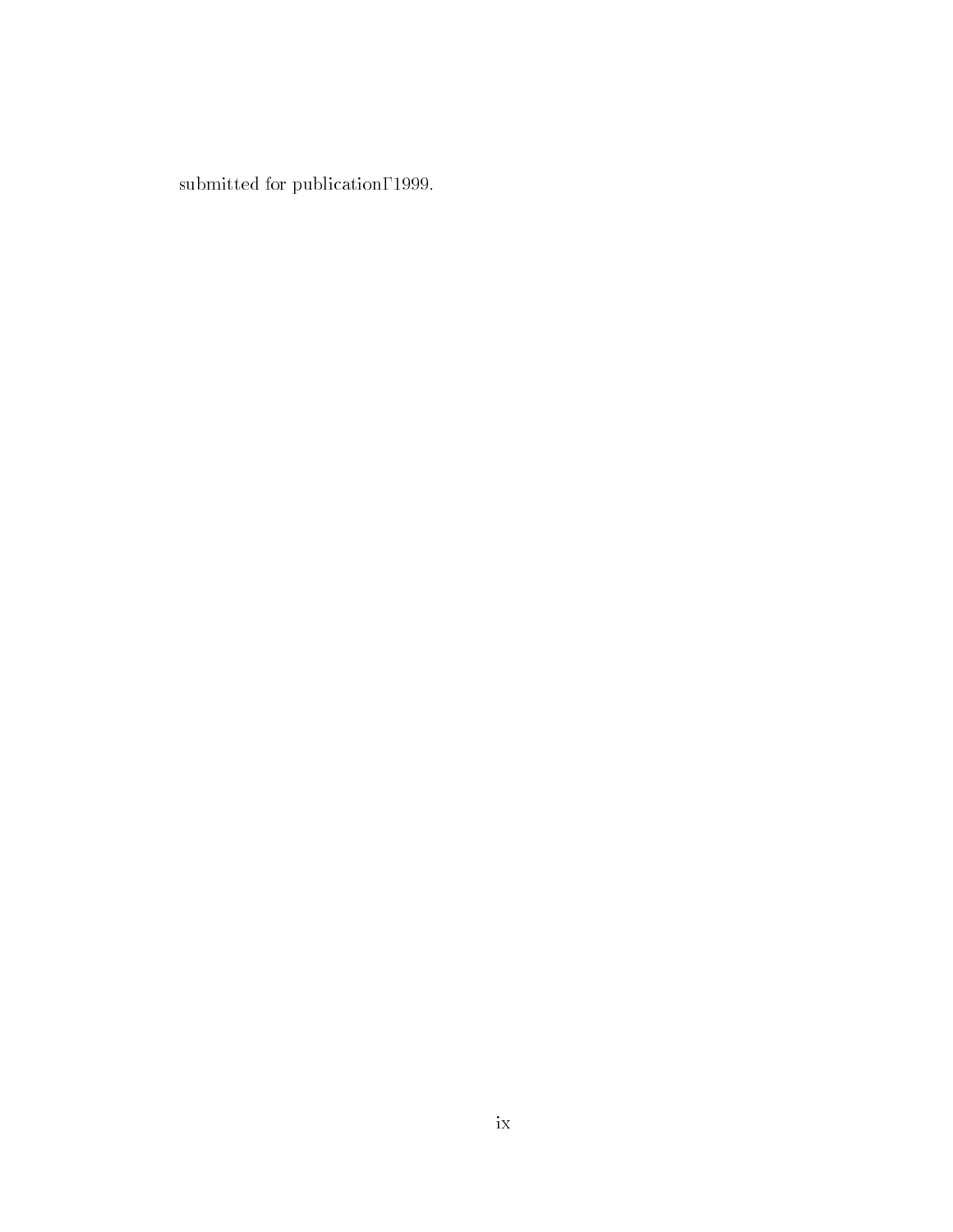### VITA

| 1994      | B. A., California State University, Los Angeles                                        |
|-----------|----------------------------------------------------------------------------------------|
| 1994–1999 | Teaching assistant, Department of Mathematics, Uni-<br>versity of California San Diego |
| 1996      | M. A., University of California San Diego                                              |
| 1999      | Ph. D., University of California San Diego                                             |

## PUBLICATIONS

Weights of Markov trace on Hecke algebras. J. Reine Angew. Math., March 1999.

Hecke algebras of type  $D$  and  $D$  at roots of unity and subfactors, submitted to Pacif. J. of Math, 1999.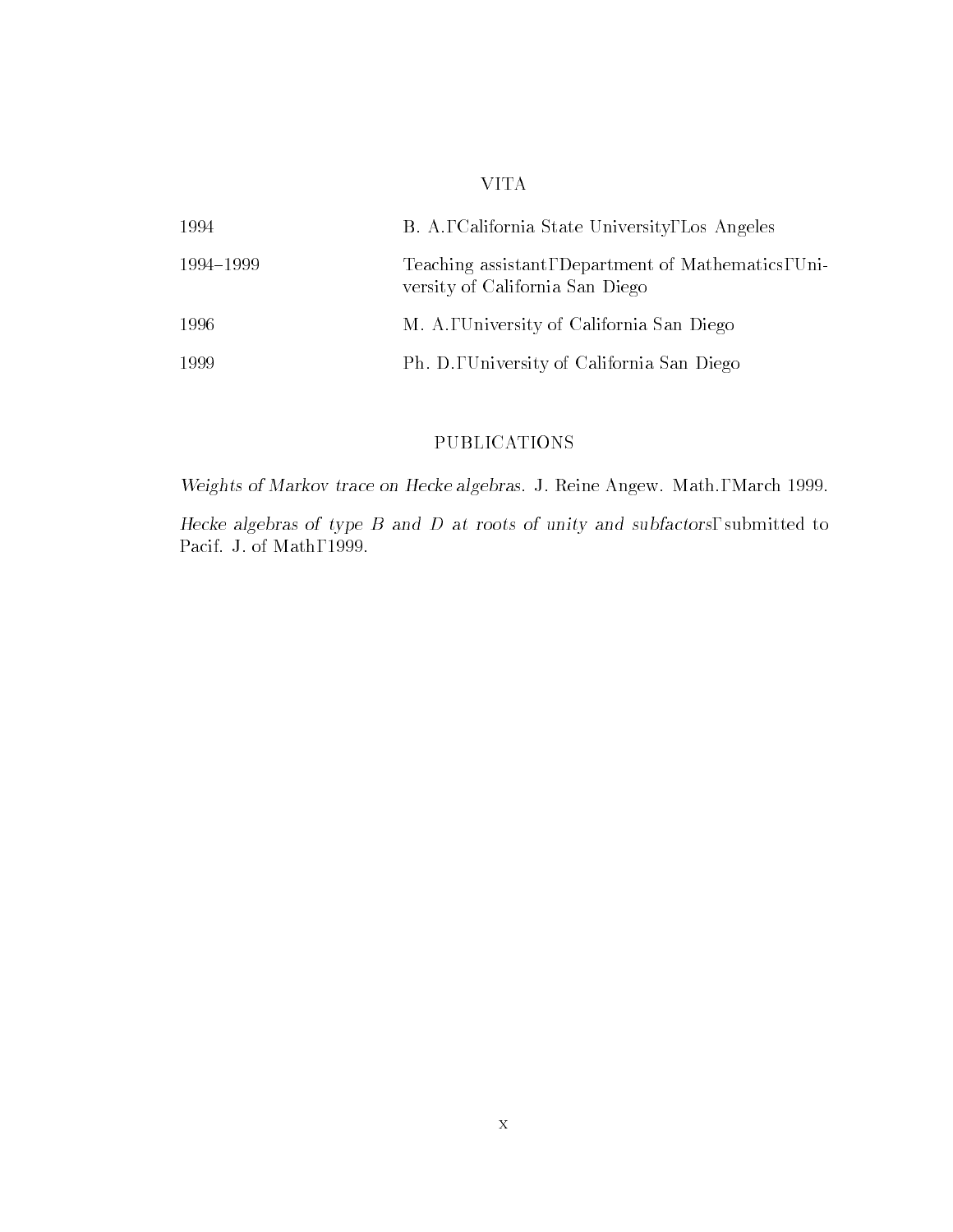### ABSTRACT OF THE DISSERTATION

## The Hecke algebra of type  $B$  at roots of unity, Markov traces and subfactors

by

Rosa C. Orellana Doctor of Philosophy in Mathematics University of California San Diego, 1999 Professor Hans Wenzl, Chair

The Hecke algebra of type  $B_n$ ,  $H_n(q, Q)$ , is semisimple for generic values of q and Q. Its simple components are indexed by double partitions  $(\lambda, \mu)$  of n.

We have constructed a nontrivial homomorphism from the specialized Hecke algebra of type  $B$ ,  $H_n(q,-q^\ast)$  onto a reduced Hecke algebra of type A for  $q$  not equal to 1. This homomorphism has proven to be a useful tool to reduce questions about the Hecke algebra of type B to the Hecke algebra of type A.

An immediate consequence of the existence of this homomorphism is that the Hecke algebra of type  $B$  appears as a commutant of the quantum group  $U_q(\mathfrak{sl}(r)).$ Using this homomorphism and the results from Wenzl [W1] on the Hecke algebra of type  $A$ , we have solved the following three problems:

A family of traces, depending on two parameters, has been defined by Geck and Lambropoulou [GL] motivated by their study of knots in a solid torus. We have computed the weights, i.e. values at minimal idempotents, of these traces. Wenzl [W1] obtained that the weights for the Hecke algebra of type A were specializations of Schur functions. Here we obtain a new class of functions labeled by pairs of Young diagrams. We give an expression of this function as products of Schur functions and a simple factor.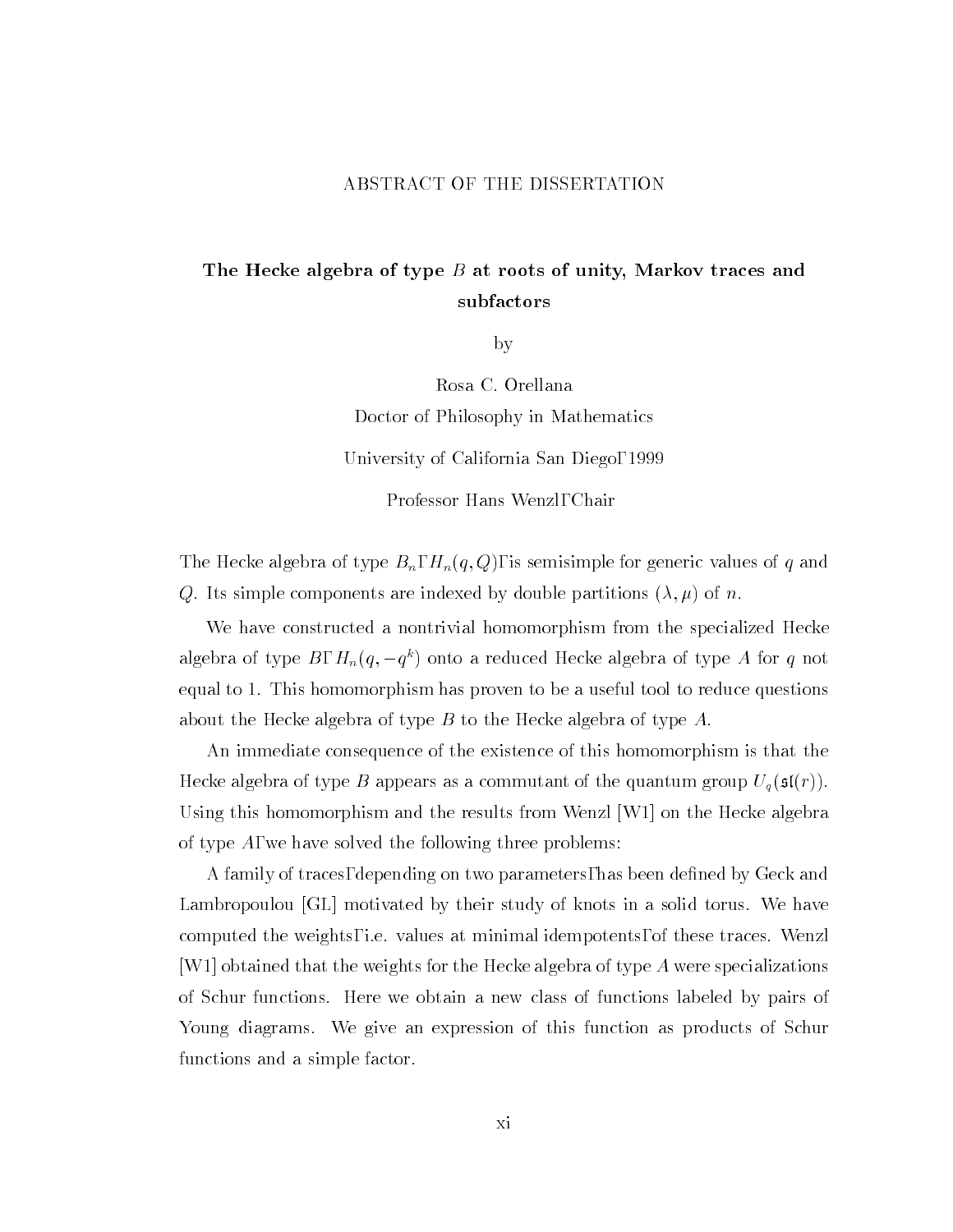All simple modules of the Hecke algebra of type  $B$  at roots of unity have been constructed [DGM], however the dimensions are not known in general. Using this homomorphism we can explicitly describe many nontrivial simple modules. The dimensions of these modules can be computed using a generalization of the Littlewood-Richardson rule.

We have also been able to construct examples of subfactors from the inclusion of the Hecke algebra of type  $A$  into the Hecke algebra of type  $B$ .

Finally, using the results from the Hecke algebra of type  $B$ , we have been able to derive results for the Hecke algebra of type D.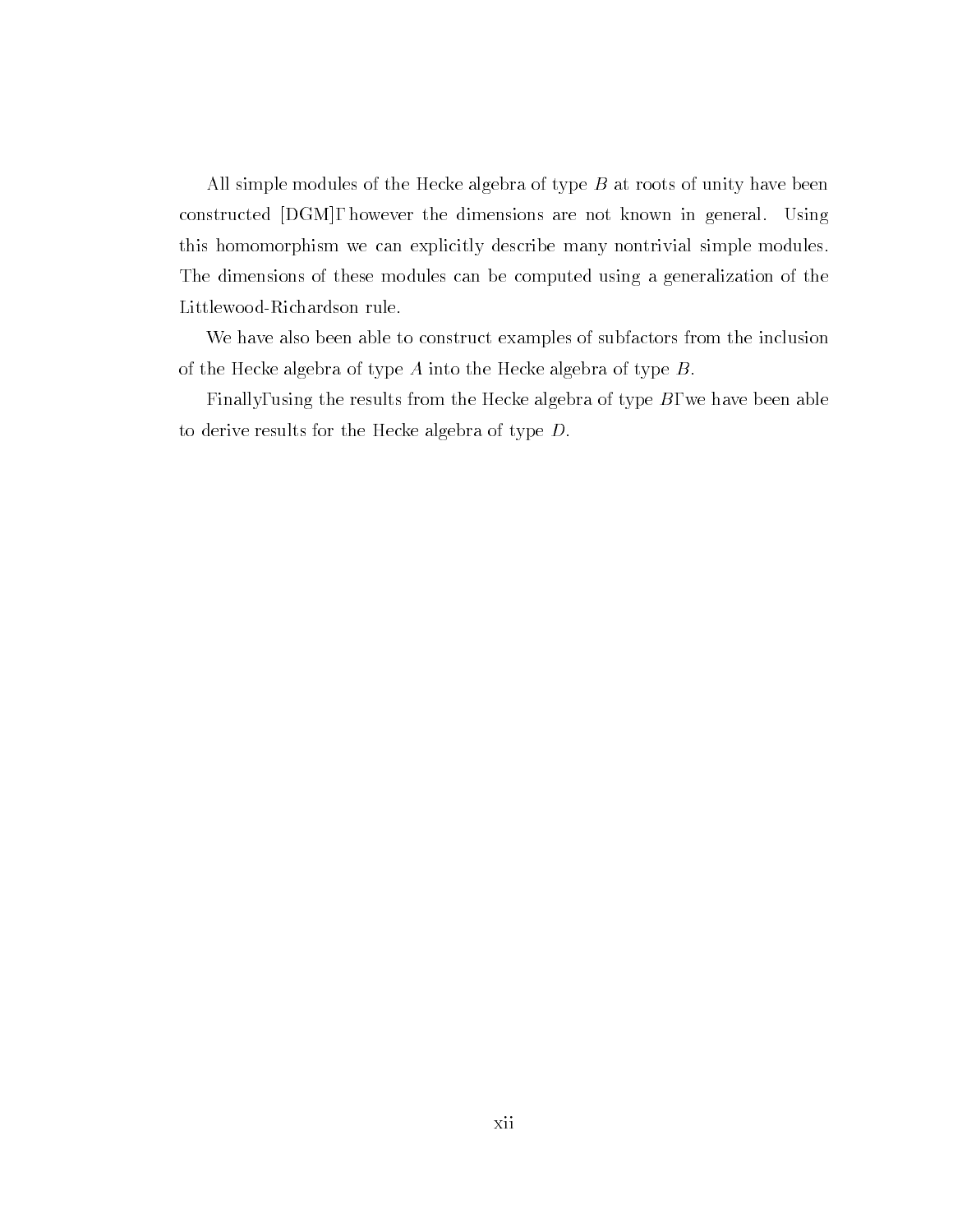# Chapter 1

# Introduction

Hecke algebras are of interest to a wide audience, since they arise naturally in the study of knots and links, quantum groups, and von Neumann algebras.

The Hecke algebra of type  $B$  is a two parameter deformation of the group algebra of the Weyl group of type  $B$  (also known as the hyperoctahedral group). We can think of the parameters as complex numbers. The representations of the Hecke algebra depend on rational functions in two parameters.

The Hecke algebra of type  $B_n$ , denoted by  $H_n(q, Q)$ , is semisimple whenever  $Q \neq -q^k$ ,  $k \in \{0, \pm 1, \ldots, \pm (n-1)\}\$ , and q is not a root of unity, see [DJ]. The simple components are indexed by ordered pairs of Young diagrams. These Hecke algebras can be defined as a finite dimensional quotient of the group algebra of the braid group of type B.

Motivated by their study of link invariants related to the braid group of type B, Geck and Lambropoulou  $|GL|$  have defined certain linear traces on the Hecke algebra of type  $B$  called Markov traces. Their definition is given inductively.

In this thesis we give an alternative way of computing this trace. Since the Hecke algebra of type  $B$  is semisimple, any linear trace can be written as a weighted linear combination of the irreducible characters (the usual trace). The coefficients in this linear expression are called weights. The weights are equal to the values of the trace at the minimal idempotents. Since the characters are known, it follows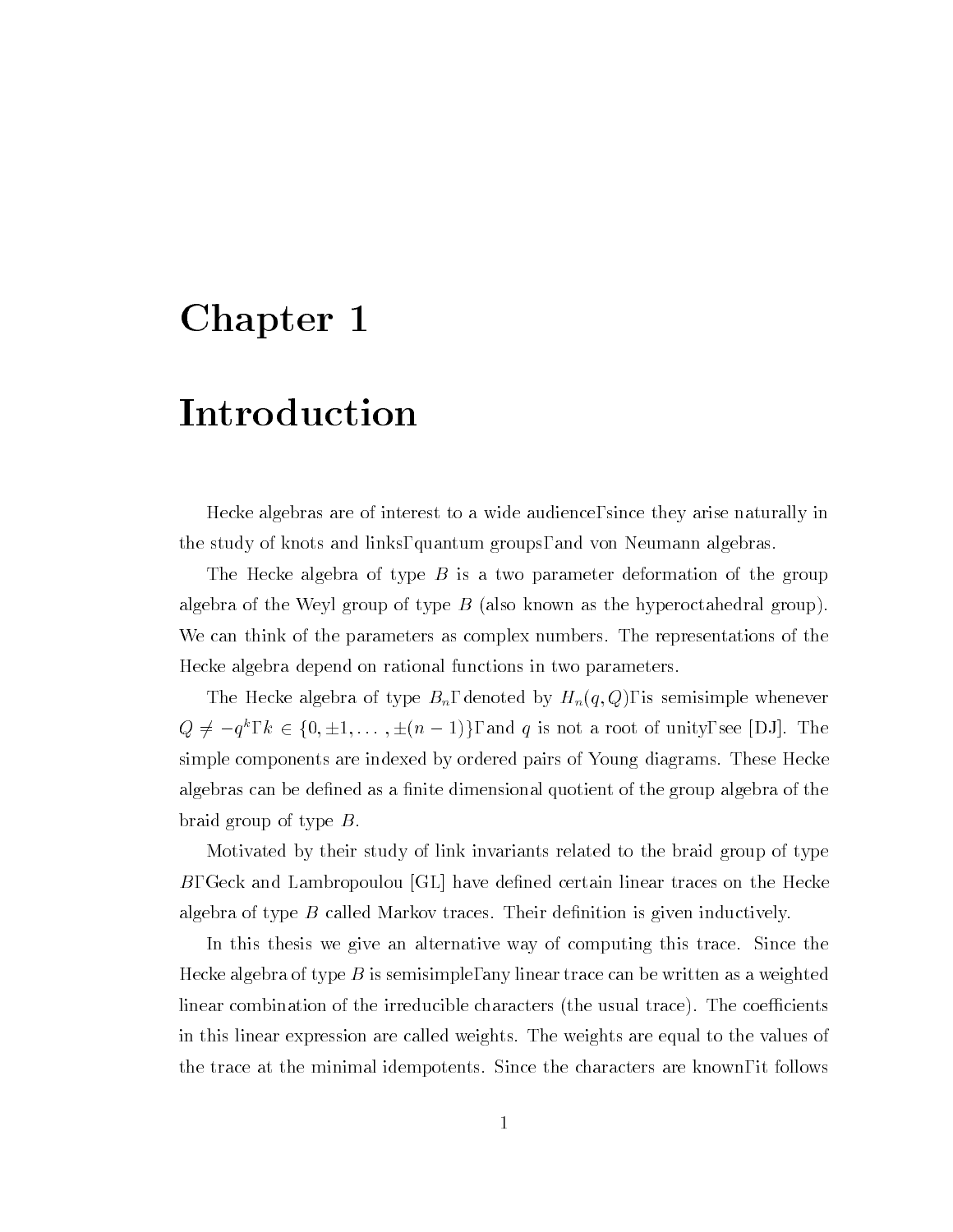that the weights completely determine the trace. The weights are also indexed by ordered pairs of Young diagrams.

We have found the weight formula for the Markov trace defined by Geck and Lambropoulou [GL] for the Hecke algebra of type B. The weight formula can be written as a product of Schur functions and a simple factor. To prove this formula we construct a homomorphism from the specialization of the Hecke algebra of type  $D$ ,  $H_n(q, -q^{n+m})$ , onto a reduced Hecke algebra of type A. Using this homomorphism we obtain that the Markov trace of the Hecke algebra of type B appears as a pullback of the Markov trace of the reduced Hecke algebra of type  $A$ .

A consequence of the above mentioned homomorphism is the existence of a duality between the quantum group  $U_q(\mathfrak{sl}(r))$  and the specialized Hecke algebra  $H_n(q, -q$  .  $\ldots$  ).

In this thesis we also compute the weights for the Markov trace on the Hecke algebra of type D. We use the results of Hoefsmit  $[H]$  on the inclusion of the Hecke algebra of type D into the Hecke algebra of type  $B$ . We also use the results of Geck  $[G]$  on obtaining Markov traces of the Hecke algebra of type D from those of type B.

In [W1] Wenzl found examples of subfactors of the hyperfinite  $II_1$  factor by studying the complex Hecke algebras of type A, denoted by  $H_n(q)$ . In this thesis we construct examples of subfactors obtained from the inclusion of the Hecke algebra of type  $A$  into the Hecke algebra of type  $B,$   $H_n(q,Q)$ . To do this we must find the values of the parameters of the Hecke algebra of type  $B$  for which the inductive limit, i.e.  $H_{\infty}(q,Q) = \bigcup_{n>0} H_n(q,Q)$ , has  $C^*$  representations. We show that there are  $\cup$  representations when  $q = e^{-i\omega}$  and  $Q = -q^2$  for some positive integers l and k.

We show that the surjective homomorphism described above is well-defined and onto when  $q$  is a root of unity. This implies that there exist quotients of the reduced Hecke algebra of type A which are isomorphic to quotients of  $H_n(q,-q^{(1+\cdots)})$  at roots of unity. These quotients are  $C^*$  algebras and we use them to construct the  $II_1$  hyperfinite factor.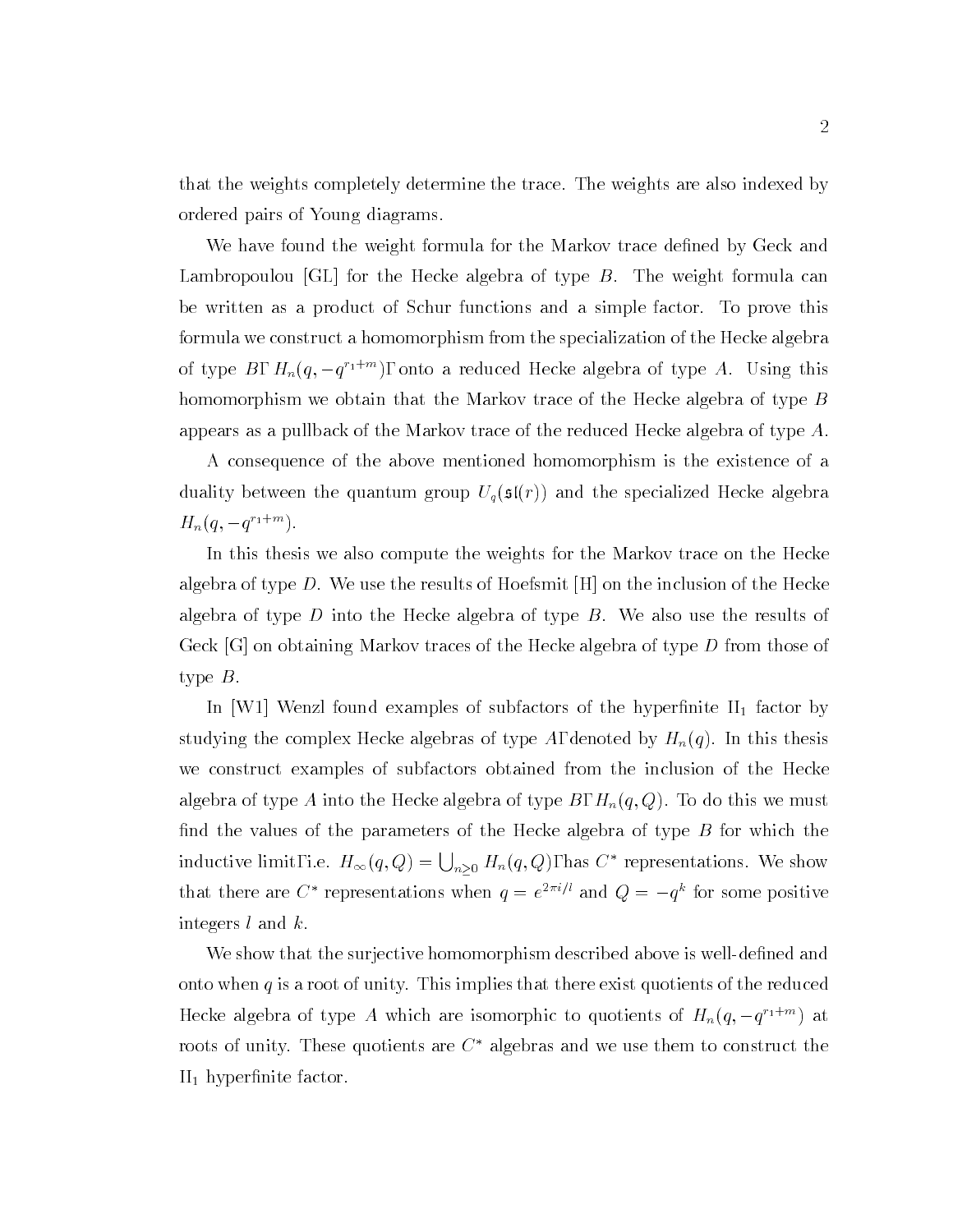The Markov traces defined by Geck and Lambropoulou  $|GL|$  make the  $C^*$  algebras obtained from sequences of Hecke algebras of type  $B$  into a  $II_1$  factor. Moreover, they also satisfy the commuting square property needed for the construction of subfactors which involves the conditional expectations of various subalgebras.

The subfactors obtained from the inclusion of the Hecke algebra of type  $A$  into the Hecke algebra of type  $B$  are equivalent to special cases of subfactors already obtained in [W1] for the Hecke algebras of type A. We compute the index and higher relative commutants for these subfactors. We found that the index is related to the Schur function of a rectangular diagram.

We also obtain intermediate subfactors of index two by studying the inclusion of the Hecke algebra of type D into the Hecke algebra of type  $B$ . We also study the inclusion of the Hecke algebra of type A into the Hecke algebra of type  $D$ . We compute the index for these subfactors.

This thesis is organized as follows. In Chapter 2 we give notation and general ideas used throughout the thesis. In Chapter 3, we give general information for the Hecke algebras and give the surjective homomorphism, we show that it is well-defined at roots of unity.

In Chapter 4, we give the weight function of the Markov trace defined by Geck and Lambropoulou [GL]. In Chapter 5, we show how to construct examples of subfactors and give the index and higher relative commutants. Finally, in Chapter 6, we show how the results obtained for the Hecke algebra of type  $B$  can be used to find similar results for the Hecke algebra of type  $D$ .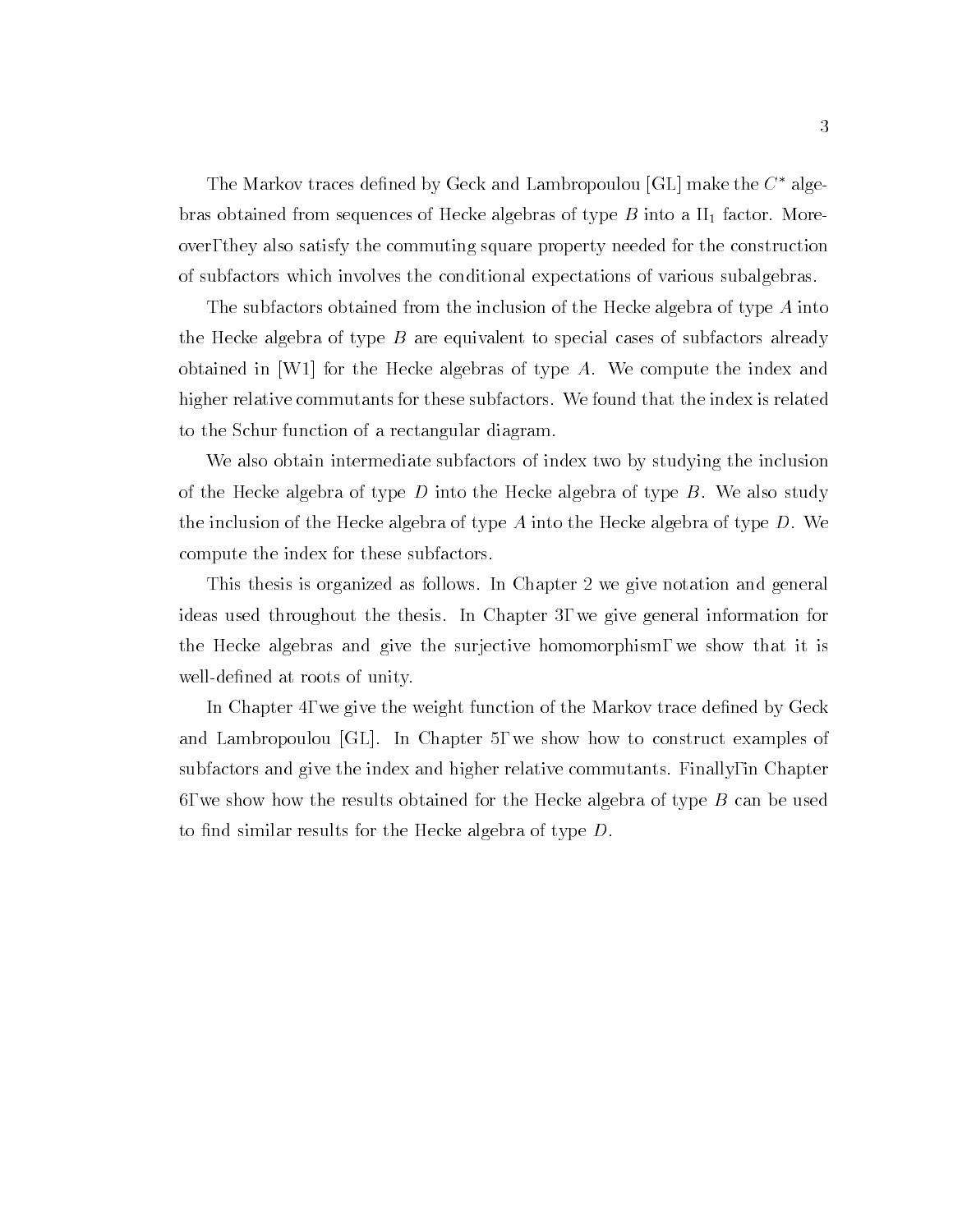# Chapter 2

# Preliminaries

#### 2.1Partitions and Tableaux

A partition of n is a sequence of positive numbers  $\alpha = [\alpha_1, \ldots, \alpha_k]$  such that

$$
\alpha_1 \geq \alpha_2 \geq \ldots \geq \alpha_k \geq 0
$$
 and  $n = |\alpha| = \alpha_1 + \alpha_2 + \ldots + \alpha_k$ .

here  $1 \leq k \leq n$ .  $|\alpha|$  is called the *weight* of  $\alpha$ . The  $\alpha_i$ 's are called the *parts* of  $\alpha$ , and the number of nonzero parts of  $\alpha$  is called the *length* of  $\alpha$ , denoted by  $l(\alpha)$ . If we say  $l(\alpha) \leq r_1$ , then we we will mean that there are  $s \leq r_1$  nonzero parts and the remaining  $r_1 - s$  are equal to zero. We use the notation  $\alpha \vdash n$  to mean  $\alpha$  is a partition of n.

A Young diagram is a pictorial representation of a partition  $\alpha$  as an array of n boxes with  $\alpha_1$  boxes in the first row,  $\alpha_2$  boxes in the second row, and so on. We count the rows from top to bottom. We shall denote the Young diagram and the partitions by the same symbol  $\alpha$ .

$$
\alpha = [3, 2, 1] \longleftrightarrow
$$

Figure 2.1: Example of a Young diagram.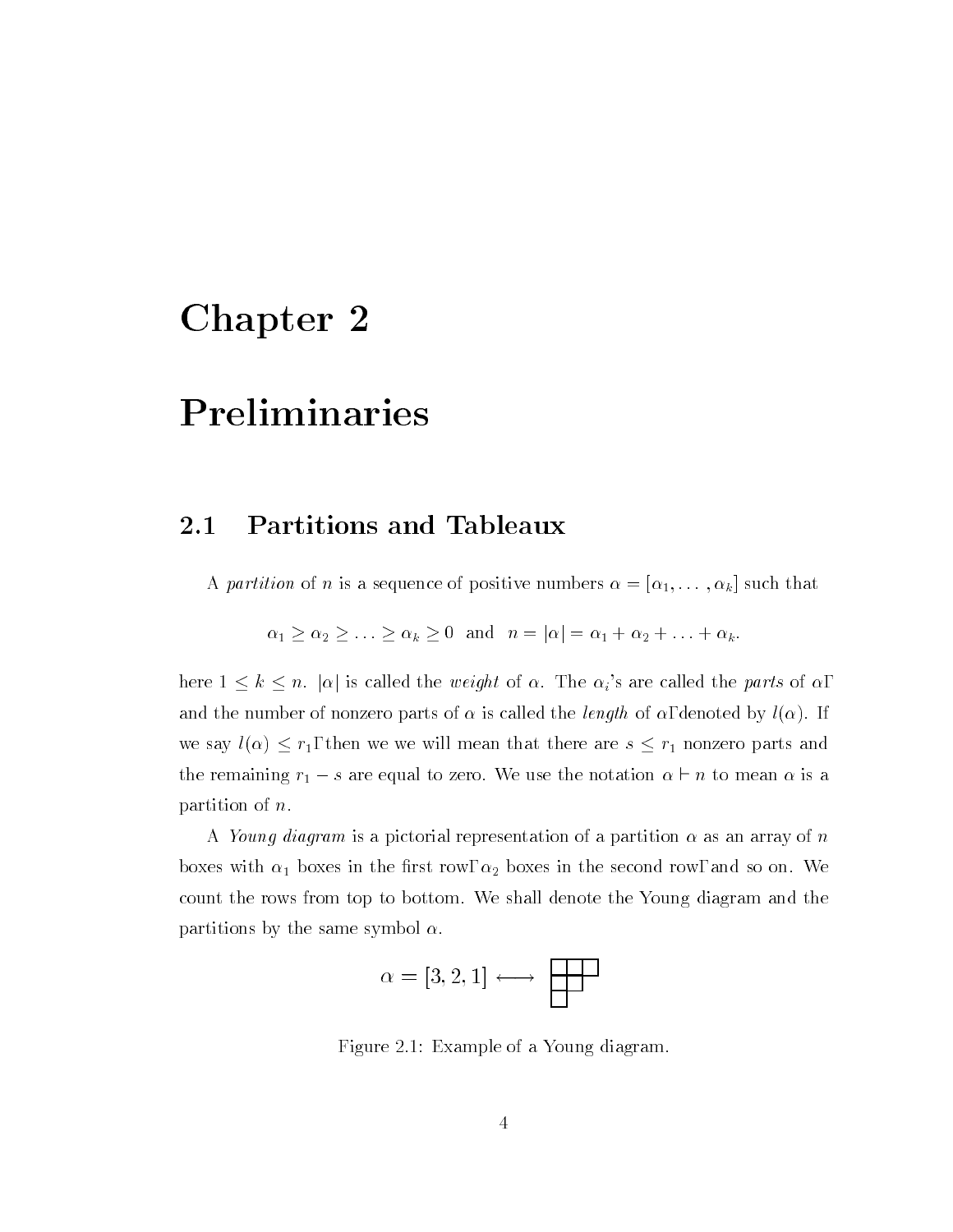We use the word *shape* interchangeably with the word partition. The set of all partitions of n is denoted by  $\Lambda_n$ . The square in the *i*-th row and *j*-th column of  $\alpha$ is said to have *coordinates*  $(i, j)$ .

If  $\alpha$  and  $\beta$  are two partitions with  $|\alpha| \leq |\beta|$ , then we write  $\alpha \subset \beta$  if  $\alpha_i \leq \beta_i$  for all i. In this case we say that  $\alpha$  is contained in  $\beta$ . If  $\alpha \subset \beta$  then the set-theoretic die eerste groot die steeds die stel die die geweste gewone van die deel van die skewe van die skew die skew d



Figure 2.2: Example of a skew diagram.

Notice that in Figure 2.2,  $\beta/\alpha$  can be interpreted as pair, ([2], [1]). A standard tableau of shape  $\alpha$  is a filling of the boxes with numbers  $1, 2, \ldots, n$  such that the numbers in each row increase from left to right and in every column from top to bottom. The notation  $t^{\alpha}$  will be used to denote a standard tableaux of shape  $\alpha$ . We say this contained in the denoted the theory in the is obtained by removing appropriate boxes from  $t^r$  , i.e. the numbers  $1, 2, \ldots, |\alpha|$  are in the same boxes in  $\iota^-$  and in  $\iota^-$  .

A *double partition* of size *n*, denoted by  $(\alpha, \beta)$ , is an ordered pair of partitions  $\alpha$  and  $\beta$  such that  $|\alpha| + |\beta| = n$ . The length of a double partition is  $l(\alpha, \beta) =$  $l(\alpha) + l(\beta)$ . A double partition can be associated with a pair of Young diagrams. The set of all pairs of Young diagrams with n boxes is denoted by  $\Lambda_n^2$ . We define as for single partitions  $(\alpha, \beta) \subset (\delta, \gamma)$  if  $\alpha_i \leq \delta_i$  and  $\beta_j \leq \gamma_j$  for all i and j. That is,  $(\alpha, \beta)$  is obtained from  $(\delta, \gamma)$  by removing appropriate boxes of  $(\delta, \gamma)$ , and we say  $(\alpha, \beta)$  is contained in  $(\delta, \gamma)$ .

 $t^{(1)} = (t^-, t^+)$  is a pair of standard tableaux if the arrangement of the numbers  $1, 2, \cdots, n$  is in increasing order in the rows and columns of both  $t^-$  and  $t^+$ . For any double partition  $(\alpha, \beta)$ , let  $T_{(\alpha, \beta)}$  denote the set of standard tableaux of shape  $(\alpha, \beta)$  and  $\mathcal{T}_n$  denote the set of all pairs of tableaux with n boxes. For example, the diagram in Figure 2.3 is a pair of standard tableaux of shape  $([2, 1, 1], [3, 2])$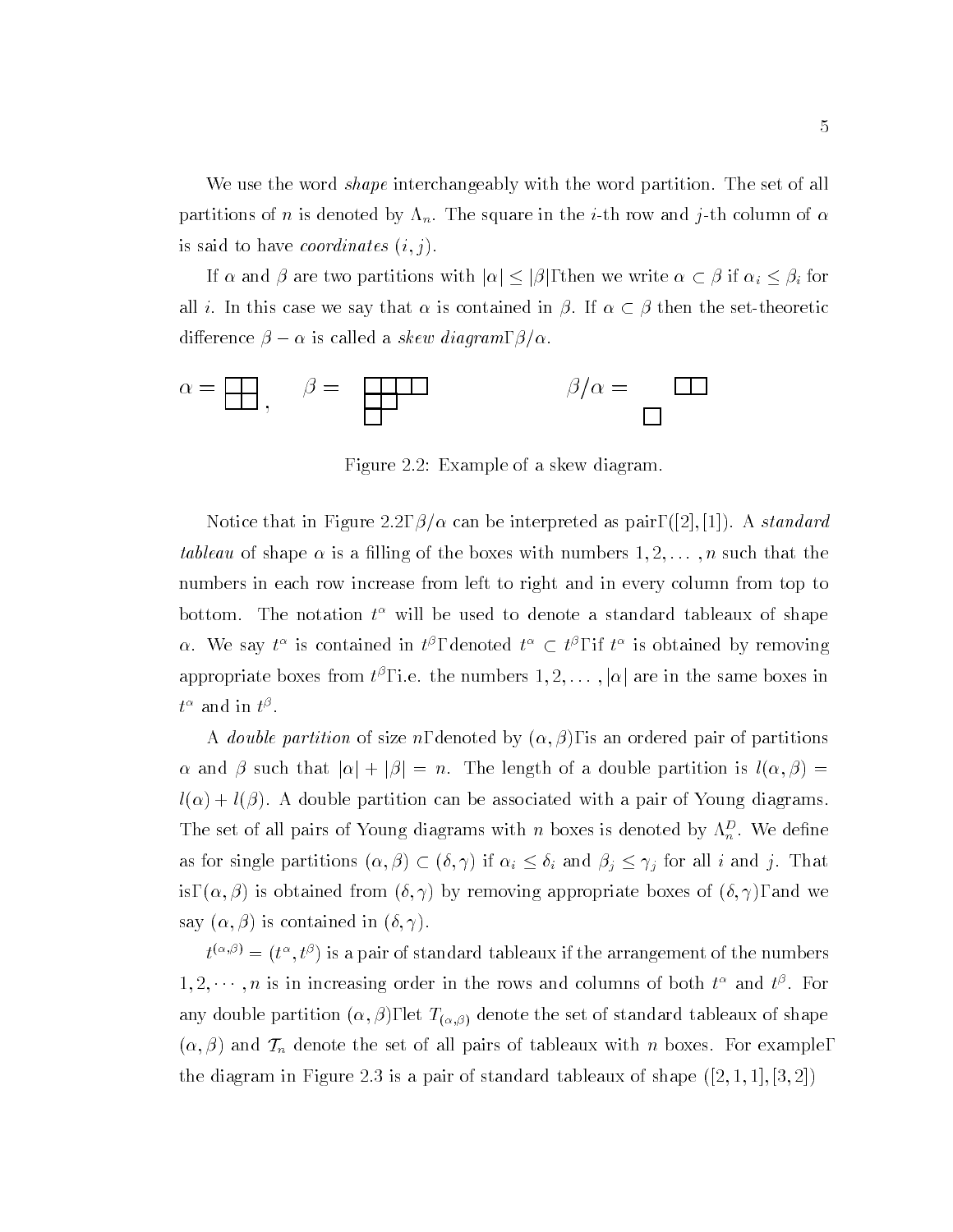

Figure 2.3: Example of a pair of tableaux

We say that a box in  $(\alpha, \beta)$  has coordinates  $(i, j)$  if the box is in the i-th row and j-th column of either  $\alpha$  or  $\beta$ . Two boxes in  $(\alpha, \beta)$  can have the same coordinates if they occur in the same box in  $\alpha$  as in  $\beta$ ; for instance, the left-top-most box in  $\alpha$ and the left-top-most box in  $\beta$  both have coordinates (1, 1).

 $D$ eniition 2.1.1. For any two boxes in a Toung diagram or pair or Toung diagrams with coordinates  $(i, j)$  and  $(s, t)$  respectively, define the axial distance, d from the box  $(i, j)$  to the box  $(s, t)$  as follows

$$
d = (t - s) - (j - i). \tag{2.1}
$$

The axial distance can be interpreted graphically as follows. If both boxes are in the same diagram. Start at the box  $(i, j)$  and proceed in a rectangular manner to the box  $(s, t)$ , count  $+1$  for each step to the right or up and  $-1$  for every step to the left or down. The sum of these +1 and -1 give the axial distance. If the boxes are in different Young diagrams we superimpose the diagram  $\beta$  upon  $\alpha$  and proceed as before.

**Demittion 2.1.2.** The axial distance from the number  $m$  to the number  $t$  in the tableau  $\tau^{<\cdots\cdots}$  is the axial distance from the box containing  $m$  to the box containing l in  $(\alpha, \beta)$ .

The following observation will be used throughout the sequel. For  $m, r_1, n \in \mathbb{N}$ , let  $m > n$  and  $r_1 > n$ . Consider a pair of Young diagrams  $(\alpha, \beta)$  with n boxes. We construct from the pair  $(\alpha, \beta)$  a Young diagram  $\mu$  with  $mr_1+n$  boxes by adjoining a rectangular box with  $r_1$  rows and m columns, as in Figure 2.4. The diagram described corresponds to the following partition:

$$
\mu = [m + \alpha_1, m + \alpha_2, \dots, m + \alpha_{r_1}, \beta_1, \beta_2, \dots, \beta_{r_2}]
$$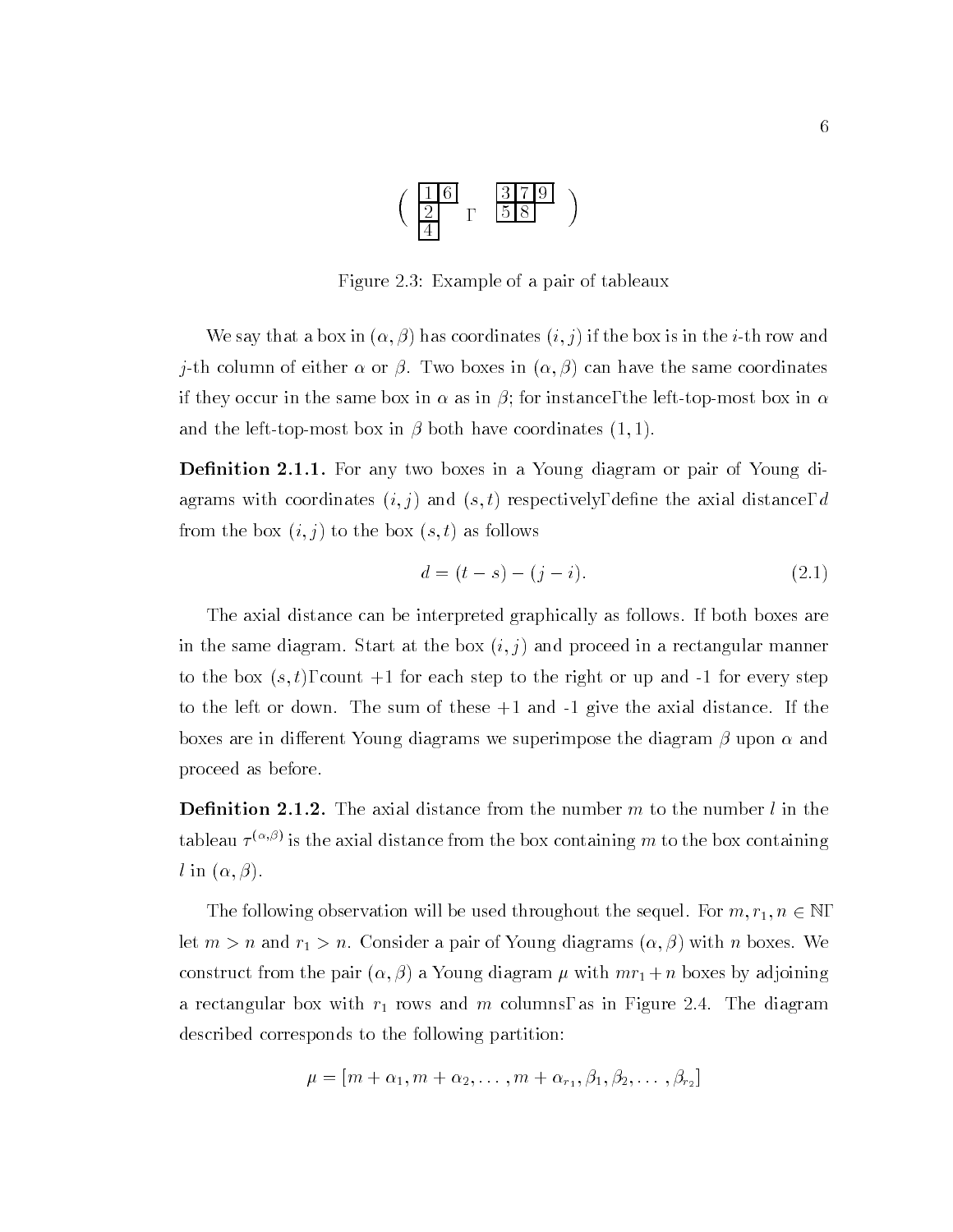

Figure 2.4: A correspondence between pairs of diagrams and one diagram

Observation:Let n, m, and  $r_1$  be as above. Let  $|m_1| \in j$ . Then there is a 1-1 correspondence between pairs of Young diagrams with  $n$  boxes and Young diagrams containing  $|m+|$  with  $n+|$  boxes.

#### 2.2Generalities

For convenience, by a *semisimple* algebra we mean a finite direct sum of full matrix rings. Let k be a field of characteristic 0 and let  $k(x)$  denote the field of rations over k. The algebra of n matrices is denoted by  $M$  -  $M$  -  $M$  -  $M$ or just  $M_n$ . So if A and B are semisimple algebras, then we can write them as  $A = \bigoplus A_i$  and  $B = \bigoplus B_j$  with  $A_i \cong M_{a_i}(k)$  and  $B_j \cong M_{b_j}(k)$  for appropriate natural numbers  $a_i$  and  $b_i$ .

Let A be a subalgebra of B. Any simple  $B_j$  module is also an A module. Let  $g_{ij}$ be the number of simple  $A_i$  modules in its decomposition into simple  $A$  modules. The matrix  $G = (g_{ij})$  is called the inclusion matrix for  $A \subset B$ .

The inclusion of A in B is conveniently described by a so-called Bratteli diagram. This is a graph with vertices arranged in 2 lines. In one line, the vertices are in 1-1 correspondence with the minimal direct summands  $A_i$  of  $A$ , in the other one with the summands  $B_j$  of B. Then a vertex corresponding to  $A_i$  is joined with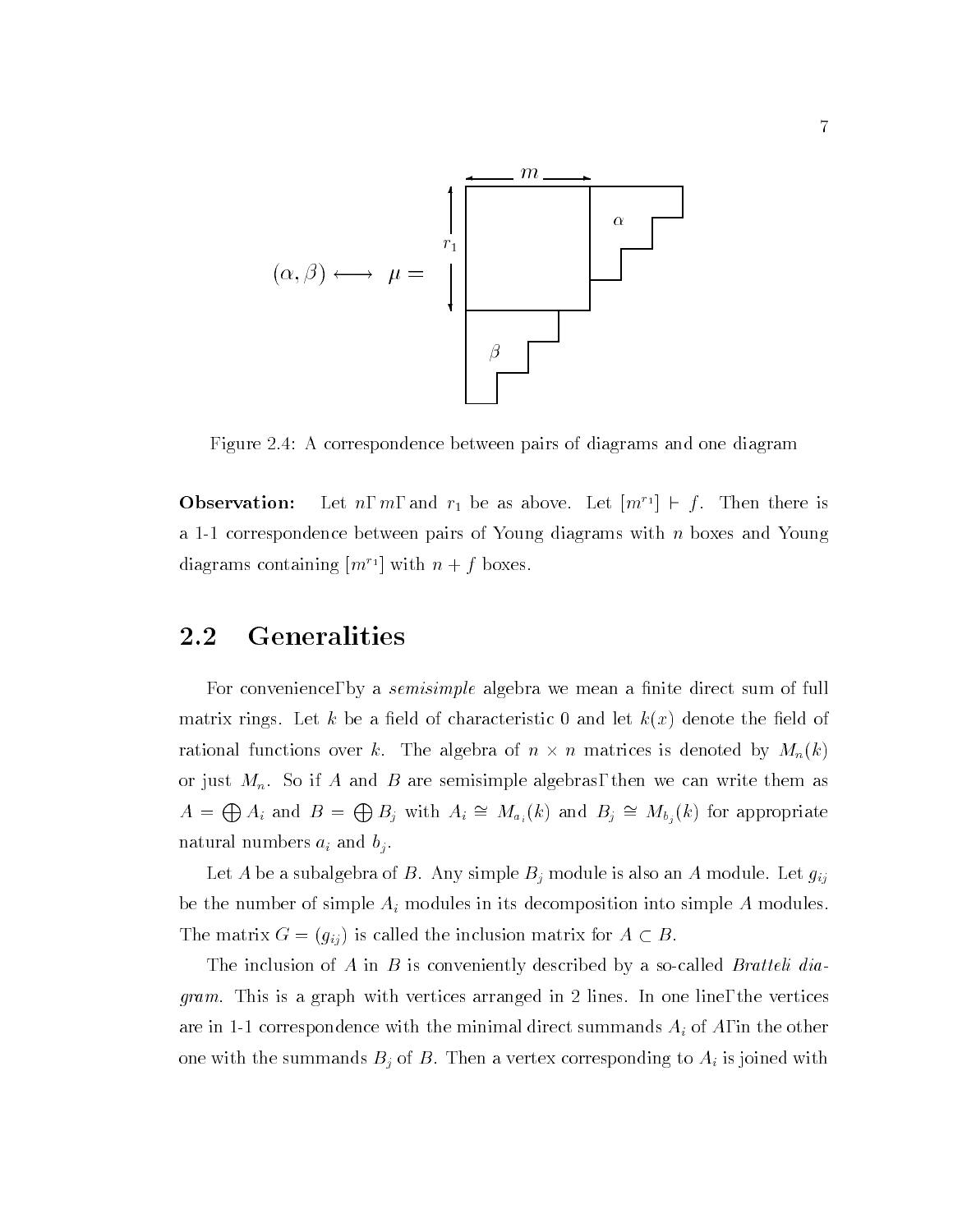a vertex corresponding to  $B_j$  by  $g_{ij}$  edges.

If A and B have the same identity, then the dimension  $b_j$  of the module  $B_j$ equals the sum of the dimensions of simple  $A_i$ -modules which are joined to  $B_j$  by edges (with multiplicities). In matrix notation if  $\theta = (\theta_1)$  and  $\theta = (\theta_1)$ 

$$
\vec{b} = G\vec{a}
$$

We can also interpret the numbers  $g_{ij}$  in the following way: let  $p_i$  be a minimal idempotent of  $A_i$  and let  $p_i = \sum q_m$ , where  $q_m$ 's are mutually orthogonal minimal idempotents of  $B$ . This decomposition is not unique in general. But for any such decomposition there will be exactly  $g_{ij}$  idempotents in  $B_j$ . We obtain that

$$
p_i B p_i \cong \bigoplus_j M_{g_{ij}}.
$$

To illustrate the definitions above we consider the group algebras  $kS_{f-1}$  and  $kS_{f}$  of the symmetric group. It is well-known that the simple modules of  $kS_f$  are labeled by Young diagrams  $\lambda$  with f boxes. The Young lattice is the infinite graph whose vertices are labeled by all Young diagrams such that two vertices are connected by an edge if and only if the corresponding diagrams differ by exactly one box.

So the Bratteli diagram for  $kS_{f-1} \subset kS_f$  is the subgraph of the Young lattice with the vertices labeled by Young diagrams with  $f - 1$  and f boxes. In Figure 2.5 we give an example of a Bratteli diagram for the inclusion of the complex group algebra of the symmetric group in three letters into the complex group algebra of the symmetric group in four letters, i.e.,  $\mathbb{C}S_3 \subset \mathbb{C}S_4$ .



Figure 2.5: Bratteli diagram for  $\mathbb{C}S_3 \subset \mathbb{C}S_4$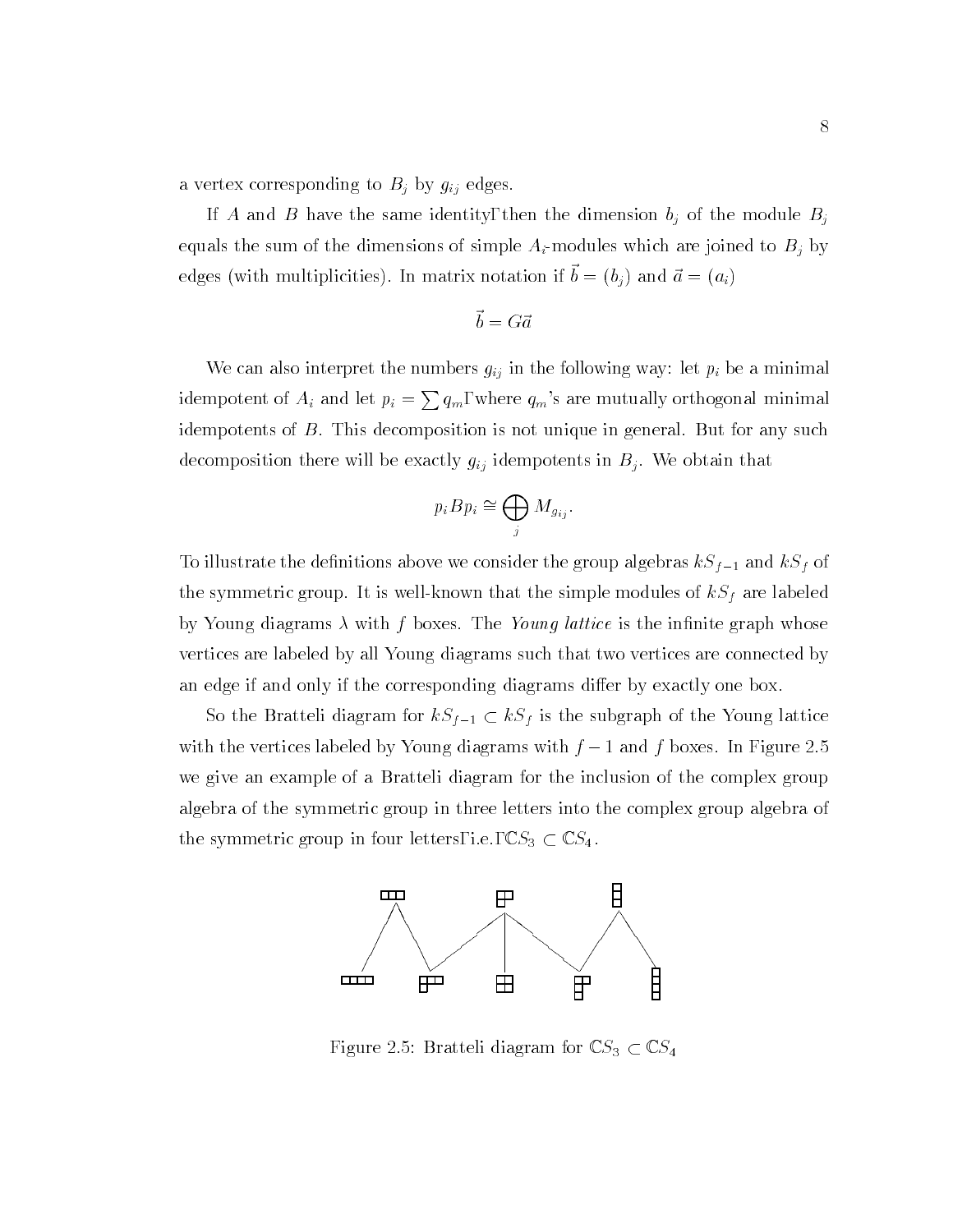The braid group of type A,  $\mathcal{B}_n(A)$ , can be defined algebraically by generators  $\tilde{\sigma}_1, \tilde{\sigma}_2, \ldots, \tilde{\sigma}_{n-1}$  and relations

$$
\tilde{\sigma}_i \tilde{\sigma}_j = \tilde{\sigma}_j \tilde{\sigma}_i \quad \text{if} \quad |i - j| > 1,\tag{2.2}
$$

$$
\tilde{\sigma}_i \tilde{\sigma}_{i+1} \tilde{\sigma}_i = \tilde{\sigma}_{i+1} \tilde{\sigma}_i \tilde{\sigma}_{i+1} \quad \text{if } 1 \le i \le n-2. \tag{2.3}
$$

Similarly, we can define the braid group of type  $B, B_n(B)$ , by generators  $t, \sigma_1, \sigma_2, \ldots, \sigma_{n-1}$  and defining relations given by equations (2.2), (2.3),

$$
\sigma_1 t \sigma_1 t = t \sigma_1 t \sigma_1,\tag{2.4}
$$

and

$$
t\sigma_i = \sigma_i t \quad \text{if} \quad i > 1. \tag{2.5}
$$

The elements in  $\mathcal{D}_n(A)$  can be interpreted geometrically as braids in  $S^1$ . And elements in  $\mathcal{B}_n(B)$  can be interpreted as braids in  $\mathcal{B}_{n+1}(A)$  such that the first strand is fixed. We will usually boldface the fixed strand. Below we illustrate the generator  $\sigma_i \in B_n(A)$ , the full-twist  $\Delta_3^- \in B_3(A)$ , and the generators  $i, \sigma_i \in B_n(B)$ .



Figure 2.6: Examples of braids

In general, the full-twist  $\Delta_f^2$  in f strings, is a central element in  $\mathcal{D}_f(A)$ . Algebraically,  $\Delta_f^2 = (\sigma_{f-1} \dots \sigma_1)^2$ . We now define a map from the generators of  $D_n(D)$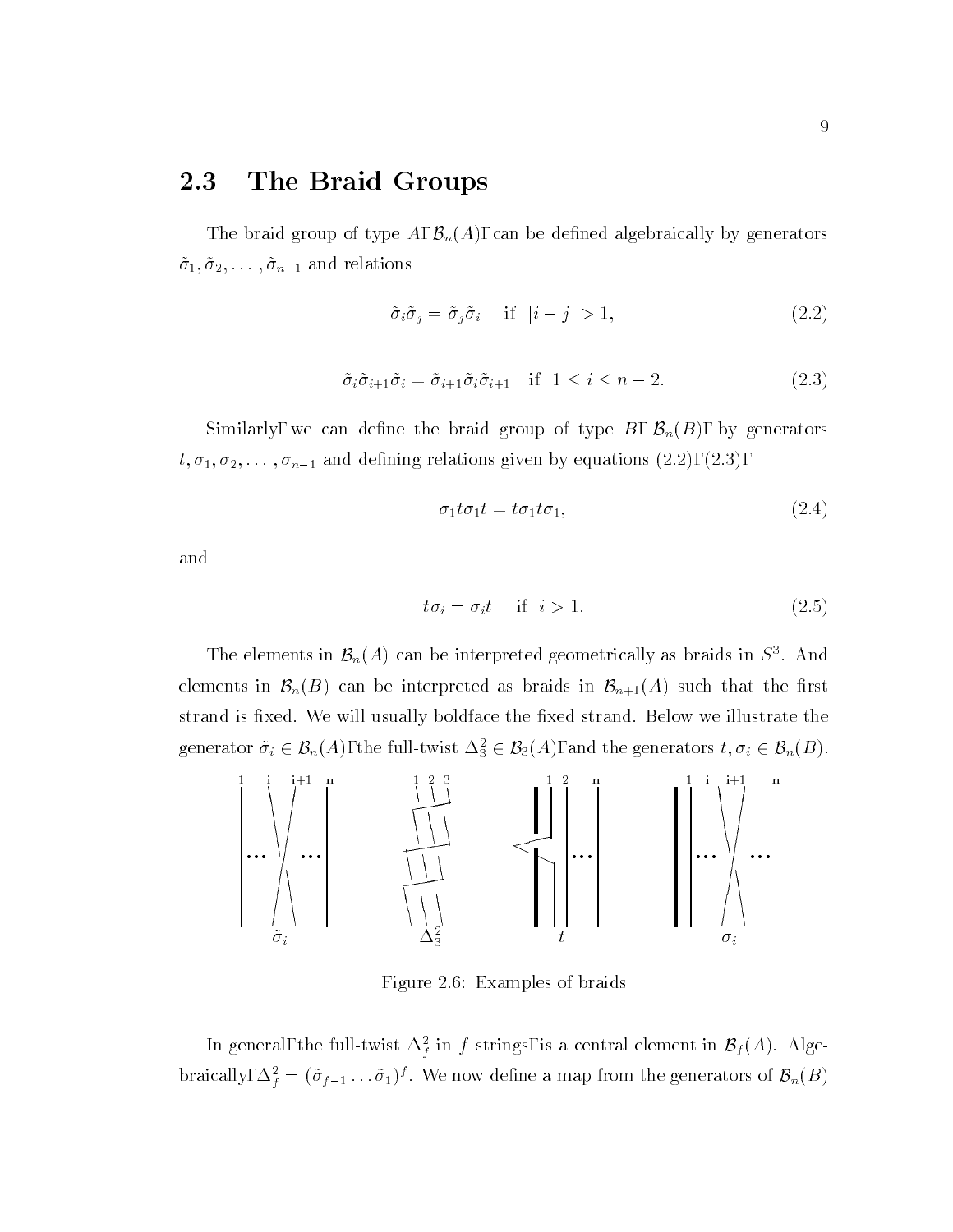into Bf natural the map  $\mathbf{u} = \mathbf{u} + \mathbf{u}$  ; and we denote the generators of the generators of the generators of the generators of the generators of the generators of the generators of the generators of the generators  $\mathcal{B}_n(B)$  as follows:

$$
\tilde{\rho}_{f,n}(t) = \Delta_f^{-2} \Delta_{f+1}^2 \quad \text{and} \quad \tilde{\rho}_{f,n}(\sigma_i) = \tilde{\sigma}_{f+i} \quad \text{for } i = 1, \dots, n. \tag{2.6}
$$

Pictorially, we have the following:



Figure 2.7: Pictorial definition of homomorphism,  $\tilde{\rho}_{f,n}$ 

**1 roposition 2.3.1.** Let  $n, j \in \mathbb{N}$  and  $p_{f,n}$  be as defined in equation (2.6) for the generators of  $\mathcal{B}_n(B)$ . Then

$$
\widetilde{\rho}_{f, n} : {\mathcal B}_n(B) \to {\mathcal B}_{f + n}(A)
$$

extends to a well-defined group homomorphism.

*Proof.* It suffices to prove that  $\tilde{\rho}_{f,n}$  preserves the relations of  $\mathcal{B}_n(B)$ . Notice that  $\rho_{f,n}(t)={\sigma}_f \ldots {\sigma}_2 {\sigma}_1 {\sigma}_2 \ldots {\sigma}_f$ . Relations (2.2), (2.3) and (2.5) follow immediately from the definition of  $\tilde{\rho}_{f,n}$  and the definition of  $\mathcal{B}_n(A)$ . To show that (2.4) holds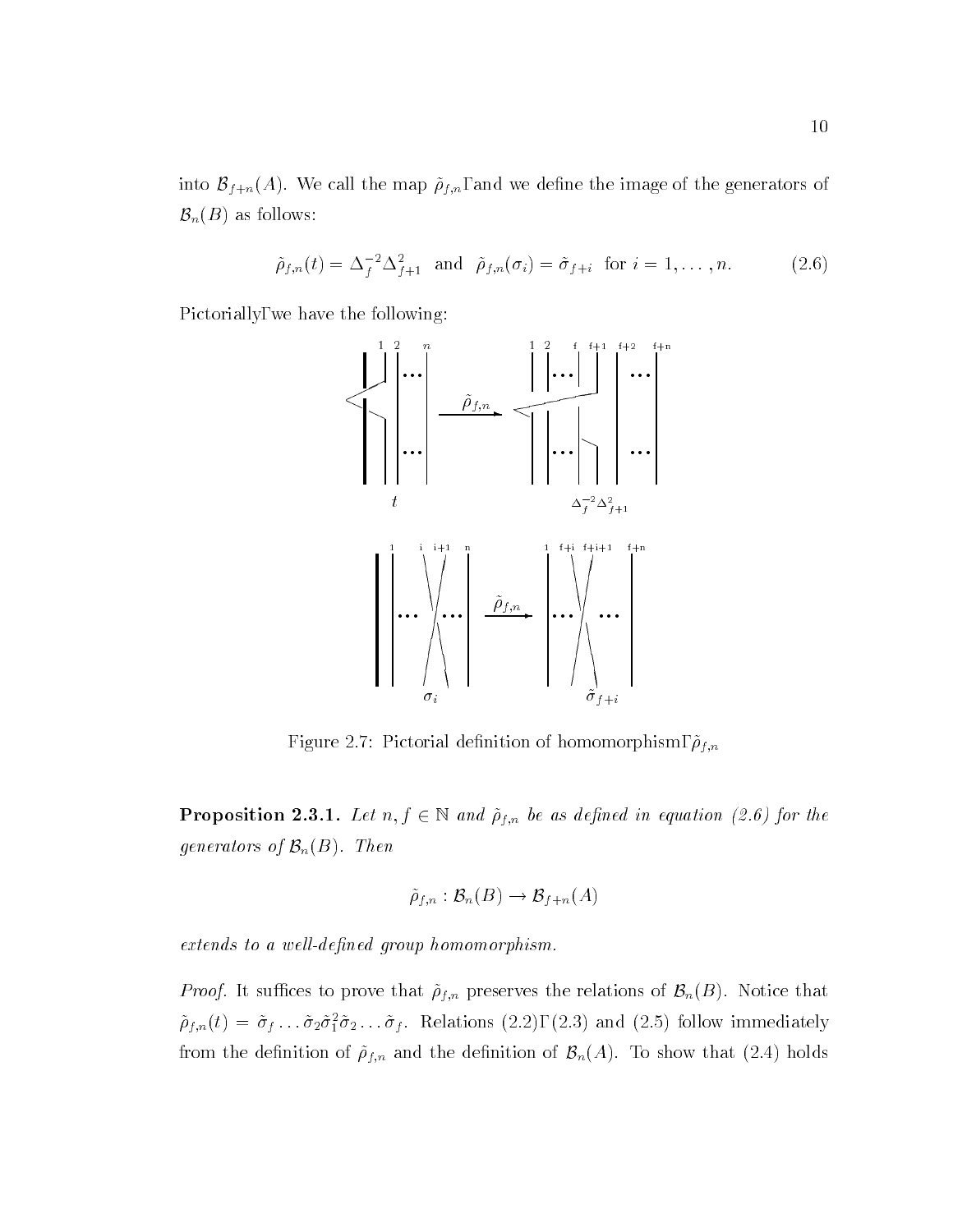we will use the commuting property of the full-twist.

$$
\sigma_{f+1}(\Delta_{f+1}^2 \Delta_f^{-2}) \sigma_{f+1}(\Delta_{f+1}^2 \Delta_f^{-2}) = \Delta_{f+2}^2 \Delta_{f+1}^{-2} \Delta_{f+1}^2 \Delta_f^{-2}
$$
  
=  $\Delta_{f+1}^2 \Delta_f^{-2} \sigma_{f+1} \Delta_{f+1}^2 \Delta_f^{-2} \sigma_{f+1}.$ 

It might be easier to see that this relation holds from the picture, see Figure 2.8. This completes the proof.  $\square$ 



Figure 2.8: the fourth relation

Corollary 2.3.2. The representations  $\rho_{f,n}$  can be extended in a natural way to representations of the corresponding braid group algebras.

Since the relations hold, one just extends by linearity.

#### 2.4Schur functions

For details and proofs on the results mentioned in this subsection we refer the reader to [M] Ch.I, sec. 3. Suppose  $x_1, x_2, \ldots x_r$  is a finite set of variables. For some partition  $\alpha$  we set  $x^{\alpha} = x_1^{\alpha_1} \ldots x_r^{\alpha_r}$ . Let  $\delta = [r-1, r-2, \ldots, 1, 0]$ . We define the following determinant.

$$
a_{\alpha+\delta} = \det(x_i^{\alpha_j+r-j})
$$

This determinant is divisible in  $\mathbb{Z}[x_1,\ldots,x_r]$  by the Vandermonde determinant which is given by

$$
a_{\delta} = \det(x_i^{r-j}).
$$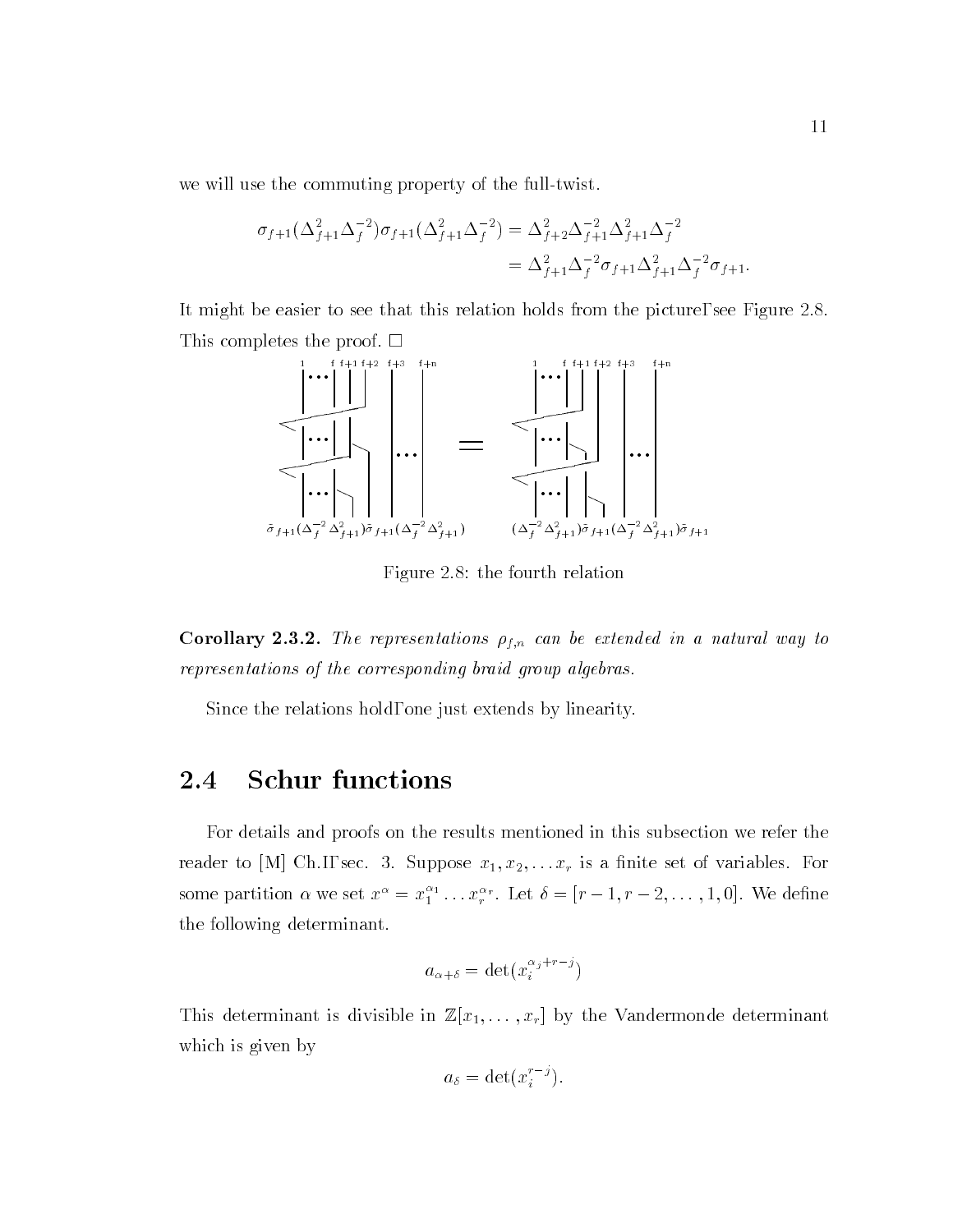Then the symmetric *Schur function* is defined as follows:

$$
s_{\alpha}(x_1,\ldots,x_r)=\frac{a_{\alpha+\delta}}{a_{\delta}}.
$$

Take  $x_i = q$   $\in$   $(1 \leq i \leq r)$ . If  $\lambda$  is a partition of length  $\leq r$ , we have

$$
s_{\alpha}(1, q, \dots, q^{r-1}) = q^{n(\alpha)} \prod_{1 \le i < j \le r} \frac{1 - q^{\alpha_i - \alpha_j + j - i}}{1 - q^{j - i}} \tag{2.7}
$$

where  $\alpha$  is a set of  $\alpha$  is a set of  $\alpha$ la provincia de la provincia de la provincia de la provincia de la provincia de la provincia de la provincia d<br>Por el provincia de la provincia de la provincia de la provincia de la provincia de la provincia de la provinc  $\{i\}$  is a second the following scheme the following  $\{i\}$ ization of equation (2.7):

$$
s_{\alpha,r}(q) = \frac{s_{\alpha}(1, q, \dots, q^{r-1})}{s_{[1]}(1, q, \dots, q^{r-1})^{|\alpha|}}
$$

Notice that  $s_{\alpha,r}(q) = 0$  whenever  $\iota(\alpha) > r$ . Also if  $\chi^-(q)$  denotes the character of a matrix in  $GL(r)$  with eigenvalues  $q^{(r+1)/2}$ ,  $q^{(r+2)/2}$ ,  $\ldots$ ,  $q^{(r+2)/2}$  and if the number of boxes in  $\alpha$  is  $n, s_{\alpha,r}(q) = \chi^-(q)/(\chi^{(1)}(q))$ .

. [17] ( 1997 - 1997 - 1997 - 1998 - 1998 - 1998 - 1998 - 1999 - 1999 - 1999 - 1999 - 1999 - 1999 - 1999 - 199 is given by

$$
s_{\mu,r}(q) = q^{n(\mu)} \left(\frac{1-q}{1-q^r}\right)^{|\mu|} \prod_{1 \le i < j \le r} \frac{\left(1-q^{\mu_i - \mu_j + j - i}\right)}{\left(1-q^{j-i}\right)}.\tag{2.8}
$$

After some substitution and rearrangement of equation (2.8) we get the following equation for the Schur function of  $\mu$ .

$$
s_{\mu,r}(q) = q^{mr_1(r_1-1)/2+r_1|\beta|} \left(\frac{1-q}{1-q^r}\right)^{|\mu|} s_{\alpha}(1,q,\ldots,q^{r_1-1}) s_{\beta}(1,q,\ldots,q^{r_2-1})
$$

$$
\prod_{i=1}^{r_1} \prod_{j=1}^{r_2} \frac{1-q^{m+r_1+\alpha_i-\beta_j+j-i}}{1-q^{r_1+j-i}}.
$$
(2.9)

The expression of the Schur function in (2.9) will be useful in the proof of the weight formula!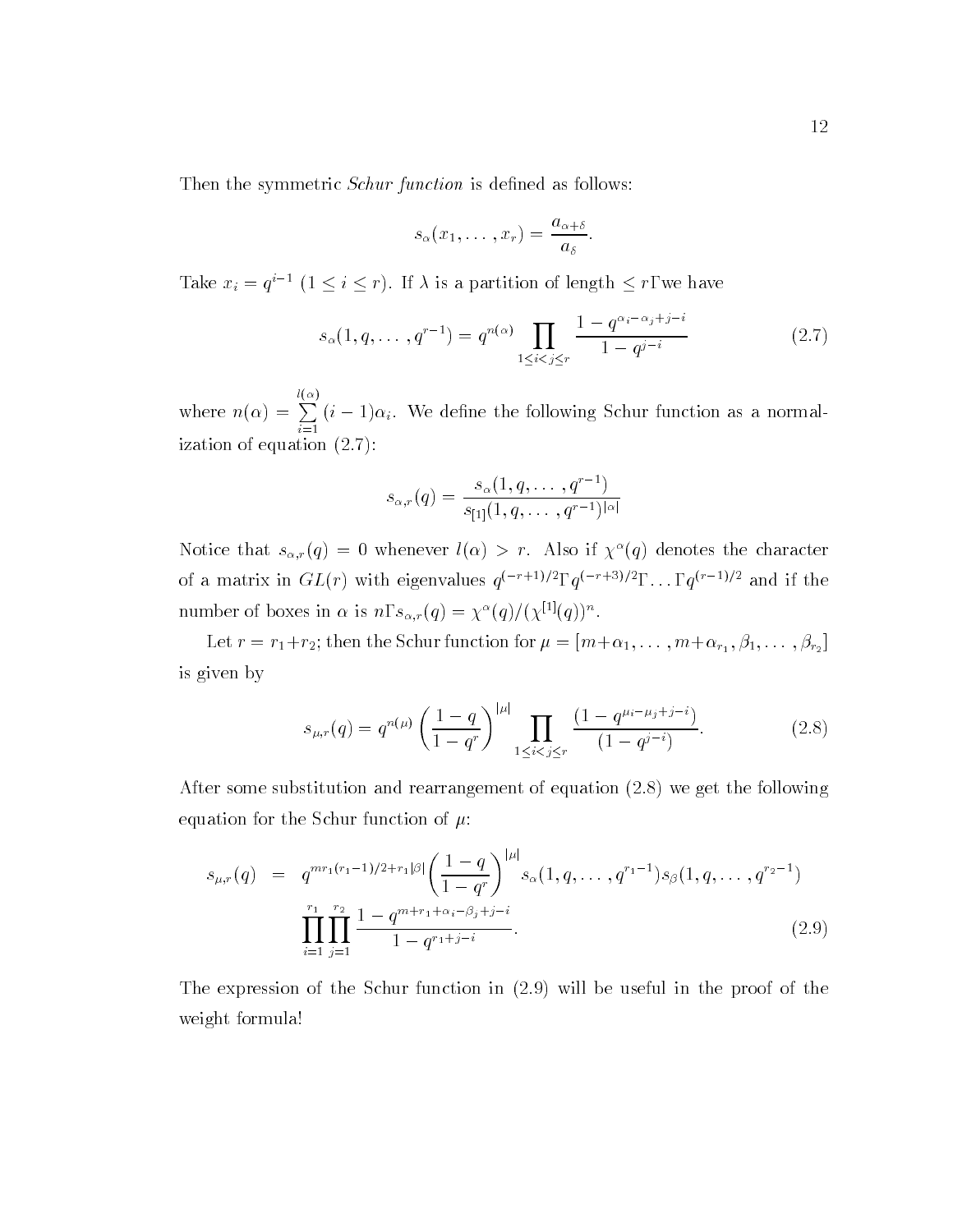#### 2.5**Traces**

A trace is a functional  $tr : B \to k$  such that  $tr(ab) = tr(ba)$  for all  $a, b \in B$ . As there is up to scalar multiples only one trace on  $M_n(k)$ , any trace  $tr$  on  $B = \bigoplus B_i$ is completely determined by a vector  $(t_j)$ , where  $t_j = tr(p_j)$  and  $p_j$  is a minimal idempotent of  $B_i$ .

The annihilator ideal  $J$  of  $tr$  is defined to be

$$
J = (b \in B \mid tr(ab) = 0 \text{ for all } a \in B).
$$

A trace tr in B is called *nondegenerate* if  $J = 0$ , or equivalently, if for any  $b \in B$ there is a  $\theta \in D$  such that  $tr(\theta \theta) \neq 0$ . It can be shown that  $tr$  is nondegenerate if and only if  $t_j \neq 0$  for each j.

The representation  $\pi_{tr}$  of B is defined on  $B/J$  by left multiplication. By the trace property it follows that

$$
\pi_{tr}(B) \cong B/J.
$$

Recall that if  $tr$  is a nondegenerate trace on  $D$ , the map  $\theta \in D \to tr(\theta) \in D$  is an isomorphism between  $B$  and its dual  $B$  , where  $tr(\theta)$  denotes the map  $x \to tr(\theta x)$ .

Let A <sup>B</sup> and tr be nondegenerate on both <sup>A</sup> and B. Using the isomorphism above for A and A, we obtain for every  $b \in B$  a necessarily unique  $\varepsilon_A(b) \in A$ such that  $tr(b\cdot)|_A = tr(\varepsilon(b)\cdot)|_A$ . The map  $\varepsilon_A : B \to A, b \in B$  is called the trace preserving conditional expectation from B onto A, where the element  $\varepsilon_A(b) \in A$  is uniquely determined by the equation

$$
tr(\varepsilon_A(b)a) = tr(ba)
$$
, for all  $a \in A$ .

It follows from this equation and the faithfulness of  $tr$  that:

- (1)  $\varepsilon_A(a_1ba_2) = a_1\varepsilon_A(b)a_2$  for all  $a_1, a_2 \in A$  and  $b \in B$  and in particular  $\varepsilon_A(a) = a$ for all  $a \in A$ .
- (2)  $\varepsilon_A$  is nondegenerate, i.e. for all  $0 \neq b \in B$  there is  $b_1, b_2 \in B$  such that  $\varepsilon_A(b_1b) \neq 0$  and  $\varepsilon_A(bb_2) \neq 0$ .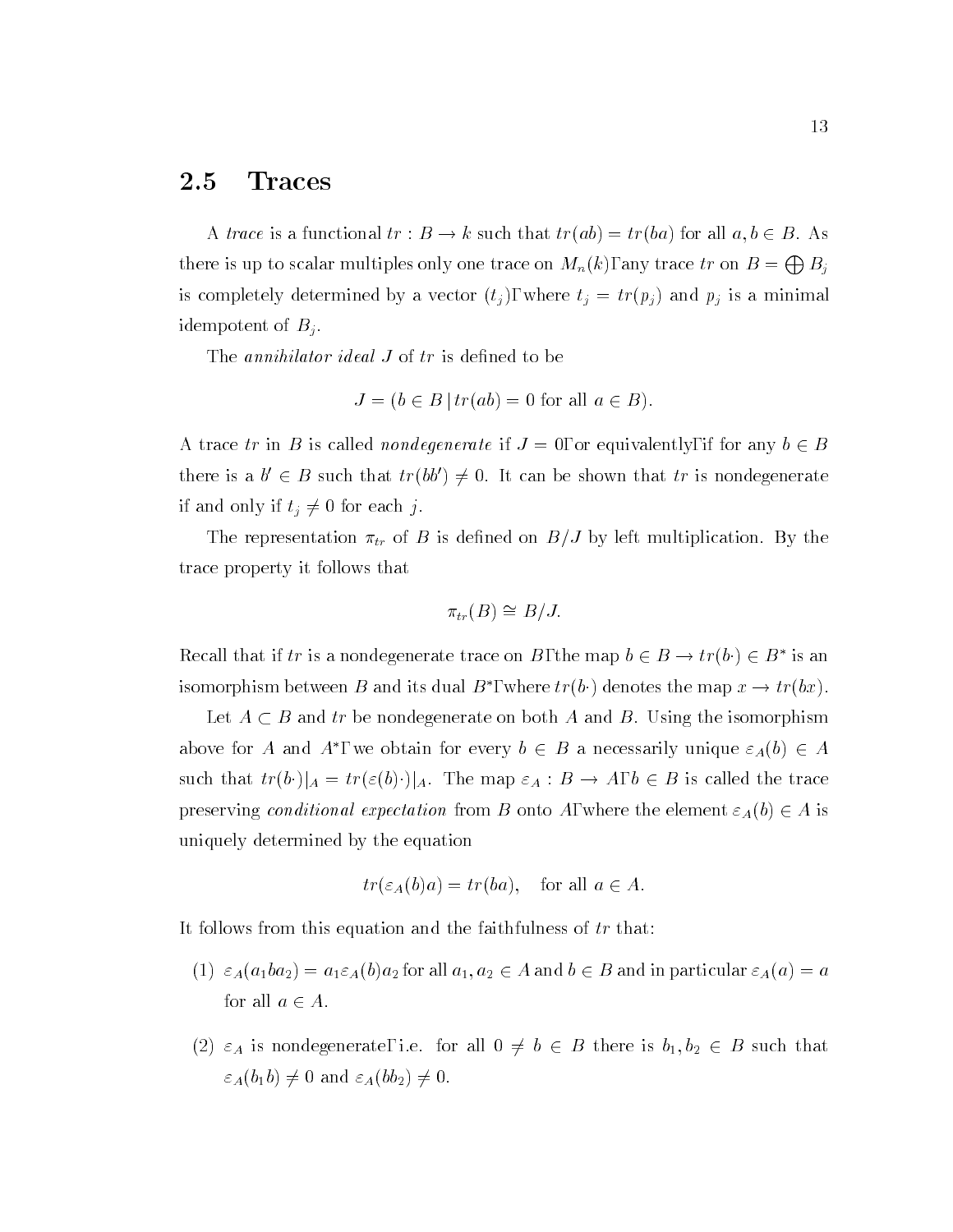Assume both A and B are  $C^*$  algebras, i.e. there exists a faithful representation of B on a Hilbert space such that both B and A are closed under the  $*$  operation which assigns to a linear operator its adjoint.

A trace in is *positive* if tr(b b)  $\geq$  0 for all  $b \in D$ , in the limite dimensional case, tr is positive if an only if all components of the weight vector are nonnegative. If all components of the weight vector of the trace are positive, one has an inner product on  $B$  defined by

$$
\langle a, b \rangle := tr(b^*a).
$$

In this case, the conditional expectation  $\varepsilon_A$  can be interpreted as the orthogonal projection onto the subspace  $A \subset B$ . And it has the following additional properties:

$$
\varepsilon_A(b^*) = \varepsilon_A(b)^*
$$
  

$$
\varepsilon_A(b^*b) \ge 0, \text{ for all } b \in B.
$$

#### 2.6Subfactors

In this section we recall some definitions and basic results for constructing subfactors and for computing their invariants. For details and proofs of the following statements see [J2]. A *von Neumann algebra A* is a \*-subalgebra of  $B(H)$ , bounded operators on the Hilbert space  $H$ , which contains 1 and is closed in the weak operator topology. A von Neumann algebra A whose center is trivial, i.e.  $Z(A) = \mathbb{C} \cdot 1$ is called a *factor*. A  $II_1$  *factor* is an infinite dimensional factor A which admits a normalized finite trace  $tr : A \to F$  such that (i)  $tr(1) = 1$ ; (ii)  $tr(xy) = tr(yx)$ ,  $x, y \in A$ ; and (iii)  $tr(x^*x) \geq 0, x \in A$ . This trace is unique. The *hyperfinite*  $H_1$ factor is a separable  $II_1$  factor which is approximately finite dimensional.

The trace induces a Hilbert norm on A, which is defined by  $||x|| = tr(x|x)^{1/2}$ , for all  $x \in A$ . Moreover, we can perform the GNS construction with respect to the trace and obtain a faithful representation of A on  $L^2(A, tr)$ , this Hilbert space is obtained as the closure of  $A$  in the norm induced by the trace.  $A$  acts by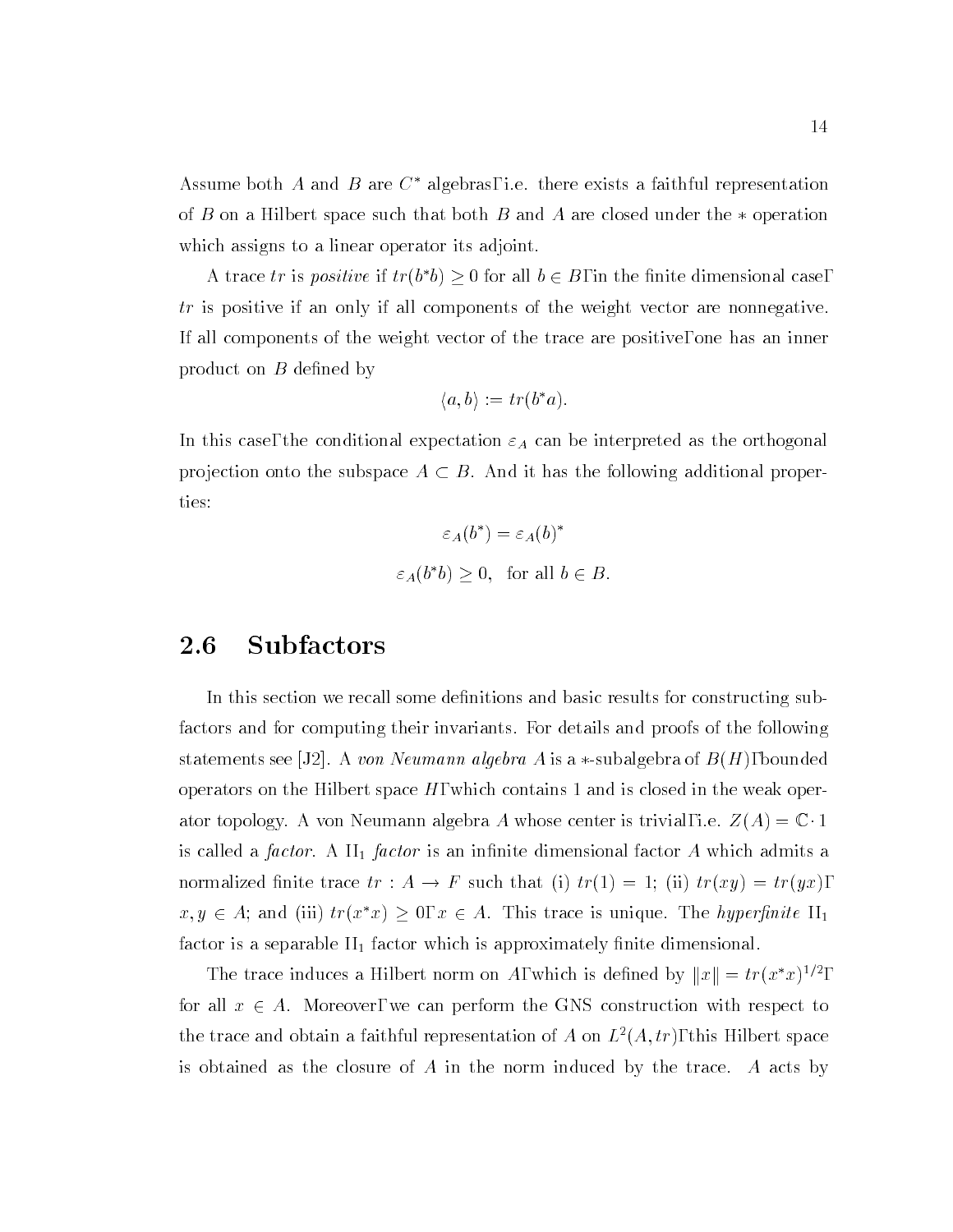left multiplication operators on itself and the GNS representation is precisely this representation extended to  $L^2(A, tr)$ . Observe that the identity is the cyclic and separating vector. The representation of the  $\text{II}_1$  factor  $A$  on  $L^2(A, tr)$  is called the standard form of A.

From now on all factors and subfactors discussed will be  $II<sub>1</sub>$  factors. If A and B are a pair of factors, then A is a subfactor of B if A is a sub-von Neumann algebra of B, which is itself a factor and has the same identity as B, i.e.  $1_A = 1_B$ . The von Neumann algebra  $A' \cap B$  is called the *relative commutant* of A in B.

If A  $\geq$  - and including the inclusion of II1 factors with  $\tau_A$  and  $\tau_B$ , we let the the the theory unique normalized trace on B and observe that  $tr|_A$  is the unique normalized trace on  $A$  by uniqueness of the trace. We define the orthogonal projection

$$
e_A: L^2(B, tr) \to L^2(A, tr|_A)
$$

by

$$
e_A(xv) = \varepsilon_A(x)v, \quad v \in L^2(B, tr) \text{ and } x \in B
$$

where  $\varepsilon_A$  is the trace preserving conditional expectation. We denote by  $\langle B, e_A \rangle$ the von Neumann algebra generated by B and  $e_A$  on  $L^2(B, tr)$ . This is called the basic construction. In particular, if A is a factor, then so is  $\langle B, e_A \rangle$ . If it is a finite factor, we define the index  $[B : A]$  of A in B to be the number  $1/tr(e_A)$ , where tr denotes the unique normalized trace on  $\langle B, e_A \rangle$ . If  $\langle B, e_A \rangle$  is not finite, the index is defined to be infinite.

In this thesis we will study examples of subfactors constructed using the following set-up.

(i) Let  $(B_n)$  be an ascending sequence of  $C^*$  algebras with  $B_n$  a proper subalgebra of  $B_{n+1}$  for all  $n \in \mathbb{N}$ . Let furthermore tr be a positive finite extremal trace on its inductive limit  $B_{\infty}$  and let  $\pi_{tr}$  be the GNS construction with respect to tr. Then it is well-known that the weak closure B of  $\pi_{tr}(B_{\infty})$  is isomorphic to  $R$ , the hyperfinite  $\text{II}_1$  factor.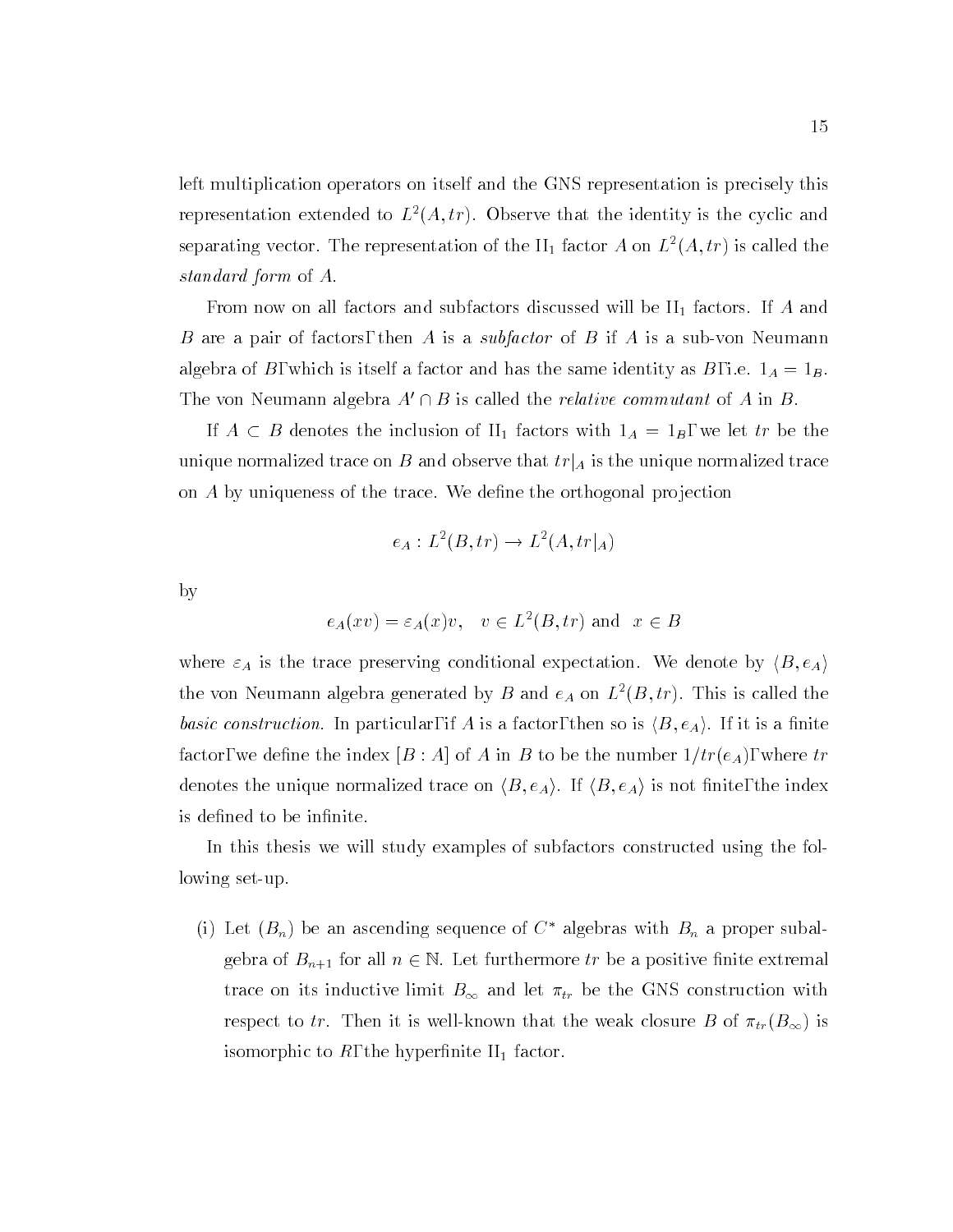- (ii) Let  $(A_n)$  be an ascending sequence of  $C$  -subalgebras such that  $A_n \subset D_n$  and the weak closure A of  $\pi_{tr}(A_{\infty})$  is a subfactor.
- (iii) Consider the following square:

$$
\begin{array}{ccc}\n B_n & \overleftarrow{\subset} & B_{n+1} \\
\varepsilon_{A_n} & & \varepsilon_{A_{n+1}} \\
A_n & \subset & A_{n+1}\n \end{array}
$$

where  $\varepsilon_{A_{n+1}}$ ,  $\varepsilon_{A_n}$  and  $\varepsilon_{B_n}$  are the trace preserving conditional expectations onto  $A_{n+1}$ ,  $A_n$  and  $B_n$  respectively. We require that this diagram commutes, i.e.,

$$
\varepsilon_{A_{n+1}} \varepsilon_{B_n} = \varepsilon_{A_n}
$$
 for all  $n \in \mathbb{N}$ 

This condition is called the commuting square property.

The interesting case for us is when the sequences  $(A_n) \subset (B_n)$  have periodic Bratteli diagrams. The sequence  $(A_n)$  is *periodic* with period k if there is an  $n_0 \in \mathbb{N}$  such that for all  $n>n_0$  the inclusion matrix for  $A_{n+k} \subset A_{n+k+1}$  is the same (after relabeling of the central projections) as the one for  $A_n \subset A_{n+1}.$ 

We say that  $(A_n) \subset (B_n)$  is periodic if both  $(A_n)$  and  $(B_n)$  are periodic with same period  $k$  and if also the inclusion matrices for  $A_{n+k}\, \subset\, B_{n+k}$  and  $A_n\, \subset\, B_n$ are the same. If the inclusion matrices for  $A_n \subset B_n$ ,  $A_n \subset A_{n+1}$  and  $B_n \subset B_{n+1}$ become periodic for all  $n \geq n_0$  for some  $n_0$ , then the index [B : A] of the subfactor A is the square of the norm of the inclusion matrix for  $A_n \subset B_n$  for all  $n \geq n_0$ .

There are finer invariants for the subfactor  $A \subset B$  than the index. Let  $B^{(1)} =$  $\langle B, e_A \rangle$  be obtained by the basic construction, then it is known by [J2] that

$$
[B : A] = [B^{(1)} : B].
$$

We also have that the inclusion matrix for  $B \subset B^{(1)}$  is given by the transpose of the inclusion matrix, G, of  $A \subset B$ . Now iterate the basic construction to obtain a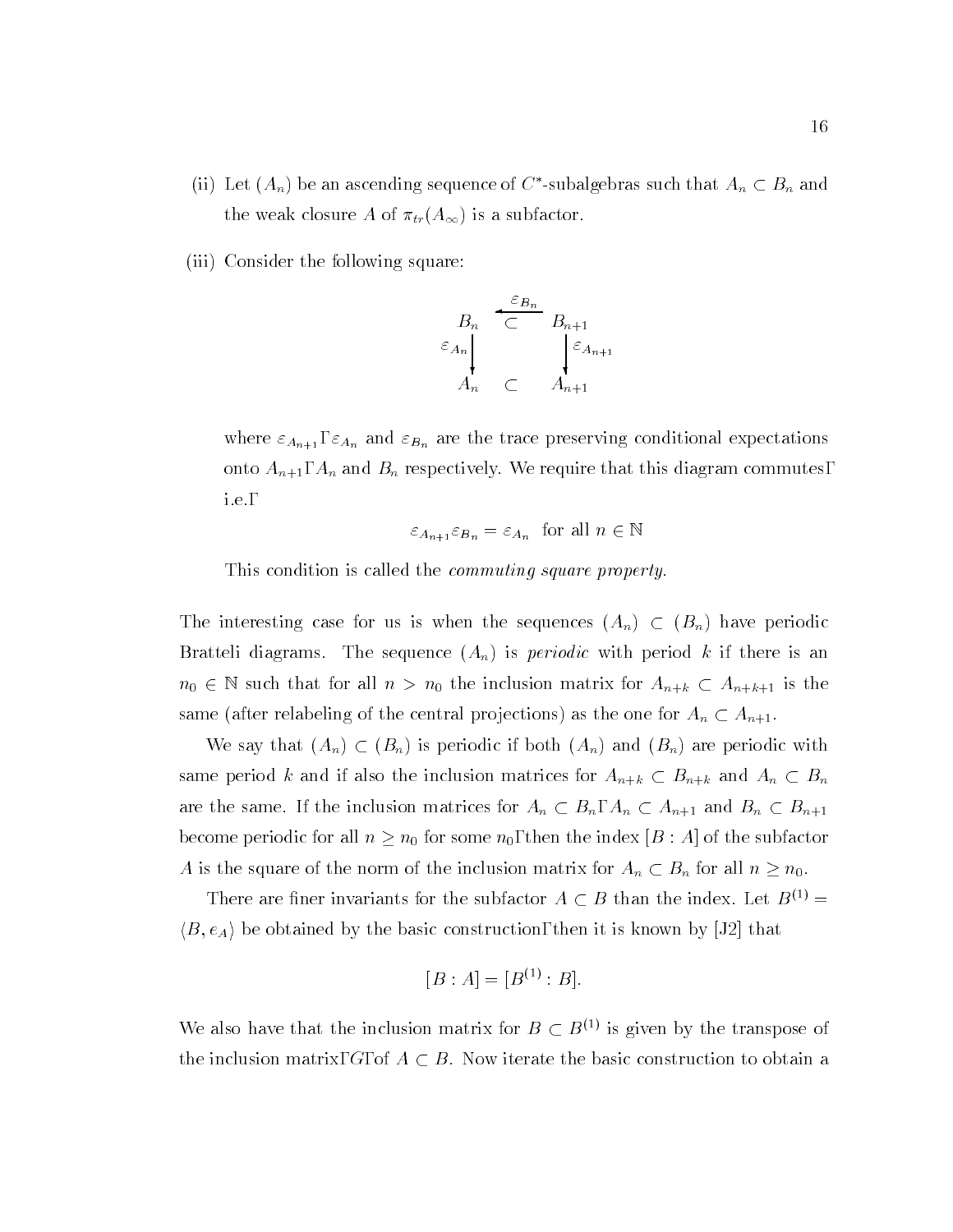tower  $A \subseteq B \subseteq B^{(2)} \subseteq B^{(3)} \subseteq \cdots$  of  $\Pi_1$  factors. Let

$$
C_i = A' \cap B^{(i)}
$$

be the relative commutant of  $A$  in  $B^{(1)}$ . Then the structure of the algebras  $C_1, C_2, \cdots$  is an invariant of subfactors of B. The  $C_i$ 's are called *higher relative* commutation of A  $\mathbb{R}$  and A  $\mathbb{R}$  and A  $\mathbb{R}$  and A  $\mathbb{R}$  and A  $\mathbb{R}$ 

#### 2.7Quantum groups

We now give some definitions about quantum groups, see  $[Ji1, Ji2, D]$ . A quantum group is a q deformation of the universal enveloping algebra of a finite or affine Lie algebra.

Let  $\Phi$  be the root system corresponding to a semisimple Lie algebra  $\mathfrak{g}$ , with Cartan matrix  $A = (a_{ij})_{1 \le i,j \le m}$ . Let  $\cdot$  be the invariant form on the root lattice and normalize so that  $\alpha_i \cdot \alpha_i = 2$  for all short roots  $\alpha_i$ . Let X be the weight lattice of g which we assume to be embedded in the Q-span of the root lattice, and extend the dot product to X by linearity. Let  $\alpha_i$ ,  $i = 1, \dots, m$  be the simple roots of  $\Phi$ . Then, for  $q \in \mathbb{C}$ , one defines the quantum group  $U_q(\mathfrak{g})$  by generators  $X_i^{\perp}, X_i^{\perp}, k_i^{\perp}$ and  $k_i^-$ ,  $1 \leq i \leq m$  and relations

$$
k_{i}k_{j} = k_{j}k_{i}, \qquad k_{i}k_{i}^{-1} = k_{i}^{-1}k_{i} = 1,
$$
  

$$
k_{i}X_{j}^{\pm}k_{i}^{-1} = q^{\pm d_{i}a_{ij}/2}X_{j}^{\pm},
$$
  

$$
[X_{i}^{+}, X_{j}^{-}] = \delta_{ij}\frac{k_{i}^{2} - k_{i}^{-2}}{q^{d_{i}} - q^{-d_{i}}},
$$
  

$$
\sum_{\nu=0}^{1-a_{ij}} (-1)^{\nu}\frac{[1-a_{ij}]_{q}a_{i}!}{[\nu]_{q}a_{i}![1-a_{ij} - \nu]_{q}a_{i}!}(X_{i}^{\pm})^{1-a_{ij} - \nu}(X_{j}^{\pm})(X_{i}^{\pm})^{\nu} = 0 \quad i \neq j,
$$

where

$$
[m]_t! = \prod_{j=1}^m \frac{t^j - t^{-j}}{t - t^{-1}} \quad \text{for any } t \in \mathbb{C}
$$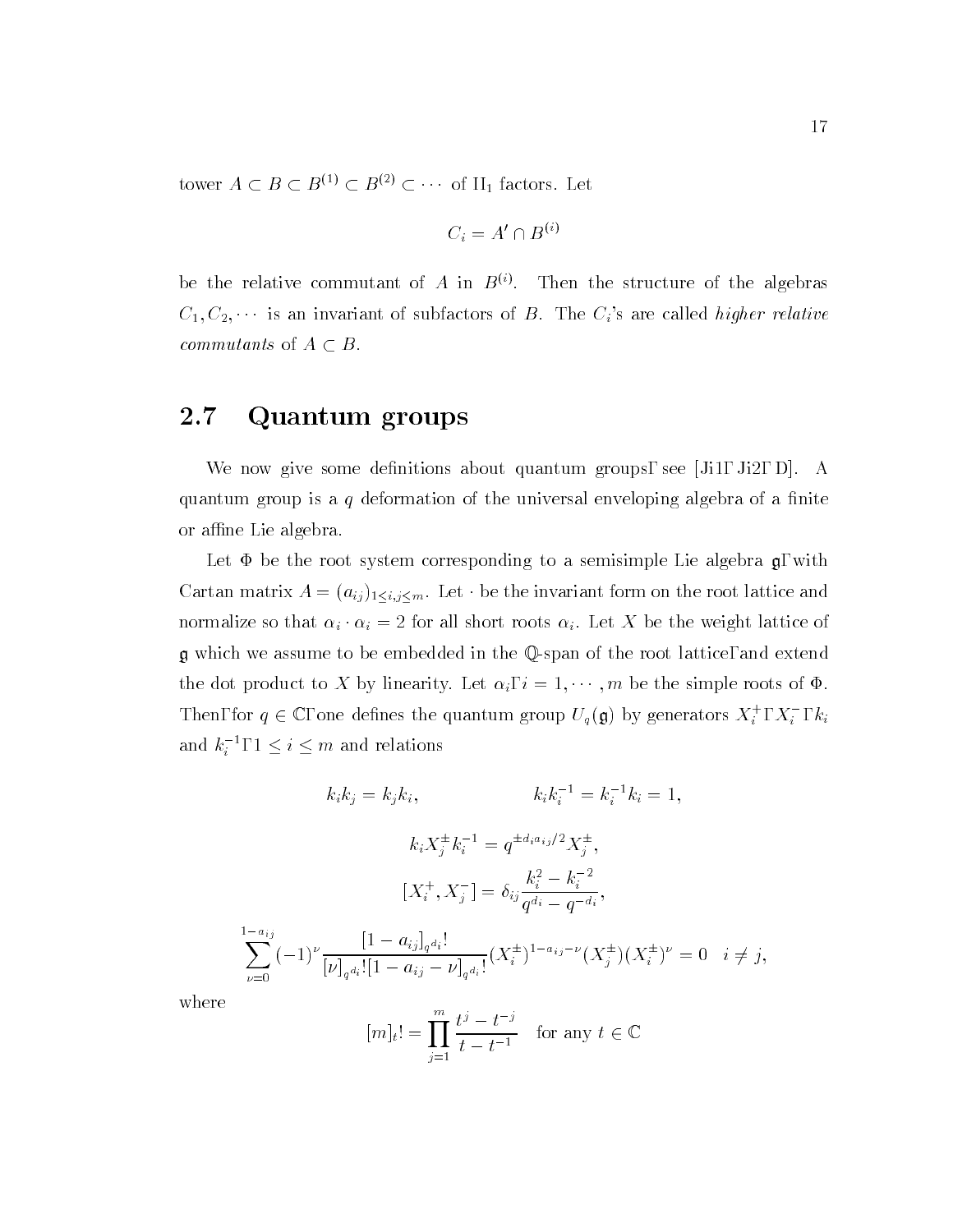$U_q(\mathfrak{g})$  also has a comultiplication  $\Delta$  defined by

$$
\Delta(X_i^{\pm}) = k_i \otimes X_i^{\pm} + X_i^{\pm} \otimes k_i^{-1}, \text{ and } \Delta(k_i) = k_i \otimes k_i
$$

The general representation theory of a quantum group is similar to the one of the corresponding classical algebra if  $q$  is not a root of unity.

For each finite dimensional vector space V one obtains a solution  $R(x) \in$ End(V V ) of the quantum Yang-Baxter equation (QYBE) depending on a parameter x, see [D]. This R-matrix can be understood to be a deformation of the ip P , i.e. P (v ) which lies in the second tensor in the second tensor in the second tensor in the second te power of the given representation of the quantum group.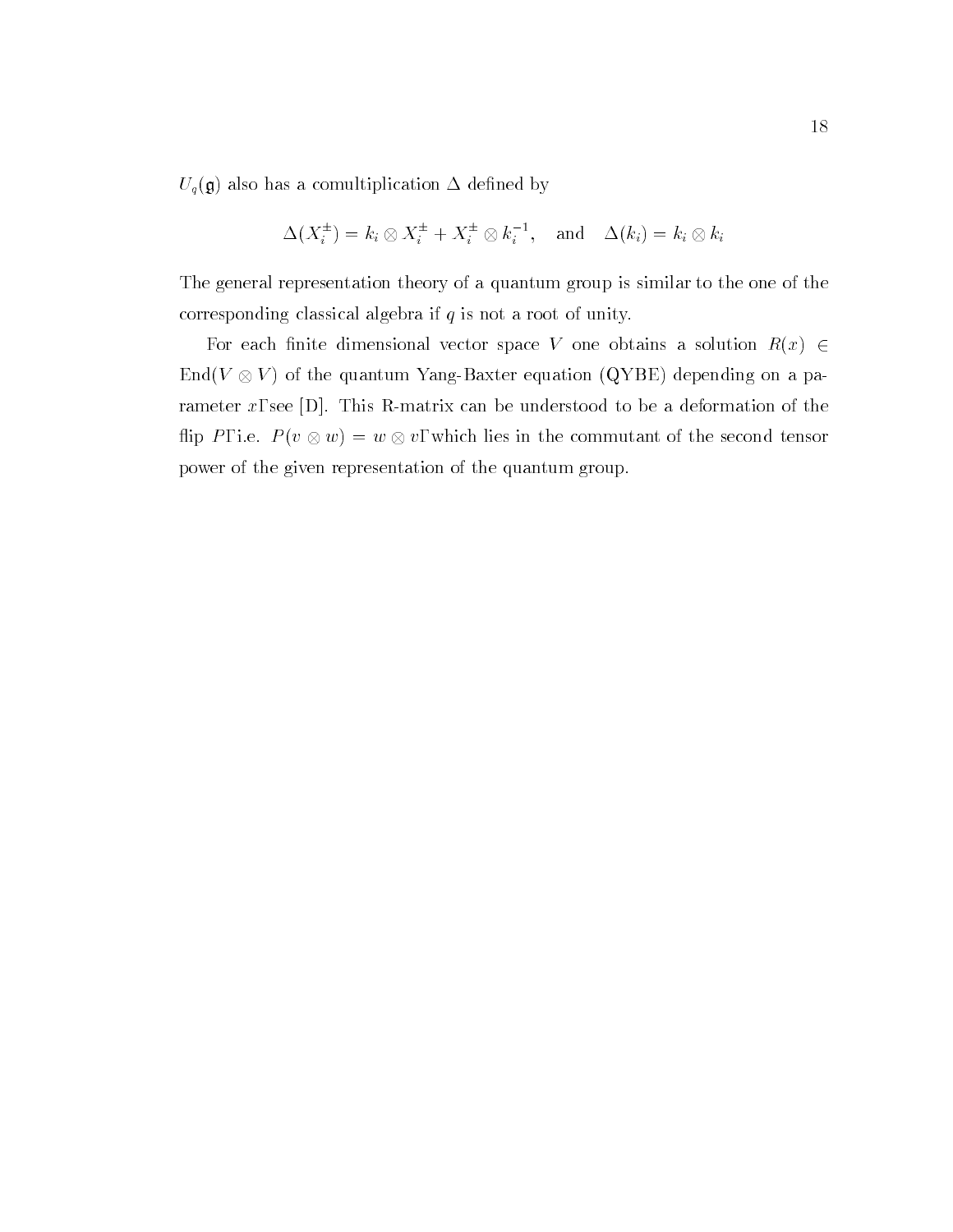# Chapter 3

# Hecke Algebras

#### 3.1Hecke algebras of type A

In this section we summarize results by Wenzl [W1] about the representation theory of the Hecke algebra of type A.

The Hecke algebra of type  $A_{n-1}$ , denoted by  $H_n(q)$ , is the free complex algebra with 1 and generators  $g_1, g_2, \ldots, g_{n-1}$  and parameter  $q \in \mathbb{C}$  with defining relations

- (H1)  $g_i g_{i+1} g_i = g_{i+1} g_i g_{i+1}$  for  $i = 1, 2, \ldots, n-2;$
- (H2)  $g_i g_j = g_j g_i$ , whenever  $|i j| \geq 2$ ;
- $\mathfrak{g}_i = (q-1)g_i + q$  for  $i = 1, 2, \ldots, n-1$ .

It is well-known that  $H_n(q) \cong \mathbb{C}S_n$  if q is not a root of unity, where  $\mathbb{C}S_n$  is the group algebra of the symmetric group,  $S_n$ , (see [Bou], p. 54-56). It follows from this that  $H_n(q)$  has dimension n!. Similarly as for the symmetric group, we can label the irreducible representations of  $H_n(q)$  by Young diagrams. If  $\mu \vdash n$ , then  $(\pi_{\mu}, V_{\mu})$ denotes the irreducible representation of  $H_n(q)$  indexed by  $\mu$  . Here  $V_\mu$  is the vector space with orthonormal basis given by  $\{v_{t^\mu}\}$  where  $\iota$  is a standard tableau of shape  $\tau$  $\mu$ . These representations can be considered as q-analogs of Young's orthogonal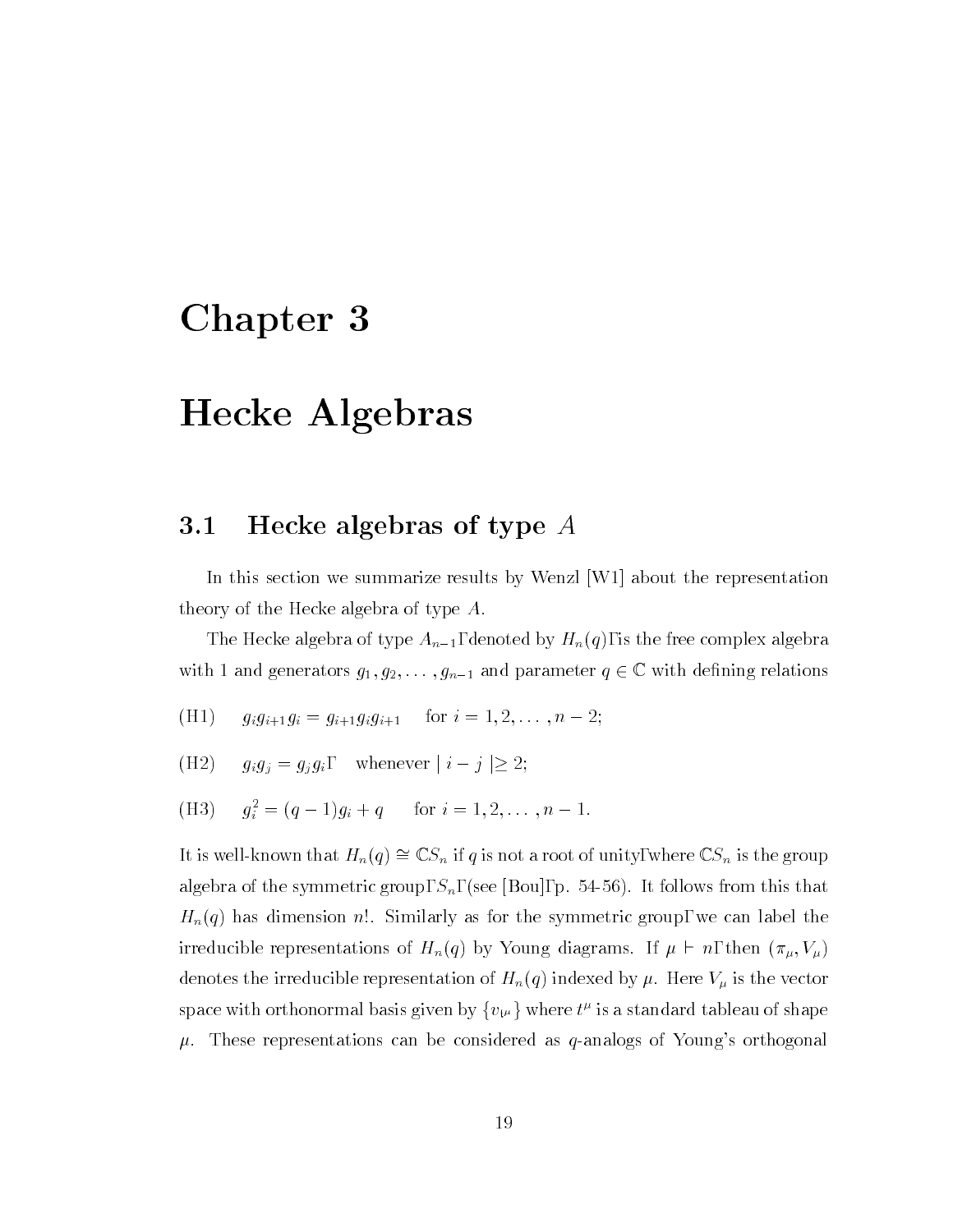representations of the Symmetric group, [H, W1]. We give a brief description of these representations.

Let  $a(v^*, i) = c(i+1)-c(i)-r(i+1)+r(i)$  where  $c(i)$  and  $r(i)$  denote respectively, the column and row of the box containing the number  $i$ , we will refer to  $a(t^-, i)$  as the *axial distance* from *i* to  $i + 1$ . For  $d \in \mathbb{Z} \setminus \{0\}$ , let

$$
a_d(q) = \frac{q^d(1-q)}{1-q^d} \quad \text{and} \quad c_d(q) = \frac{\sqrt{(1-q^{d+1})(1-q^{d-1})}}{1-q^d}.
$$
 (3.1)

Then one defines  $\pi_{\mu}$  on the vector space  $V_{\mu}$  by

$$
\pi_{\mu}(g_i)v_{t^{\mu}} = a_d(q)v_{t^{\mu}} + c_d(q)v_{g_i(t^{\mu})}
$$
\n(3.2)

where  $a = a(v, v)$  and  $g_i(v)$  is the tableau obtained by interchanging i and  $i +$  $1$  in  $t^r$ . This representation follows from the ones defined in [W1] by setting  $\pi_{\mu}(g_i)=(q + 1)\pi_{\mu}(e_i) - Id_{V_{\mu}}$ , where  $e_i$  is the eigenprojection corresponding to the characteristic value q of  $g_i$ . Moreover  $\pi_n = \bigoplus \pi_{\mu}$  is a  $\sum_{\mu \vdash n}$  is a faithful representation of  $H_n(q)$ . Thus we have that

$$
H_n(q) \cong \bigoplus_{\mu \vdash n} \pi_{\mu}(H_n(q)),
$$

where  $\pi_{\mu}(H_n(q)) = M_f \mu$  and  $M_f \mu$  is the ring of complex  $f \times f$  matrices, and  $f$ is the number of standard tableaux of shape  $\mu$ .

The Hecke algebras of type A satisfy the following embedding of algebras

$$
H_1(q) \subset \cdots \subset H_n(q) \subset H_{n+1}(q) \subset \cdots.
$$

Thus, we define the inductive limit of the Hecke algebra,  $H_n(q)$ , by

$$
H_{\infty}(q) = \bigcup_{n \geq 0} H_n(q).
$$

The full-twist,  $\Delta_{f}$ , is a central element in  $H_n(q)$  and it is defined algebraically by  $\Delta_f^{\bullet} := (g_{f-1} \cdots g_1)^s$  . The following lemma describes the action of the full-twist on the Hecke algebra of type  $A_{n-1}$ .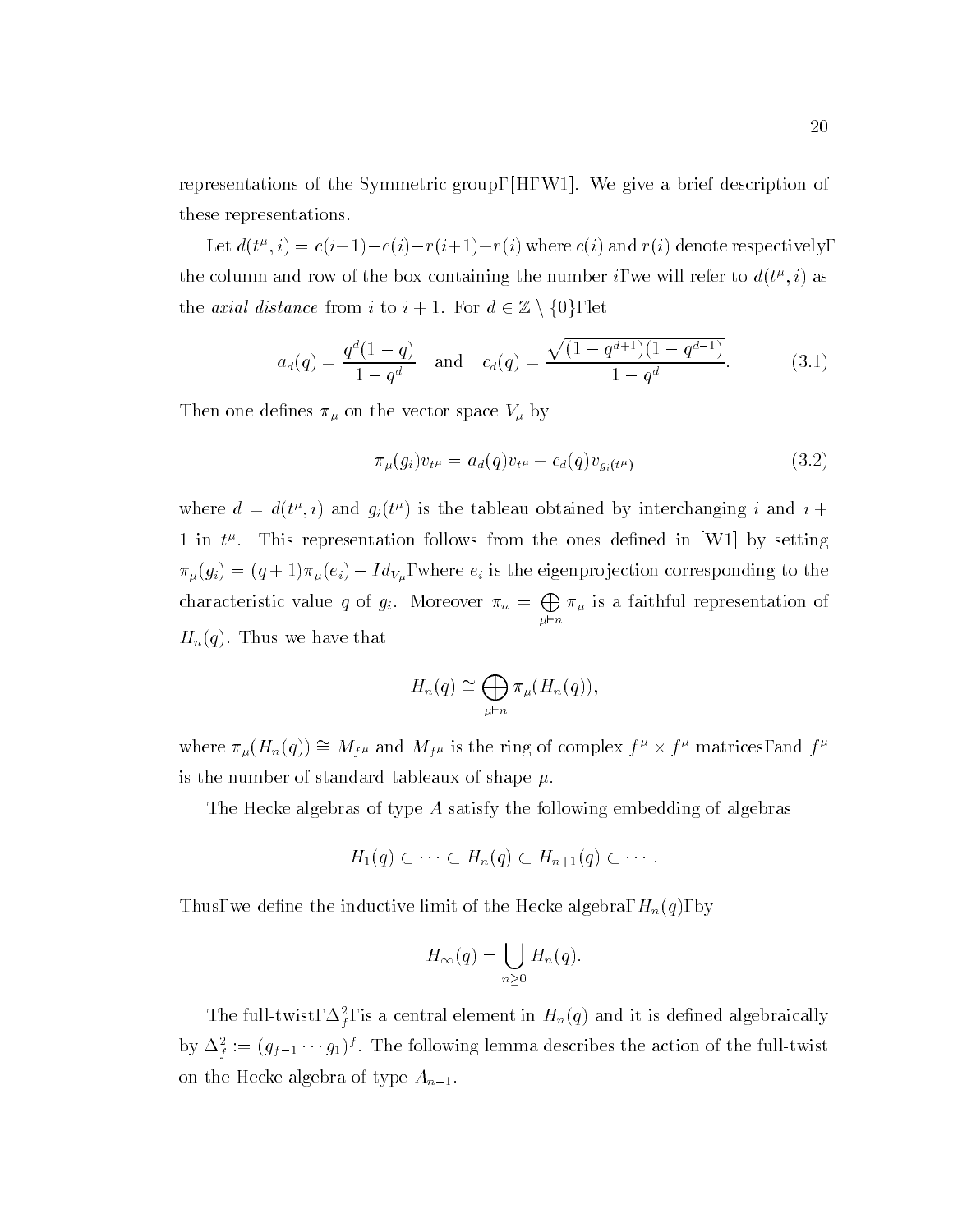**Lemma 3.1.1.** Let  $\alpha_{\lambda}$  be the scalar by which the full-twist acts in the irreducible Hecke algebra representation labeled by  $\lambda$ . Then

$$
\alpha_{\lambda} = q^{n(n-1) - \sum_{i < j} (\lambda_i + 1)\lambda_j} \tag{3.3}
$$

For the proof of this lemma see [W2] pg.261.

Let  $\iota$  be a Young tableau with  $n$  boxes and  $(\iota^r)$  be the Young tableau obtained from  $t^r$  by removing the box containing n. The map  $t^r \rightarrow (t^r)$  defines a bijection between  $T_{\mu}$  and  $\bigcup_{\mu'\in\mu}T_{\mu'}$ , where  $T_{\mu}$  denotes the set of all standard tableaux of shape  $\mu$ . Therefore, we have the following decomposition of modules

$$
V_{\mu}\Big|_{H_{n-1}(q)} = \bigoplus_{\mu' \subset \mu} V_{\mu'} \tag{3.4}
$$

The interesting case for defining subfactors is when the parameter  $q$  is a root of unity,  $q \neq 1$ . In what follows we will describe the semisimple quotients of  $H_n(q)$ which are associated with  $\mathfrak{sl}(r)$  for  $1 < r < l$ .

Let  $r, l \in \mathbb{N}$  and  $l > r$ , then an  $(r, l)$ -diagram is a Young diagram  $\mu$  with r rows such that  $\mu_1 - \mu_r \leq l - r$ , we denote the set of all  $(r, l)$  diagrams of size n by  $\Lambda_n^{r,r}$ . An  $(r,l)$  tableau of shape  $\mu \in \Lambda_n^{r,r}$ ,  $t^{\mu}$ , is a standard tableau such that if we remove the box containing n the Young subdiagram,  $\mu'$  with  $n - 1$  boxes is in  $\Lambda_{n-1}^{(r,r)}$  and  $t^{\mu}$  is an  $(r,l)$  tableau. The set of  $(r,l)$  tableaux of shape  $\mu$  is denoted by  $T_u^{\gamma,\gamma}$ .

For each  $\mu \in \Lambda_n^{\gamma,\gamma}$  let  $V_\mu^{\gamma,\gamma}$  be the vector space with basis  $\{v_\tau\}$  indexed by elements of  $T_a^{\gamma\gamma\gamma}$ . If q is a primitive l-th root of unity, Wenzl [W1] defined the linear map  $\pi_{\mu}(g_i)$  as in equation (3.2) for all vectors  $v_{\tau}$  for which d is not divisible by l. The restriction of this map to  $V_\mu$ <sup>202</sup> will be denoted by  $\pi_\mu^{\alpha\beta\gamma}$ , i.e., for  $\tau \in T_\mu^{\alpha\gamma\gamma}$ 

$$
\pi_{\mu}^{(r,l)}(g_i)v_{\tau} = b_d(q)v_{\tau} + c_d v_{s_i\tau}.
$$

**THEOLEM 3.1.2** (WEILZE | W 1), COLOHALY 2.5). Let q be a primitive l-th root of unity with  $l \geq 4$ . Then there exists for every  $\mu \in \Lambda_n^{\times,\vee}$  a semisimple irreducible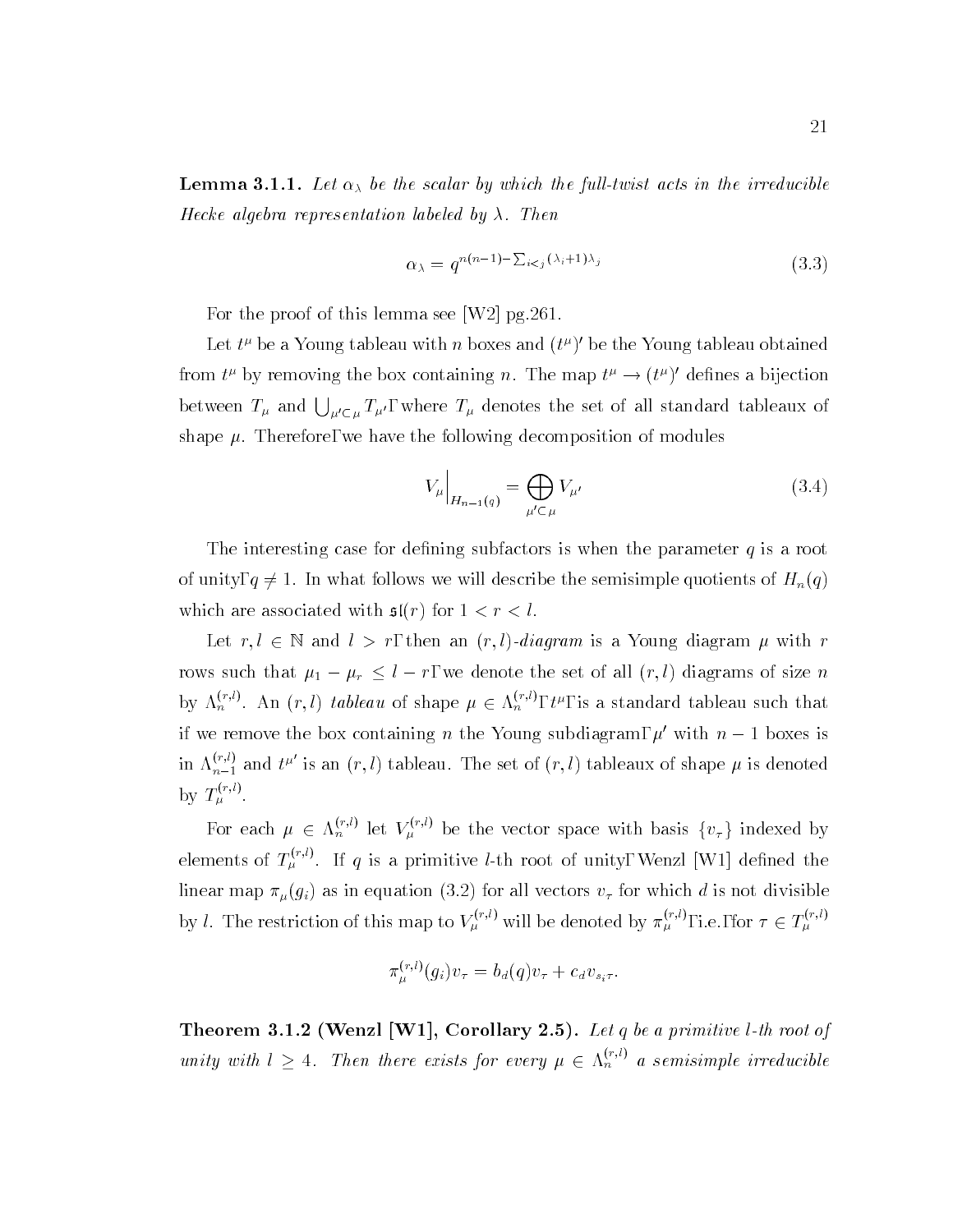representation  $\pi_\mu^{\scriptscriptstyle{(IV)}}$  of  $H_n(q)$ . Then

$$
\pi_n^{(r,l)}: x \in H_n(q) \to \bigoplus_{\mu \in \Lambda_n^{(r,l)}} \pi_{\mu}^{(r,l)}(x)
$$

is semisimple but generally not a faithful representation. Also representations corresponding to different  $(r, l)$  diagrams are nonequivalent.

We have well-defined representations  $\pi^{(r,l)}$  of  $H_{\infty}(q)$  given by

$$
\pi^{(r,l)}(x) = \pi_n^{(r,l)}(x), \quad \text{if } x \in H_n(q).
$$

The representation (r;l) is an approximately nite representation, i.e.,

$$
A_n := \pi^{(r,l)}(H_n(q))
$$

are initie dimensional  $\cup$  -algebras. Furthermore, the representation  $\pi^{++}$  is a unitary representation.

Wenzl showed that the ascending sequence of nite dimensional C -algebras  $(A_n)$  is periodic with period r.

when  $q = e^{-i\omega t}$ , wenzi obtains from the Hecke algebras,  $H_n(q)$ , an AF algebra with periodic Bratteli diagram for the sequence

$$
\pi^{(r,l)}(H_1(q)) \subset \cdots \subset \pi^{(r,l)}(H_n(q)) \subset \pi^{(r,l)}(H_{n+1}(q)) \subset \cdots
$$

#### 3.2Hecke algebra of type  $B$

The Hecke algebra  $H_n(q,Q)$  of type  $B_n$  is the free complex algebra with generators  $t, \tilde{g}_1,\ldots,\tilde{g}_{n-1}$  and parameters  $q,Q \in \mathbb{C}$  the generators  $\tilde{g}_i$ 's satisfy (H1)-(H3) as in the definition of the Hecke algebra of type  $A$  and the following relations:

 $(D1)$   $t^2 = (Q - 1)t + Q;$ 

(B2) 
$$
t\tilde{g}_1 t\tilde{g}_1 = \tilde{g}_1 t\tilde{g}_1 t;
$$

(B3) 
$$
t\tilde{g}_i = \tilde{g}_i t
$$
, for  $i \geq 2$ .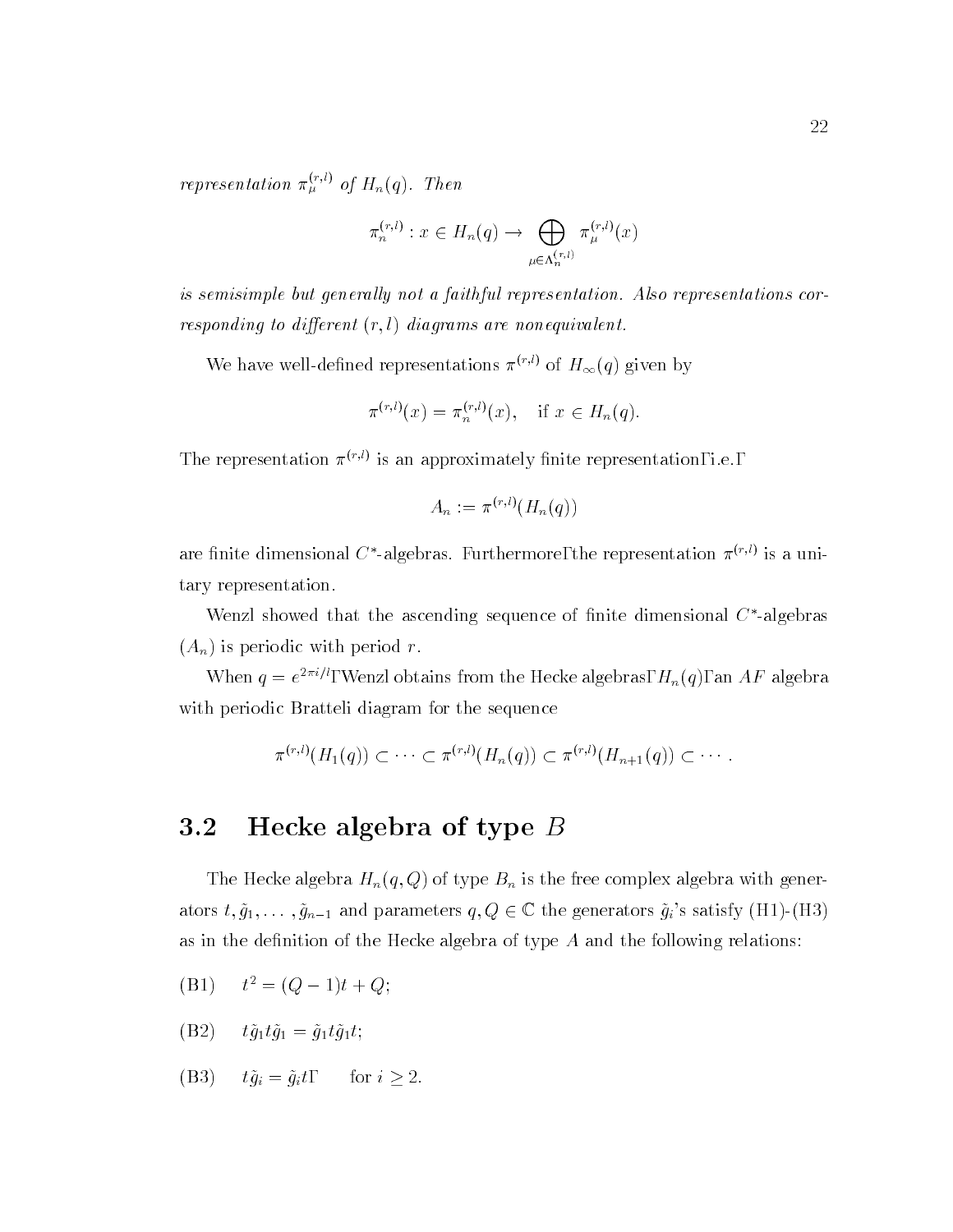Clearly, the Hecke algebra of type A is a subalgebra of  $H_n(q,Q)$ . It is known that  $H_n(q,Q) \cong \mathbb{C}\mathcal{H}_n$  (the complex group algebra of the hyperoctahedral group). Hoefsmit [H] has written down explicit irreducible representations of  $H_n(q,Q)$  indexed by ordered pairs of Young diagrams.

The Hecke algebras of type  $B$  satisfy the following embedding of algebras

$$
H_0(q,Q) \subset H_1(q,Q) \subset \cdots \subset H_n(q,Q) \subset \cdots.
$$

The inductive limit of the Hecke algebra of type  $B$  is defined by

$$
H_{\infty}(q, Q) := \bigcup_{n \geq 0} H_n(q, Q).
$$

### Right and Double Coset Representatives

The fact that q is invertible in  $\mathbb{C}(q, Q)$  implies that the generators  $\tilde{g}_i$  are also invertible in  $H_n(q,Q)$ . In fact, the inverse of the generators is given by

$$
\tilde{g}_i^{-1} = q^{-1}\tilde{g}_i + (q^{-1} - 1)1 \in H_n(q, Q)
$$

This implies that the following element is well-defined in  $H_n(q,Q)$ :

$$
t_i' = \tilde{g}_i \cdots \tilde{g}_1 t \tilde{g}_1^{-1} \cdots \tilde{g}_i^{-1}.
$$

We use these elements to define the set  $\mathcal{D}_n$  as a subset of  $H_n(q, Q)$ . If  $n = 1$ , we let D1 := f1; tg. For <sup>n</sup> 2 we have

$$
\mathcal{D}_n := \{1, \tilde{g}_{n-1}, t'_{n-1}\}.
$$

These are known as the *distinguished double coset representatives* of  $H_{n-1}(q,Q)$  in  $H_n(q,Q)$ . Also the set of *right coset representatives* of  $H_{n-1}(q,Q)$  in  $H_n(q,Q)$  is defined as follows:

$$
\mathcal{R}_n := \{1, t'_{n-1}, \tilde{g}_{n-1}\tilde{g}_{n-2}\dots\tilde{g}_{n-k}, \tilde{g}_{n-1}\tilde{g}_{n-2}\dots\tilde{g}_{n-k}t'_{n-k-1} (1 \leq k \leq n-1)\}.
$$

Note that  $\mathcal{R}_1 = \{1, t\}$ . The elements  $\{r_1r_2 \ldots r_n | r_i \in \mathcal{R}_i\}$  form a  $\mathbb{C}(q, Q)$ -basis of  $H_n(q,Q)$ , see [GL].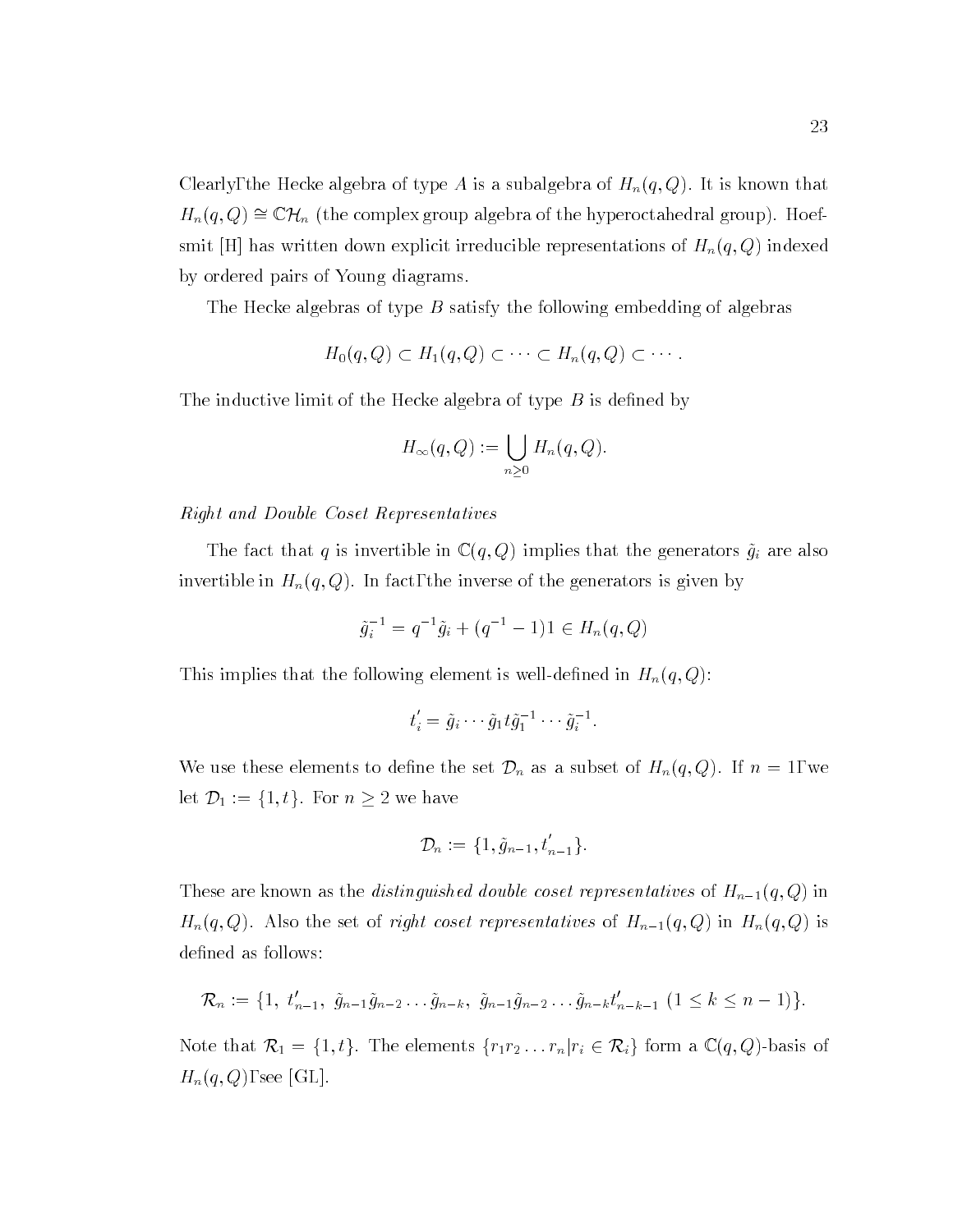Observe that (H3) and (B1) imply that t and  $\tilde{g}_i$  have at most 2 eigenvalues each, hence also at most 2 projections corresponding to these eigenvalues. The presentation of  $H_n(q, Q)$  with these projections as generators is given below.

So let for  $q \neq -1$  and  $Q \neq -1$ 

$$
e_t = \frac{(Q-t)}{(Q+1)}
$$
 and  $e_i = \frac{(q-g_i)}{(q+1)}$  for  $i = 1, \dots, n-1$ 

be the projections corresponding to the eigenvalue -1. Then  $g_i = q(1 - e_i) - e_i =$  $\mathcal{A}$  , and the solution of the density  $\mathcal{A}$  and the density  $\mathcal{A}$  and the density  $\mathcal{A}$  and the density  $\mathcal{A}$ relations (H1)-(H3)and (B1)-(B3) of  $H_n(q,Q)$  translate to

(PH1) 
$$
e_i e_{i+1} e_i - q/(q+1)^2 e_i = e_{i+1} e_i e_{i+1} - q/(q+1)^2 e_{i+1}
$$
 for  $i = 1, 2, ..., n-2$ ;  
\n(PH2)  $e_i e_j = e_j e_i$ , whenever  $|i - j| \ge 2$ ;  
\n(PH3)  $e_i^2 = e_i$  for  $i = 1, 2, ..., n-1$ ;  
\n(PH4)  $e_t^2 = e_t$ ;  
\n(PH5)  $e_t e_1 e_t e_1 - (Q + q)/(q + 1)(Q + 1)e_t e_1 = e_1 e_t e_1 e_t - (Q + q)/(q + 1)(Q + 1)e_1 e_t$ ;  
\n(PH6)  $e_t e_i = e_i e_t$  for  $i \ge 2$ .

# 3.3 Representations of the Hecke algebra  $\mathsf{U}$  type  $\mathsf{U}$

In this section we give a short summary of the representation theory of  $H_n(q,Q)$ . We briefly describe the semi-orthogonal representations of  $H_n(q,Q)$  defined by Hoefsmit [H]. Hoefsmit constructed for each double partition  $(\alpha, \beta)$  of n an irreducible representation  $(\pi_{(\alpha,\beta)},V_{(\alpha,\beta)})$  of  $H_n(q,Q)$  of degree  $\binom{n}{|\alpha|}f^{\alpha}f^{\beta}$  where  $f^{\alpha}$  is the number of standard tableaux of shape  $\alpha$ .

Let  $T_{(\alpha,\beta)}$  denote the set of pairs of standard tableaux of shape  $(\alpha,\beta)$ . We define the complex vector space  $V_{(\alpha,\beta)}$  with orthonormal basis given by  $\{v_{\tau}\mid \tau\in$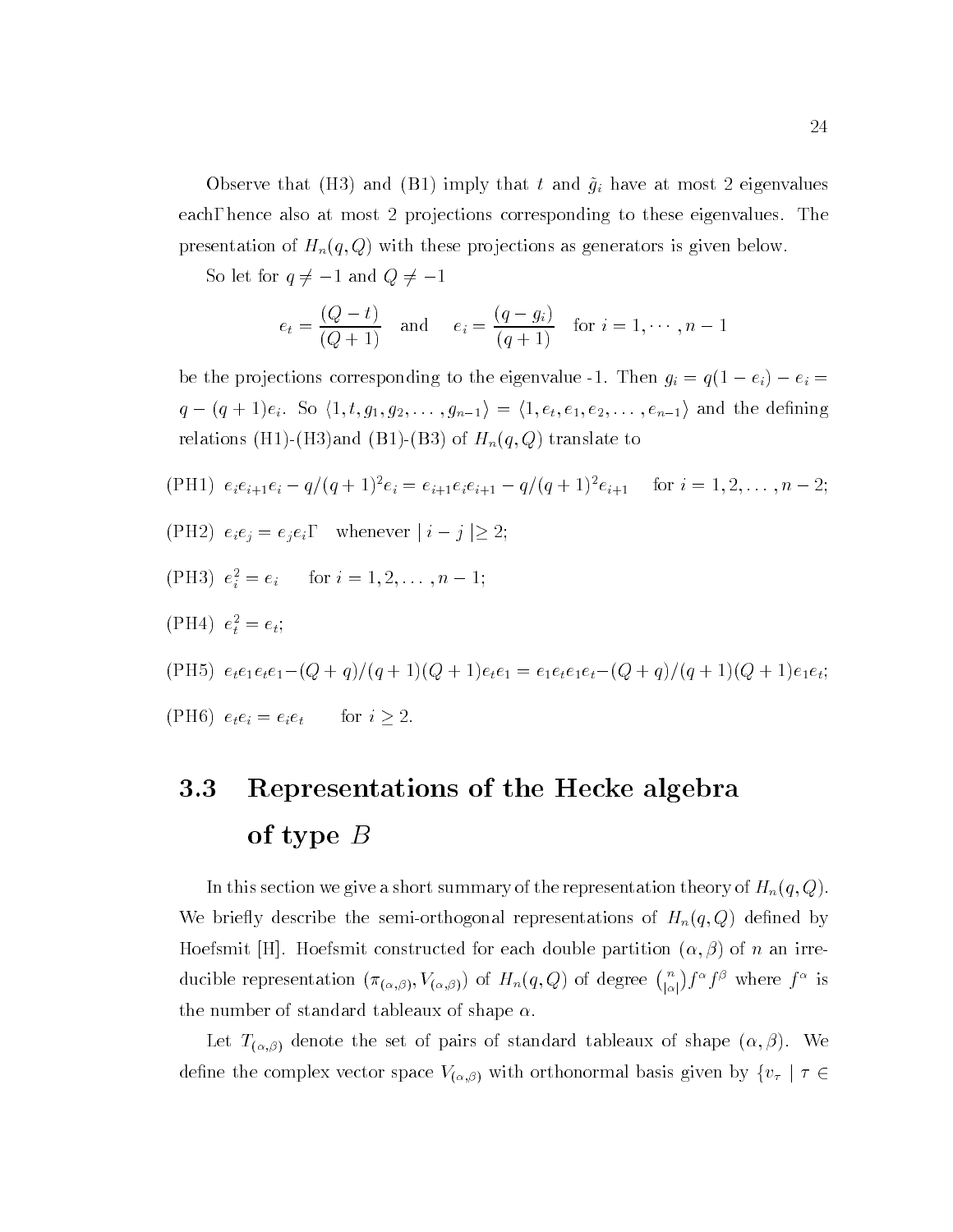$T_{(\alpha,\beta)}\}.$  The following notation and definitions are needed to define the action of the generators of  $H_n(q, Q)$  on  $V_{(\alpha, \beta)}$ .

Let  $(\alpha, \beta)$  be a pair of Young diagrams and  $\tau = (t_-, t_-)$  be a pair of standard tableaux of shape  $(\alpha, \beta)$ . Define the *content* of a box b as follows:

$$
ct(b) = \begin{cases} Qq^{j-i} & \text{if } b \text{ is in position } (i,j) \text{ in } t^{\alpha} \\ -q^{j-i} & \text{if } b \text{ is in position } (i,j) \text{ in } t^{\beta}. \end{cases}
$$

Now define for each  $1 \leq i \leq n - 1$ 

$$
(g_i)_{\tau} = \frac{q-1}{1 - \frac{ct(\tau(i))}{ct(\tau(i+1))}}
$$

where  $\tau(i)$  denotes the coordinates of the box containing the number i. Notice that  $(g_i)$ <sub>7</sub> depends only on the position of i and  $i+1$ . We are now ready to define the action of the generators on  $V_{(\alpha,\beta)}$ .

$$
tv_{\tau} = ct(\tau(1))v_{\tau}
$$
  
\n
$$
g_iv_{\tau} = (g_i)_{\tau}v_{\tau} + (q - (g_i)_{\tau})v_{s_i(\tau)}
$$
 for  $i = 1, \dots, n-1$  (3.5)

where  $s_i(\tau)$  is the standard tableau obtained from  $\tau$  by switching i and  $i+1$  in  $\tau$ . If t and  $i + 1$  do not occur in the same row or column of  $t^+$  or  $t^+$ , then  $s_i(t^-, t^+)$  is again a pair of standard tableaux. Let V be the span of  $\{v_{\tau}, v_{s_i(\tau)}\}$ . Obviously, V is  $g_i$ -invariant. The action of  $g_i|_V$  is given by the following  $2 \times 2$  matrix

$$
\left(\begin{array}{cc} (g_i)_{\tau} & (q - (g_i)_{\tau}) \\ (q - (g_i)_{s_i(\tau)}) & (g_i)_{s_i(\tau)} \end{array}\right).
$$
\n(3.6)

Finally, we have that if i and  $i+1$  occur in the same row then  $g_i v_\tau = q v_\tau$ ; and if i and  $i + 1$  occur in the same column then  $g_i v_\tau = -v_\tau$ .

**THEOLEM 3.3.1 (HOEFSMIT [H], THM.2.2.1).** The modules  $V(\alpha, \beta)$ , where  $(\alpha, \beta)$ runs over all double partitions of n, form a complete set of nonisomorphic irreducible modules for  $H_n(q,Q)$ .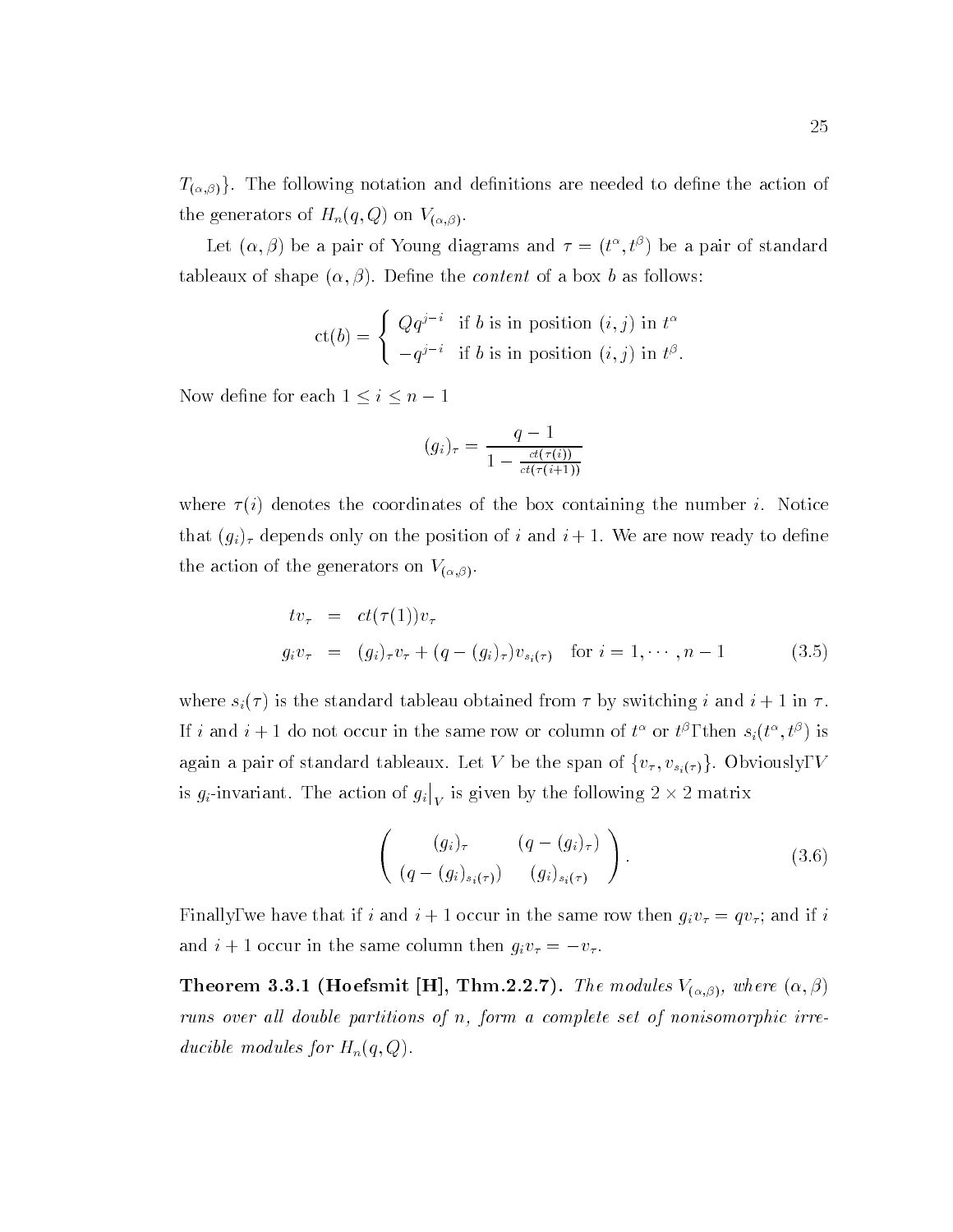$R$  . Let  $\mathcal{L}$  and  $\mathcal{L}$  of  $\mathcal{L}$  and  $\mathcal{L}$  and  $\mathcal{L}$  and  $\mathcal{L}$  are representations for  $\mathcal{L}$ the spectral projections defined in Section 3.2. Recall the equations  $e_t = \frac{1}{Q+1}$  and  $e_i = \frac{q-1}{q+1}$  for  $i = 1, \dots, n-1$ . The matrix representations of these projections are obtained by via the substititution  $(g_i)_{\tau} = q - (q+1)(e_i)_{\tau}$ .

Recall that we have the same definition of axial distance for pairs of partitions.

$$
d = d(\tau^{(\alpha,\beta)}, i) = c(i+1) - c(i) + r(i) - r(i+1).
$$

We have two possibilities for the denominators of  $(e_i)_\tau$ .

$$
(e_i)_{\tau} = \begin{cases} (1+q)(1-q^d) & \text{if } i \text{ and } i+1 \text{ are both in } t^{\alpha} \text{ or } t^{\beta} \\ (1+q)(1+Qq^d) & \text{otherwise.} \end{cases}
$$
(3.7)

Thus, the representations are undefined if and only if  $(e_i)$ <sub>7</sub> is undefined. This implies that if  $Q \neq -q^+$  for  $\kappa \in \mathbb{Z}$  and if q is not an *t*-th root of unity for  $\sim$   $\sim$  1  $\sim$  1 then the representations are well-defined in  $\alpha_{\rm{M}}$  ( $\alpha_{\rm{M}}$ ) for all pairs  $\sim$  $(\alpha, \beta)$  and  $i = 1, 2, \ldots, n - 1$ . Notice that  $(e_i)$ <sub>r</sub> is also undefined when  $d = 0$  and both  $i$  and  $i+1$  are in  $t^+$  or  $t^+$ , but this never happens if  $\tau$  is a pair of standard tableaux, see [W1] Lemma 2.11.

Observe that the map  $\tau \rightarrow \tau$  (where  $\tau$  is obtained from  $\tau$  by removing the box containing *n*) defines a bijection between  $\mathcal{T}_{(\alpha,\beta)}$  and [J =  $\mathcal{T}_{(\beta,\beta)}$  $(0, D)$  ( $(0, D)$  $\sim$   $\alpha$   $\beta$  is  $\sim$   $\sim$   $\sim$   $\sim$   $\sim$ particular we have

$$
V_{(\alpha,\beta)}\Big|_{H_{n-1}(q,Q)} \cong \bigoplus_{(\alpha,\beta)' \subset (\alpha,\beta)} V_{(\alpha,\beta)'}
$$

where  $(\alpha, \rho)$  is a pair of Young tableaux obtained by removing one box from either  $\alpha$  or  $\beta$ . From the definition of  $\pi_{(\alpha,\beta)}$  and  $\pi_{(\alpha,\beta)}$  we see that this equation yields the decomposition of  $V_{(\alpha,\beta)}$  as an  $H_{n-1}(q,Q)$ -module

and the state of the state of the state of

$$
\pi_{(\alpha,\beta)}\Big|_{H_{n-1}(q,Q)} \cong \bigoplus_{(\alpha,\beta)' \subset (\alpha,\beta)} \pi_{(\alpha,\beta')}.
$$
\n(3.8)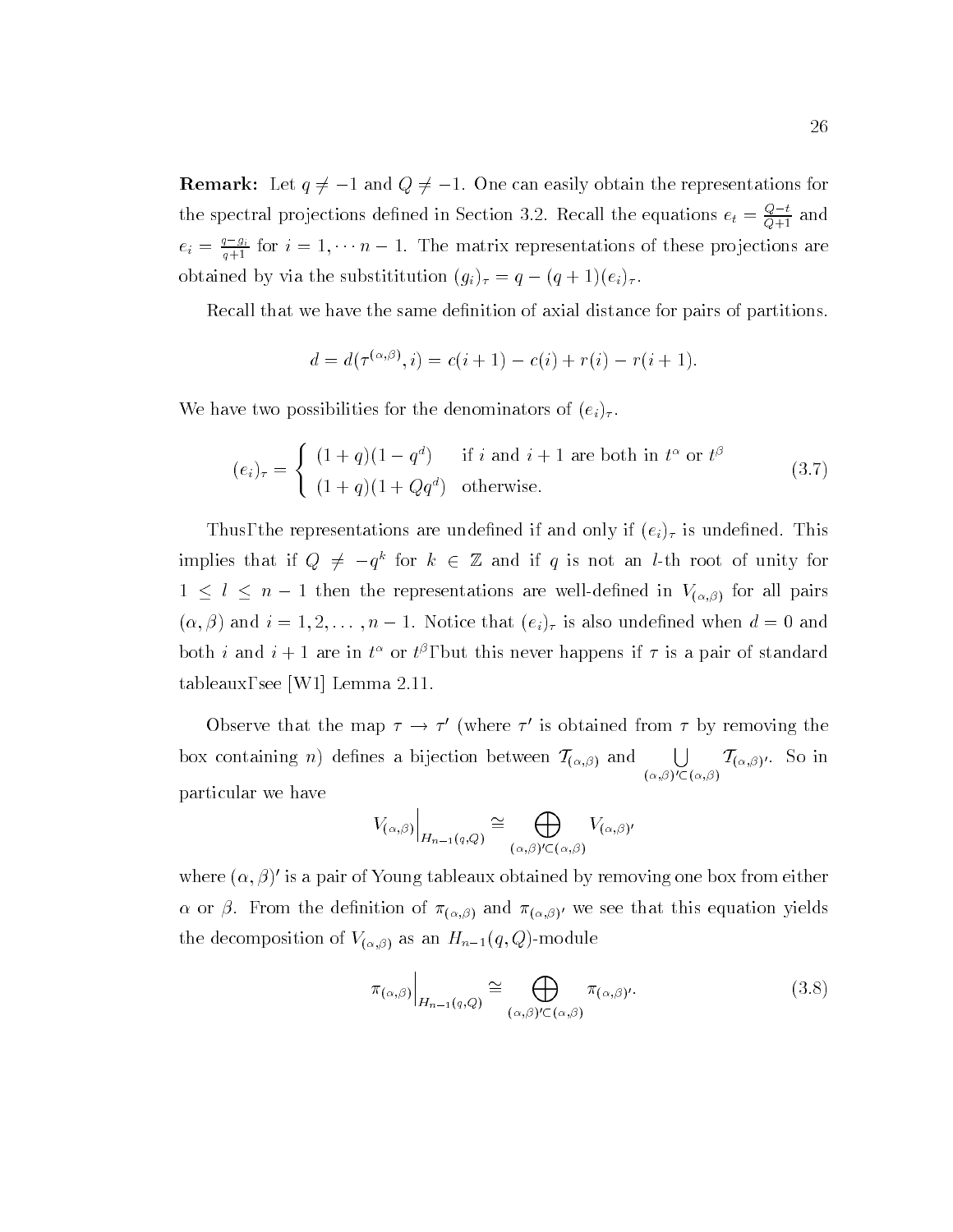### 3.4 Representations of the Hecke algebra of type B onto a reduced Hecke algebra of type A

In this section we will show that for specializations of the Hecke algebra of type  $B$  there is a homomorphism onto a reduced Hecke algebra of type  $A$ . Before proving this assertion we introduce some necessary background.

Fix an positive integer n and let  $m, r_1 \in \mathbb{N}$  be such that  $m > n$  and  $r_1 > n$ . For these integers, set  $\lambda = |m|$ . Then as we observed in Chapter 2, Section 2.1, there is a one-to-one correspondence between double partitions of  $n$  and partitions of  $n + mr_1$  containing  $\lambda$  . We fix a standard tableau  $t$  , we also assume throughout that  $q$  is not a root of unity.

Recall that the representations of  $H_n(q,Q)$  depend on rational functions with denominators ( $Qq^+ + 1$ ) where  $a \in \{0, \pm 1, \ldots, \pm (n-1)\}$ . If  $Q = -q^{n+m}$  then  $1 - q^{n+m+1} \neq 0$  whenever  $a \neq -(r_1 + m)$ . It follows that all representations of  $\pi_n(q,-q^{n+m})$  are well-defined whenever  $r_1+m>n$ . Thus the specialized algebra  $\pi_n(q,-q^{n+m})$  is well-defined and semisimple.

### 3.4.1Homomorphism of  $H_n(q, -q^{n+m})$  onto a reduced  $argcut \alpha$  of  $H_{n+1}(q)$

If  $p = \frac{1}{2}$  is an identical then the reduced algebra of Hf (q) with respect to  $\frac{1}{2}$ to this idempotent is

$$
pH_f(q)p := \{pap \mid a \in H_f(q)\}.
$$

In  $([W1], \text{Cor. } 2.3)$  Wenzl defined a special set of minimal idempotents of  $H_f(q)$  indexed by the standard tableaux. The sum of these idempotents is 1. These minimal idempotents are well-defined whenever  $H_f(q)$  is semisimple.

Let  $\lambda \ \sqsubset \ J$  and the bela standard tableau of shape  $\lambda$ . Then  $p_{t \lambda}$  denotes the minimal idempotent indexed by  $\iota$  . Thus, the reduced algebra with respect to  $p_{t^{\lambda}}$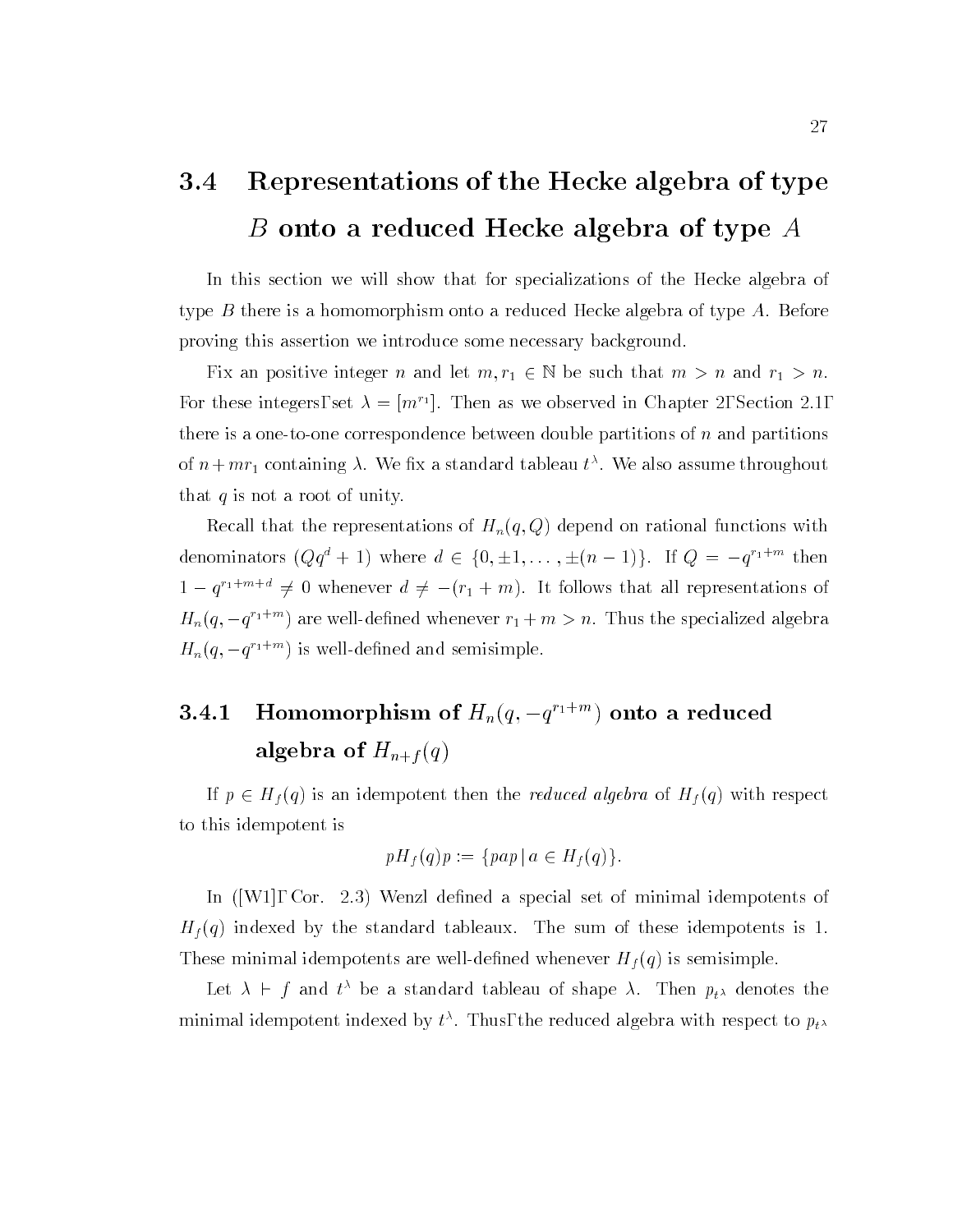decomposes as follows:

$$
p_{t^{\lambda}}H_{n+f}(q)p_{t^{\lambda}} \cong \bigoplus_{\substack{\lambda \subset \mu \\ \mu \vdash n+f}} \pi_{\mu}(p_{t^{\lambda}})\pi_{\mu}(H_{n+f}(q))\pi_{\mu}(p_{t^{\lambda}}).
$$

Notice that if  $\mu$  is a partition of  $n + f$  and  $\mu$  does not contain  $\lambda$  then  $\pi_{\mu}(p_{t^{\lambda}})$  is the zero matrix. In particular, if we choose  $\lambda$  to be rectangular, we have that the reduced algebra  $p_t H_{f+1}(q) p_t$  has only two nonzero irreducible modules indexed by partitions  $[m+1, m+1]$  and  $[m+1, 1]$ , since these are the only partitions of  $f + 1$ which contain  $\lambda$ .

Recall that in Proposition (2.3.1) we showed that there is a homomorphism  $\tilde{\rho}_{f,n}$  from the braid group  $\mathcal{B}_n(B)$  into the braid group  $\mathcal{B}_{f+n}(A)$ . In what follows we will show that it is possible to extend  $\tilde{\rho}_{f,n}$  to a homomorphism of the associated Hecke algebras.

**Lemma 3.4.1.** Fix a positive integer n and choose  $m, r_1 \in \mathbb{N}$  such that  $m > n$ and  $r_1 > n$ . Set  $f = mr_1$  and assume  $\lambda = |m| \cdot |$  and  $\gamma = |m| \cdot , 1|$ . Let  $\alpha_{\lambda}$  and  $\alpha_{\gamma}$ be as in Lemma 3.1.1. Choose a minimal idempotent  $p_{t^{\lambda}}$  in  $H_f(q)$ . We define a map  $\rho_{f,n}$  for the generators of  $\bm{\pi}_n(q,-q^{n+m})$  as follows:

$$
\rho_{f,n}(1) = p_{t^{\lambda}}, \quad \rho_{f,n}(t) = -\frac{\alpha_{\lambda}}{\alpha_{\gamma}} p_{t^{\lambda}} \Delta_f^{-2} \Delta_{f+1}^2 \quad and \quad \rho_{f,n}(\tilde{g}_i) = p_{t^{\lambda}} g_{i+f}
$$

for  $i = 1, \ldots, n-1$ , (see Figure 3.1 for a pictorial definition). Then  $\rho_{f,n}$  extends to a well-defined nomomorphism of algebras,  $\rho_{f,n}: H_n(q,-q^{-1+n}) \to p_{t^{\lambda}} H_{n+f}(q) p_{t^{\lambda}}.$ 

*Proof.* It is enough to check that  $\rho_{f,n}$  preserves the relations of the Hecke algebra of type B. First notice that since  $p_{t^{\lambda}} \in H_f(q)$ , it commutes with  $g_j$  for all  $j > f$ . From this observation and the defining relations of  $H_{n+f}(q)$  it follows that we only need to check the relations involving  $\rho_{f,n}(t)$ . For relations (B2) and (B3) (see Section 3.2), notice that  $p_{t^{\lambda}}$  commutes with the full-twist  $\Delta_{f+1}^{\tau}$  and  $\Delta_{f}^{\tau}$  and with  $g_{f+1}$ . Thus these two relations follow from Proposition (2.3.1).

It remains to be snown that  $\rho_{f,n}(t)$  has two eigenvalues:  $-1$  and  $Q = -q^{(1+\cdots)}$ . In particular, we want to show that  $\rho_{f,n}(t)$  acts by a scalar on two irreducible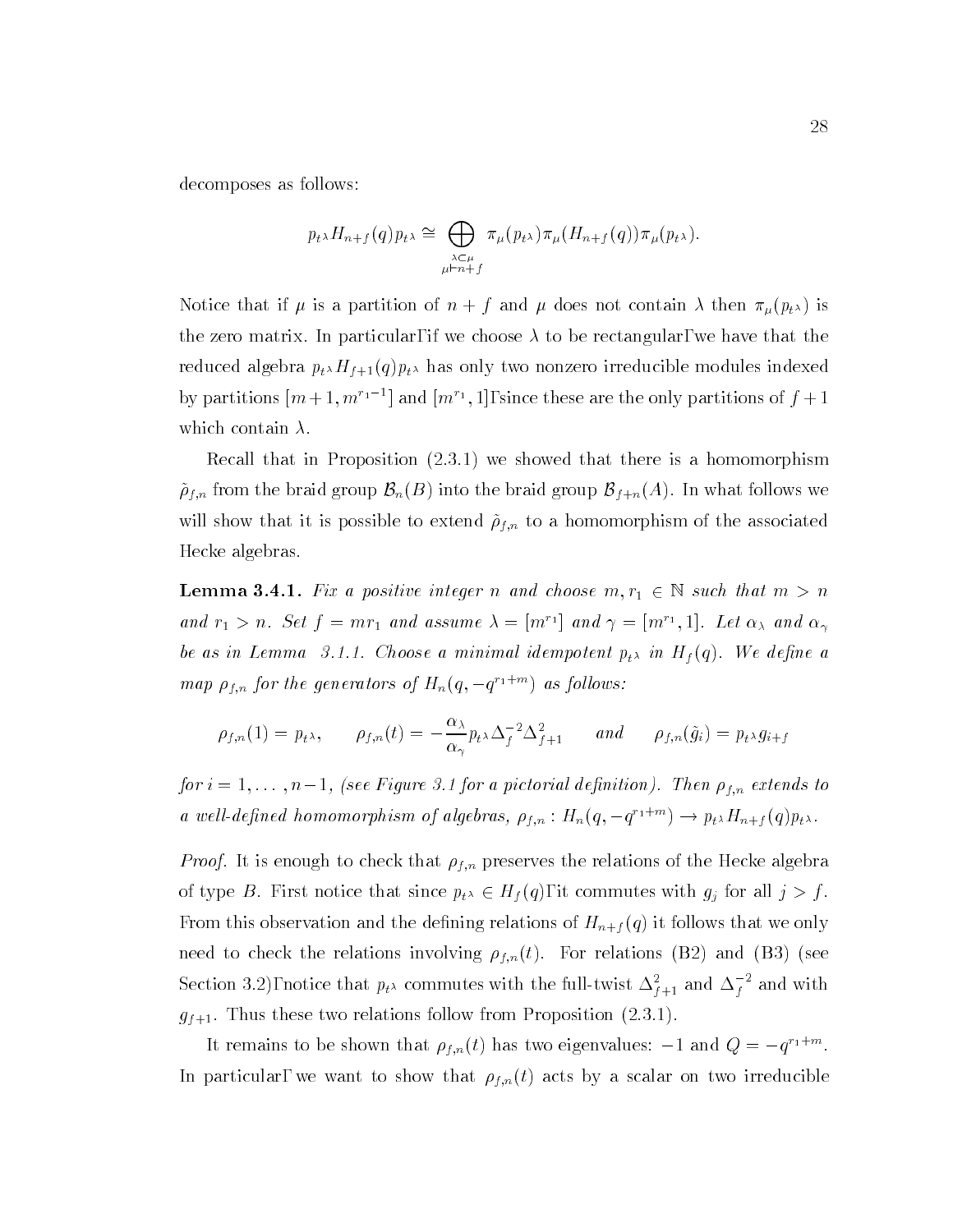modules of  $H_{f+1}(q)$  and by 0 on all others. Since  $\lambda$  is rectangular, this means that there are only two partitions of  $f + 1$  containing it.

By Lemma 5.1.1, we have that the full-twist  $\Delta_{f+1}^2$  acts by the scalar  $\alpha_\beta$  (resp.  $\alpha_\gamma$ ) on the irreducible module indexed by  $\beta$  (resp.  $\gamma$ ). Also  $\Delta_f^{-}$  acts by  $\alpha_\lambda^{-}$  on the irreducible modules of  $H_{f+1}(q)$  which are indexed by Young diagrams which contain  $\lambda$ . Therefore, we have that  $\Delta_f$ - $\Delta_{f+1}^*$  acts by  $\alpha_\beta\alpha_\lambda$  on the module  $V_\beta$ and by  $\alpha_\gamma \alpha_\lambda$   $\bar{ }$  on the module  $V_\gamma$ . Therefore, we have that  $-\frac{1}{\alpha_\gamma} p_{t^\lambda} \Delta_f \Delta_f \Delta_f$  acts by  $-1$  on  $V_{\gamma}$  and by  $-\frac{e}{\alpha_{\gamma}}$  on  $V_{\beta}$ , and by zero on all other modules, since  $p_{t^{\lambda}}$  kills all modules which do not contain  $\lambda$ .

In order to determine the constant  $-\frac{\nu}{\alpha_\gamma}$  we only need to substitute the partitions  $\rho = [m+1,m]^{T-1}$  and  $\gamma = [m]^{T}$ , is the formula given in Lemma 3.1.1. Thus we obtain

$$
-\frac{\alpha_{\beta}}{\alpha_{\gamma}} = -q^{-\sum_{i < j} (\beta_i + 1)\beta_j + \sum_{i < j} (\gamma_i + 1)\gamma_j} = -q^{r_1 + m}.
$$

This concludes this proof.  $\square$ 

The following figure gives a pictorial definition of the homomorphism  $\rho_{f,n}$ .



Figure 3.1: homomorphism for Hecke algebras

We have shown that  $\rho_{f,n}$  is a homomorphism. We will also show that it is onto.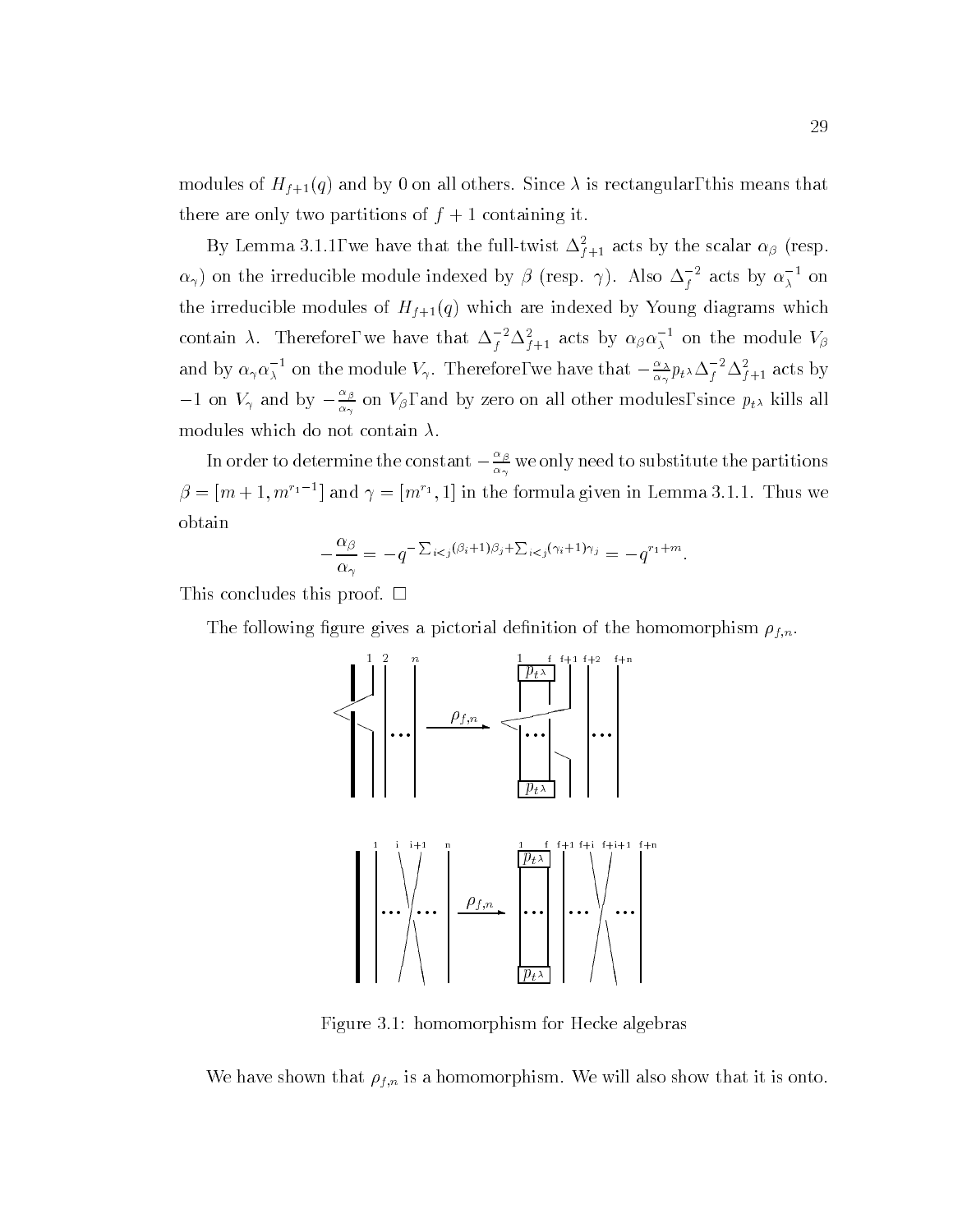In particular, we will show that the irreducible representations of the reduced algebra are also irreducible representations of  $H_n(q, -q^{n+m})$ .

Notice that for  $\mu \vdash n + f$  there is a 1-1 correspondence between standard skew tableaux of shape  $\mu/\lambda$  and tableaux  $\iota^-$  which contain  $\iota^-$  . For this reason we denote by  $T_{\mu/\lambda}$  the set of standard tableaux which contain  $t^{\alpha}$ . Notice that the order of  $T_{\mu/\lambda}$  is equal to the number of standard skew tableaux of shape  $\mu/\lambda$ . For our choice of m, i.e.  $m>n$ , we have that  $\mu/\lambda$  will consist of two parts which can be interpreted as a double partition, say  $(\delta, \gamma)$ . In this case, the order of  $T_{\mu/\lambda}$  is  $\binom{n}{|\delta|} f^{\delta} f^{\gamma}$ , where  $f^{\gamma}$  is the number of standard tableaux of shape  $\gamma$ ; this formula is given by Hoefsmit [H].

Define  $V_{\mu/\lambda}$  as the complex vector space with orthonormal basis  $\{v_{t\mu} | t^{\mu} \in$  $T_{\mu/\lambda}$ . Notice that  $V_{\mu/\lambda}$  is a subspace of  $V_{\mu}$  and  $p_t \lambda V_{\mu} = V_{\mu/\lambda}$ , where  $V_{\mu}$  has basis indexed by standard tableaux of shape  $\mu$ .

Observation: Let ` <sup>n</sup> <sup>+</sup> <sup>f</sup> and V be an irreducible Hn+f (q) module. Then  $p_{t^{\lambda}}V_{\mu}$  is an irreducible  $p_{t^{\lambda}}H_{n+f}(q)p_{t^{\lambda}}$  module.

This observation implies that there is a set of irreducible representations of  $p_{t} H_{n+f}(q) p_{t}$  indexed by Young diagrams with  $n+f$  boxes, which contain  $\lambda$ . It follows from equation (3.4) that

$$
p_{t^{\lambda}} V_{\mu} \Big|_{p_{t^{\lambda}} H_{n+f-1}(q) p_{t^{\lambda}}} \cong \bigoplus_{\substack{\lambda \subset \mu' \\ \mu' \subset \mu}} V_{\mu'/\lambda} \tag{3.9}
$$

where  $\mu$  has  $n + f - 1$  boxes and  $p_t \chi_{\mu'} = V_{\mu'}/\chi$ .

We let  $z_{\mu}$  denote the minimal central idempotents of  $H_{n+f}(q)$ , and  $z_{\mu/\lambda}$  denote the minimal central idempotents of  $p_t H_{n+f} (q) p_t$ . Notice that  $z_{\mu/\lambda}$  has rank equal to the number of skew standard tableaux of shape  $\mu/\lambda$ .

**THEOLEM 9.4.2.** Let fin be as in Lemma 3.4.1 and assume that  $q$  is not a root of unity. Then  $\rho_{f,n}$  as defined in Lemma 3.4.1 is an onto homomorphism.

*Proof.* In Lemma 3.4.1 we showed that  $\rho_{f,n}$  is a homomorphism. Thus it only remains to show that it is onto. The proof is by induction on n. For  $n = 1$ , we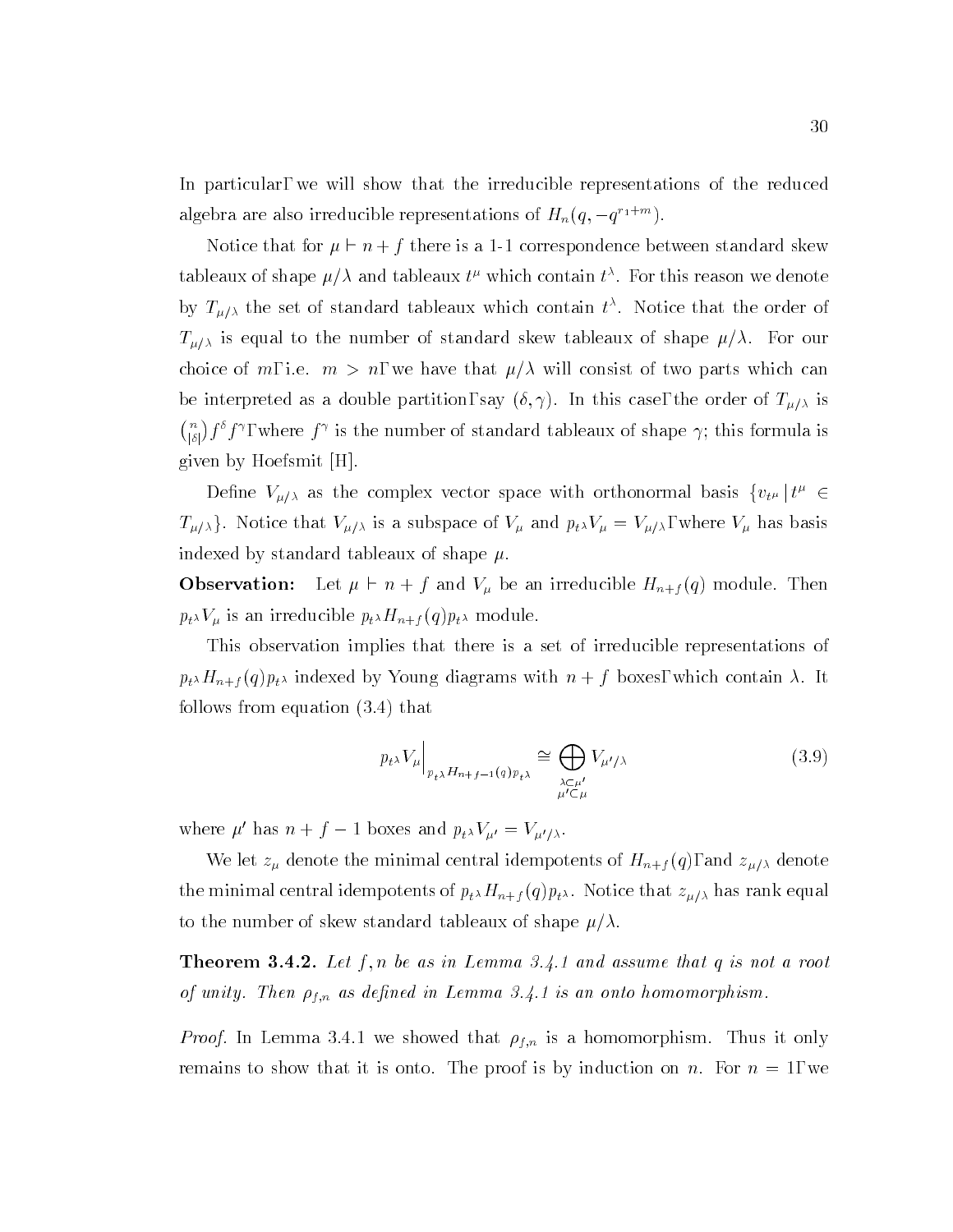have

$$
\rho_{f,1} : H_1(q, -q^{r_1+m}) \to p_{t^{\lambda}} H_{f+1}(q) p_{t^{\lambda}}.
$$

 $S$  is a rectangular diagram there are only two Young diagram there are only two Young diagrams with f  $\sim$ boxes which contain  $\lambda$ , i.e.  $|m+1,m^{\perp}|$  and  $|m^{\perp},1|$ . As we showed in Lemma 3.4.1 the action of  $\rho_{f,1}(t)$  on the representation indexed by  $|m+1,m+1|$  (resp.  $|m|^{2}$ , 1) is  $-q^{n+m}$  (resp.  $-1$ ). And both representations are 1 dimensional.

For  $n = 1$ , we have that the algebra  $H_1(q, -q^{n+m})$  has two irreducible representations indexed by ([1],  $\emptyset$ ) and ( $\emptyset$ , [1]). Both of these representations are 1 dimensional and  $t \in H_1(q, -q^{(1+\alpha)})$  acts by a scalar on these representations. The action of t on  $V([1], \emptyset)$  (resp.  $V(\emptyset, [1])$ ) is  $-q^{n+1}$  (resp.  $-1$ ). Since q is not a root of unity, these representations are irreducible and nonequivalent. This shows that  $\alpha$  ([1],  $\varnothing$ ) =  $\alpha$  | $m+1,m^{r_1-1}$  different  $\alpha$  ( $\varnothing$ , |1]) =  $\alpha$  | $m^{r_1}$ , 1].

Assume that for  $n > 1$  we have  $\rho_{f,n}$  is onto. Then for all  $\nu \vdash n + f$  containing  $\lambda$ ,  $V_{\nu/\lambda}$  is an irreducible  $H_n(q, -q^{n+m})$ , and if  $\mu \vdash n + j + 1$  is such that  $\lambda \subset \mu$ , we have

$$
V_{\mu/\lambda}\Big|_{H_n(q,-q^{r_1+m})} \cong \bigoplus_{\substack{\lambda \subset \mu'\\ \mu' \subset \mu}} V_{\mu'/\lambda},
$$

as in equation (5.9). This implies  $V_{\mu/\lambda}$  is an  $H_{n+1}(q,-q^{n+m})$ -module.

The remainder of this proof is similar to the proof of irreducibility of modules of the Hecke algebra of type A in [W1], Theorem 2.2.

Let ` <sup>n</sup> <sup>+</sup> f+ 1 be as described above. By the induction assumption,  $H_n(q,-q^{n+m})$  is a semisimple algebra with minimal central idempotents  $z_{\mu' / \lambda}$ . Let  $0 \neq W \subseteq V_{\mu/\lambda}$  be an  $H_{n+1}(q, -q^{n+m})$  module. But  $V_{\mu/\lambda}$  decomposes as an  $H_n(q,-q^{n+m})$  module into the direct sum of irreducible modules  $V_{\mu' / \lambda}$  since  $\rho_{f,n}$ is onto  $p_t \Lambda H_{n+f}(q) p_t \Lambda$ . Thus, there exists a  $\mu' \vdash n+f$  such that  $V_{\mu'/\lambda} \subset W$ . Let  $\tilde{\mu}' \neq \mu'$  be another Young diagram with  $n + f$  boxes such that  $\lambda \subset \tilde{\mu}' \subset \mu$ . There is exactly one  $\mu'' \vdash n + f - 1$  contained in both  $\mu'$  and  $\tilde{\mu}'$  such that  $\mu''$  contains  $\lambda$ . Let  $t^{\mu} \in L_{\mu/\lambda}$  be such that  $(t^{\nu}) \in L_{\mu'/\lambda}$  and  $(t^{\nu}) \in L_{\mu''/\lambda}$ . Then  $(g_{n+f}(t^{\nu})) \in L_{\tilde{\mu}'/\lambda}$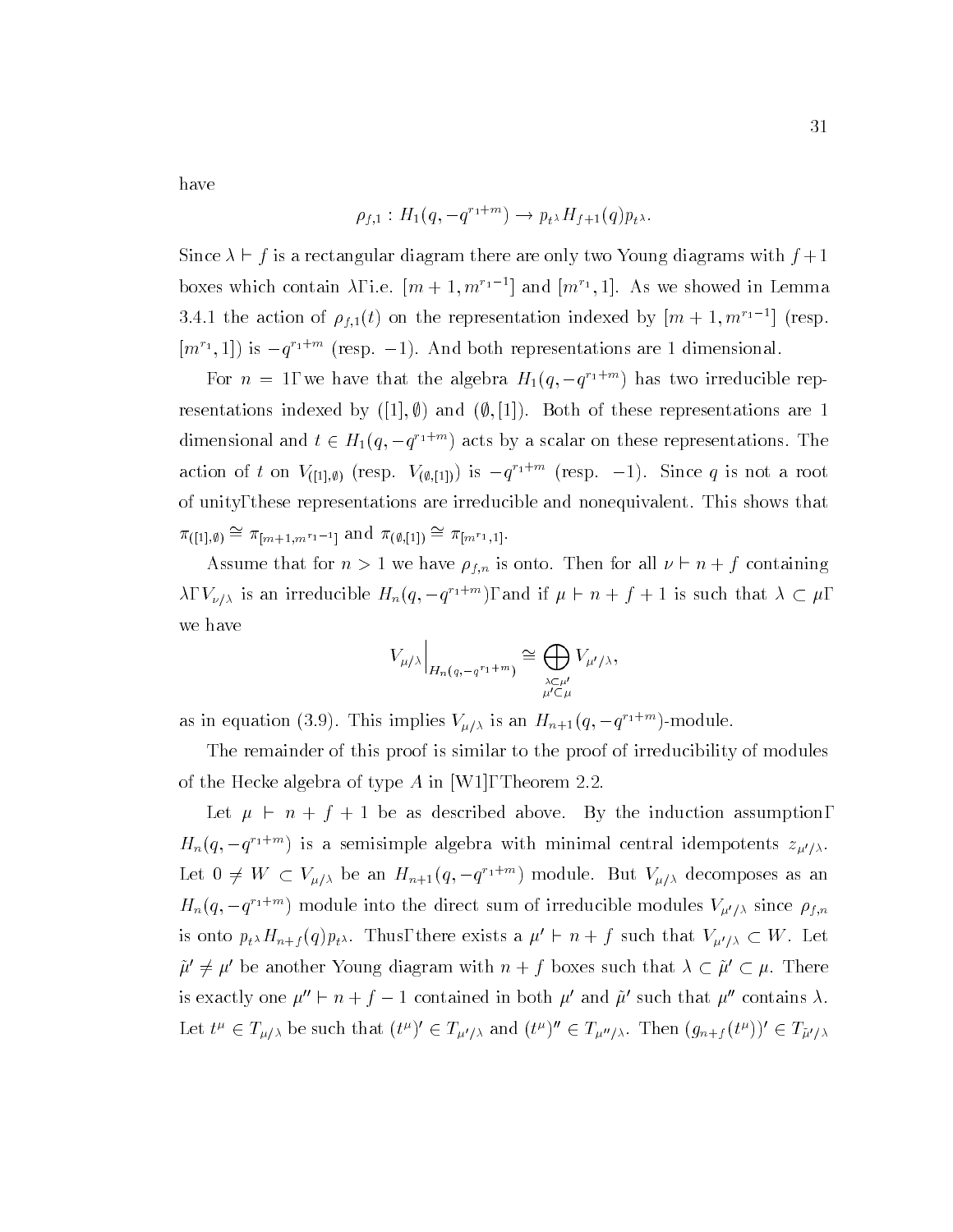and therefore

$$
\pi_\mu(z_{\tilde{\mu}'/\lambda})\pi_\mu(g_{n+f})v_{t^\mu}=c_d v_{g_{n+f}(t^\mu)}\in V_{\tilde{\mu}'/\lambda}
$$

where d is the axial distance in  $t^{\mu}$  between  $n+f$  and  $n+f+1$ . Since q is not a root of unity then  $c_d$  is well-defined and nonzero, see equation (3.1) for the definition of  $c_d$ . Hence the irreducible  $H_n(q, -q^{n+m})$ -module,  $V_{\tilde{\mu}'/\lambda}$ , is contained in W. But  $\tilde{\mu}'$  was arbitrary, therefore  $W \supset \bigoplus_{\mu' \subset \mu} V_{\mu'}.$ 

Next we show that the  $V_{\mu/\lambda}$  are mutually nonisomorphic  $H_{n+1}(q,-q^{n+m})$ modules. As we observed above this is true for  $n = 1$ . For  $n = 2$  there are five irreducible modules; 4 are one dimensional and 1 is two dimensional. We must check that the one dimensional modules are nonequivalent. By the definition of the action of t and  $g_{f+1}$  we have that t acts by  $-q^{r_1+m_1}$  on  $V_{[m+2,m^{r_1-1}]}$  and  $V$ ] $m+1$ ; $m+1$ ; $m+1$ ; $m+1$ ; $m+2$ ; $m+2$ ; $m+2$ ; $m+1$ ; $m+1$ ; $m+1$ ; $m+1$ ; $m+1$ ; $m+1$ In a similar way we can show that  $V_{[m+1,2]}$  and  $V_{[m+1,2]}$  are nonequivalent. This since t acts by  $-1$  on these last two modules, we have that they are nonequivalent to the former two. If  $n > 2$  and  $\mu$  and  $\tilde{\mu}$  are two distinct partitions of  $n + f + 1$ which contain  $\lambda$ , then there exists a  $\mu' \supset \lambda$  such that  $\mu' \subset \mu$  but  $\mu' \not\subset \tilde{\mu}$ . The proof of this fact is found in [W1] Lemma 2.11. We would also like to remark that restricting to Young diagrams containing  $\lambda$  does not affect the result. Hence,  $V_{\mu/\lambda}$ and  $V_{\tilde{u}/\lambda}$  differ already as  $H_n(q, -q^{n+m})$  modules.  $\Box$ 

 $\mathbf x$  . The matrix  $\mathbf x$  that the section formalizes the idea we indicated in Section 2.1  $\mathbf x$ about associating pairs of Young diagrams  $(\alpha, \beta)$  with one Young diagram where we adjoin the m - rate adjoint the m - rate adjoint the m - rate and - rate adjoint the m - rate and - rate adjoint the m - rate and - rate adjoint the m - rate and - rate and - rate and - rate and - rate and - rate and -

It is well-known that there exits a duality between the quantum group  $U_q(\mathfrak{sl}(r))$ and the Hecke algebra of type A. This duality is the quantum analogue of the Schur-Weyl duality between the general linear group,  $GL(n)$ , and the symmetric group,  $S_n$ , (see [D], [Ji1], and [Ji2]).

The following is an easy Corollary of Theorem 3.4.2.

**Corollary 3.4.3.** The diagonal action of  $U_q(\mathfrak{sl}(r))$  and the action of the specialized Hecke algebra of type  $B$ ,  $H_n(q, -q^{n+m})$  on  $V_\lambda \otimes V$  are the double centralizing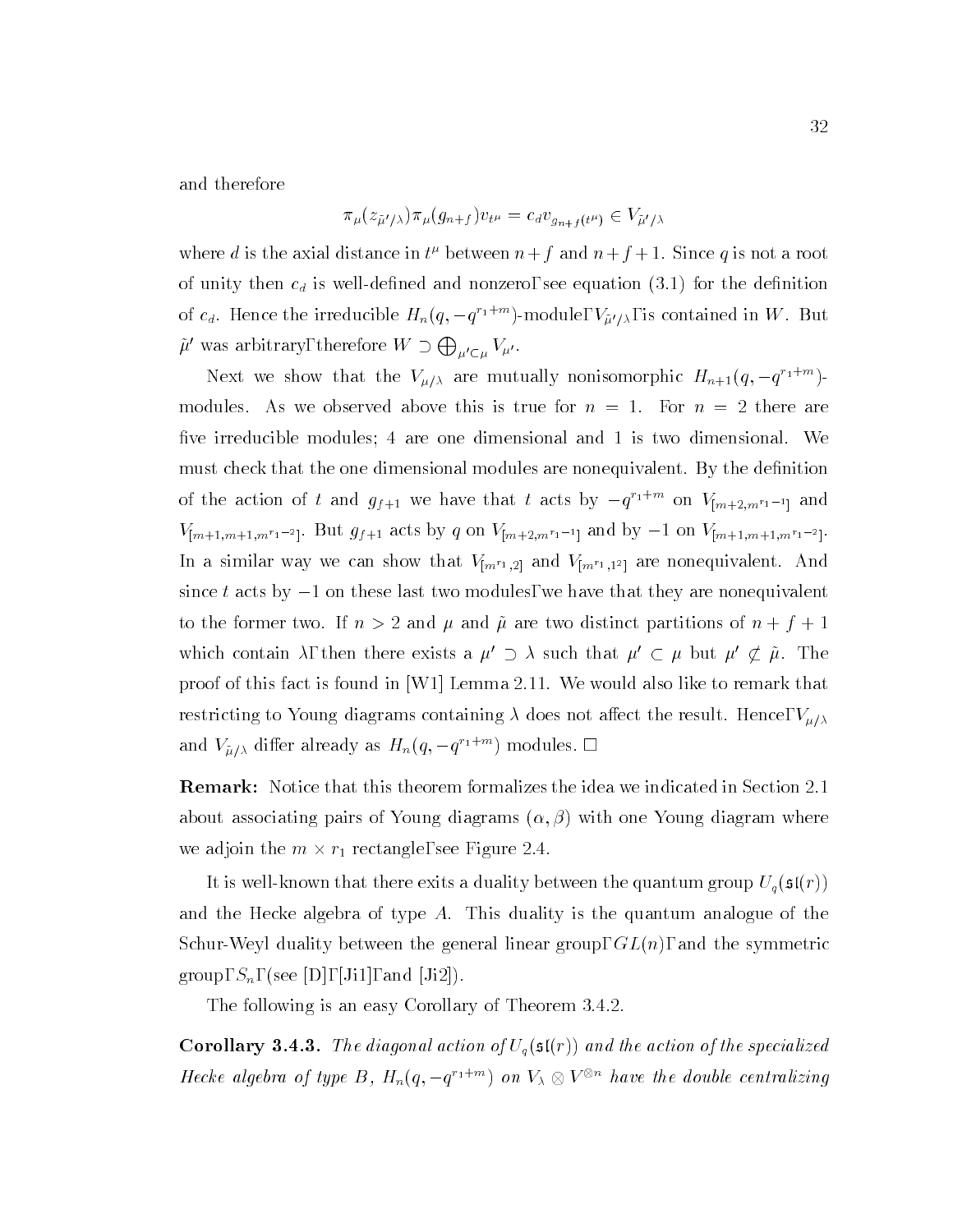property in End( $V_{\lambda} \otimes V^{\circ}$ ).

The proof of this corollary follows immediately from the duality between the Hecke algebra of type A and  $U_q(\mathfrak{sl}(r)).$ 

Remark: To relate the above to the literature we make the following remark. However, this remark will not be used in the sequel. For definitions we refer the reader to  $|J_1|$ .

The results of this section imply that there is an R-matrix representation of  $H_n(q,-q^{r_1+m})$  on  $V_\lambda\otimes V^{\otimes n},$  where V is the fundamental module of  $U_q(\mathfrak{sl}(r))$  and  $V_{\lambda}$  is the irreducible module corresponding to  $\lambda$ . In this R-matrix representation t acts on  $\Lambda \cup \Lambda$  , we will define the proof on the proof of  $\Lambda$  as defined in the proof of  $\Lambda$ a scalar. And  $\tilde{g}_i \to R_i$  is given by the same R-matrix as for the Hecke algebra of type A where  $R_i$  acts on the *i*-th and  $(i + 1)$ -th copies of V.

#### 3.5The Hecke algebra of type  $B$  at roots of unity

In the previous section we observed that the irreducible representations of  $H_n(q,Q)$  depend on rational functions with denominator  $(Qq^* + 1)$  or  $(1 - q^*)$ where  $a \in \mathbb{Z}$ . Thus some of the representations will be undefined when  $Q = -q$ for some  $k \in \mathbb{Z}$  or when q is a root of unity. It is the objective of this section to describe the simple decomposition of a quotient of the Hecke Algebra of type  $B$ when  $Q = -q^2$  and q is an *t*-th root of unity.

In Section 3.4.1 we defined for  $r_1, m \in \mathbb{N}$  such that  $r_1 > n$  and  $m > n$  and onto homomorphism from the specialized Hecke algebra of type  $B$  ,  $H_n(q,-q^{n+m}),$ onto a reduced Hecke algebra of type A,  $p_{t} M_{n+f}(q) p_{t}$ , where  $p_{t}$  is an idempotent indexed by  $t$  , a standard tableau corresponding to  $\lambda = |m|$  [, i.e.,  $-$ 

$$
\rho_{f,n}: H_n(q, -q^{r_1+m}) \longrightarrow p_{t^{\lambda}} H_{n+f}(q) p_{t^{\lambda}}.
$$

In what follows we will show that there is a well-defined surjective homomorphism when q is a root of unity and  $Q = -q^{m+r+1}$  if we map into a well-defined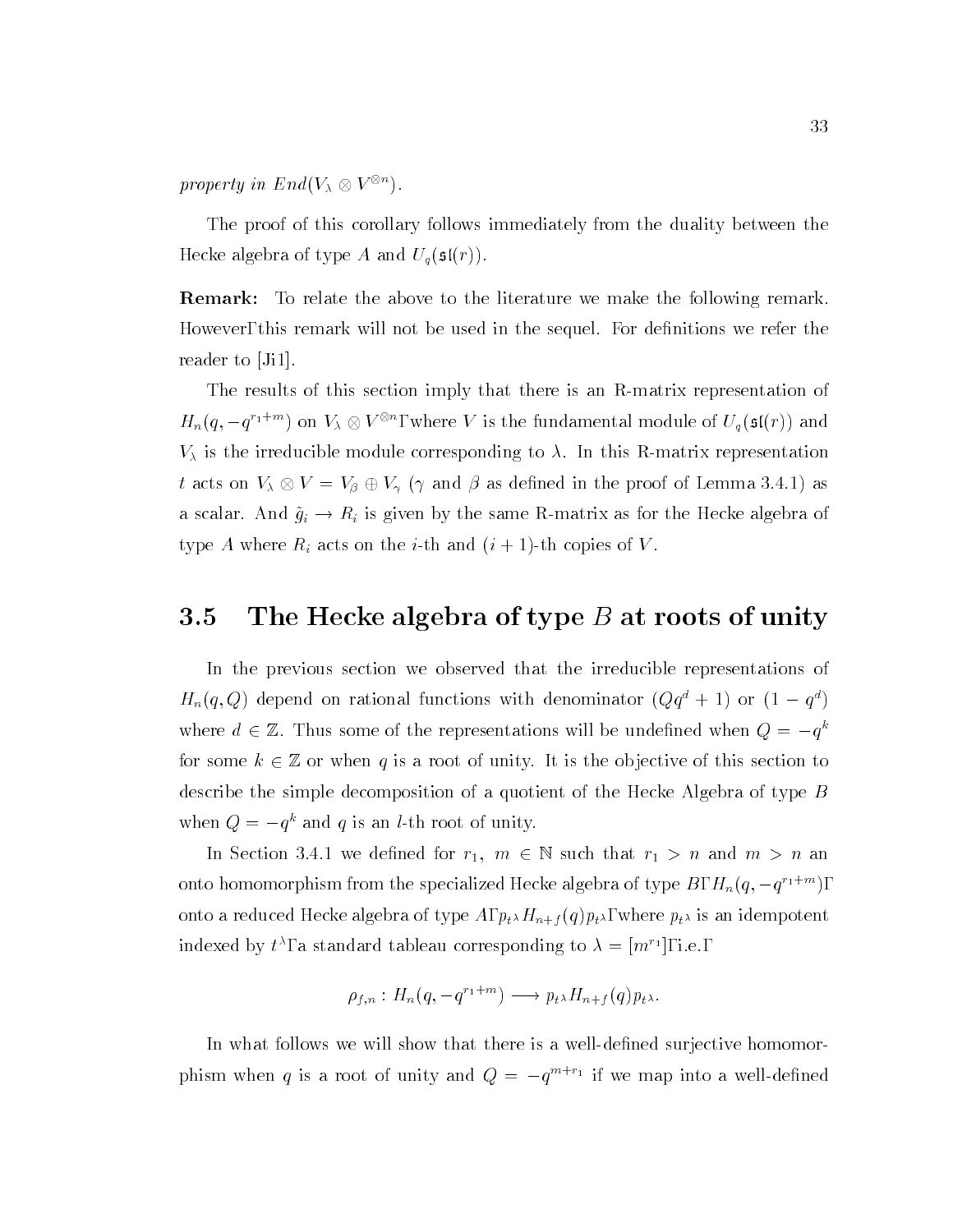quotient of  $p_{t^{\lambda}}H_{n+f}(q)p_{t^{\lambda}}$ .

By Theorem 3.1.2 when q is an *l*-th root of unity then  $\pi_n^{n,\prime}(H_n(q))$  is a welldefined quotient of the Hecke algebra of type  $A$  which is semisimple. The simple components are indexed by  $(r, l)$ -diagrams. We will denote this quotient by  $H_n^{\scriptscriptstyle \wedge\cdots\scriptscriptstyle 1}$  (q).

Recall that for an  $(r, l)$  diagram the set  $T_{\lambda}^{\vee} \subset T_{\lambda}$  consists of tableaux  $t^{\wedge} \in T_{\lambda}$ such that  $(t^{\wedge})' \in T^{\wedge}$  for an  $(r, l)$ -diagram  $\lambda' \in \Lambda^{(r-1)}_{n-1}$ . In [W1] Wenzl showed that there exist well-defined minimal idempotents of  $H_n^{\gamma,\gamma,\prime}(q)$  for every element in  $T_\lambda^{\gamma,\gamma,\prime}.$ We denote these idempotents by  $p_{t\lambda}^{\text{max}}$  . In particular, we have the following reduced algebra  $p_{t^{\lambda}}^{(s,r)}H_n^{(s,r)}(q)p_{t^{\lambda}}^{(s,r)}$  . Throughout the sequel we will only be interested in the case when  $\lambda = |m|$  . Notice that  $\lambda$  is  $(r, t)$ -diagram if  $m \leq t - r$ . Now we choose a Young tableaux  $t^{\alpha} \in T_{\lambda}^{(n)}$  such that  $p_{t^{\lambda}}^{(n)}$  is well-defined. Define a map from the generators of  $H_n(q,-q^{\prime_1+\tau_2})$  into the reduced algebra  $p_{t^{\lambda}}^{\ldots}H_{n+f}^{\ldots} (q) p_{t^{\lambda}}^{\ldots}$  as follows:

$$
\begin{array}{rcl}\n\hat{\rho}_{f,n}(1) & = & p_{t^{\lambda}}^{(r,l)} \\
\hat{\rho}_{f,n}(t) & = & -\frac{\alpha_{\lambda}}{\alpha_{\gamma}} p_{t^{\lambda}}^{(r,l)} \Delta_f^{-2} \Delta_{f+1}^2 \\
\hat{\rho}_{f,n}(g_i) & = & p_{t^{\lambda}}^{(r,l)} g_{f+i}, \quad \text{for } i = 1, \ldots n-1.\n\end{array}
$$

**THEOLEM 3.3.1.** Let  $m, r_1, r_2, t \in \mathbb{N}$ ,  $t \geq 4$  and  $r = r_1 + r_2 \leq t$ . Assume q is a primitive l-th root of unity and  $Q = -q^{m+r_1}$  with  $r_1 < m + r_1 \leq l - r_2$ . Then  $\hat{\rho}_{f,n}$ as defined above is a nontrivial onto homomorphism.

*Proof.* For the proof that  $\rho_{f,n}$  is a homomorphism see Lemma (3.4.1). Since  $\rho_{f,n}$ is well-defined at roots of unity.

We now show that  $\hat{\rho}_{f,n}$  is onto. The proof is by induction on n. For  $n = 1$ , we have  $\rho_{f,1}$  :  $H_1(q, -q^{r_1+m}) \to p_{t^{\lambda}}^{r_1,r} H_{f+1}^{r_2,r_3}(q) p_{t^{\lambda}}^{r_3,r_4}$ . Since  $\lambda \vdash f$  is a rectangular diagram there are only two Young diagrams with  $f + 1$  boxes which contain  $\lambda$ , 1.e.,  $[m+1, m']^{-1}$  and  $[m']$ , 1. Note that  $V_{[m+1, m']^{-1}]}^{(m+1)}$  is well-defined as long as  $m+1 \leq l-r$  and  $V_{[m]r_{l-1}r_{l-1}]}$  is well-defined as long as  $r_2 > 0$ . The action of  $\rho_{f,1}(t)$  on the representation indexed by  $|m+1,m+1|$  (resp.  $|m+1|$ ) is  $-q$  if the (resp.  $-1$ ). And both representations are 1 dimensional.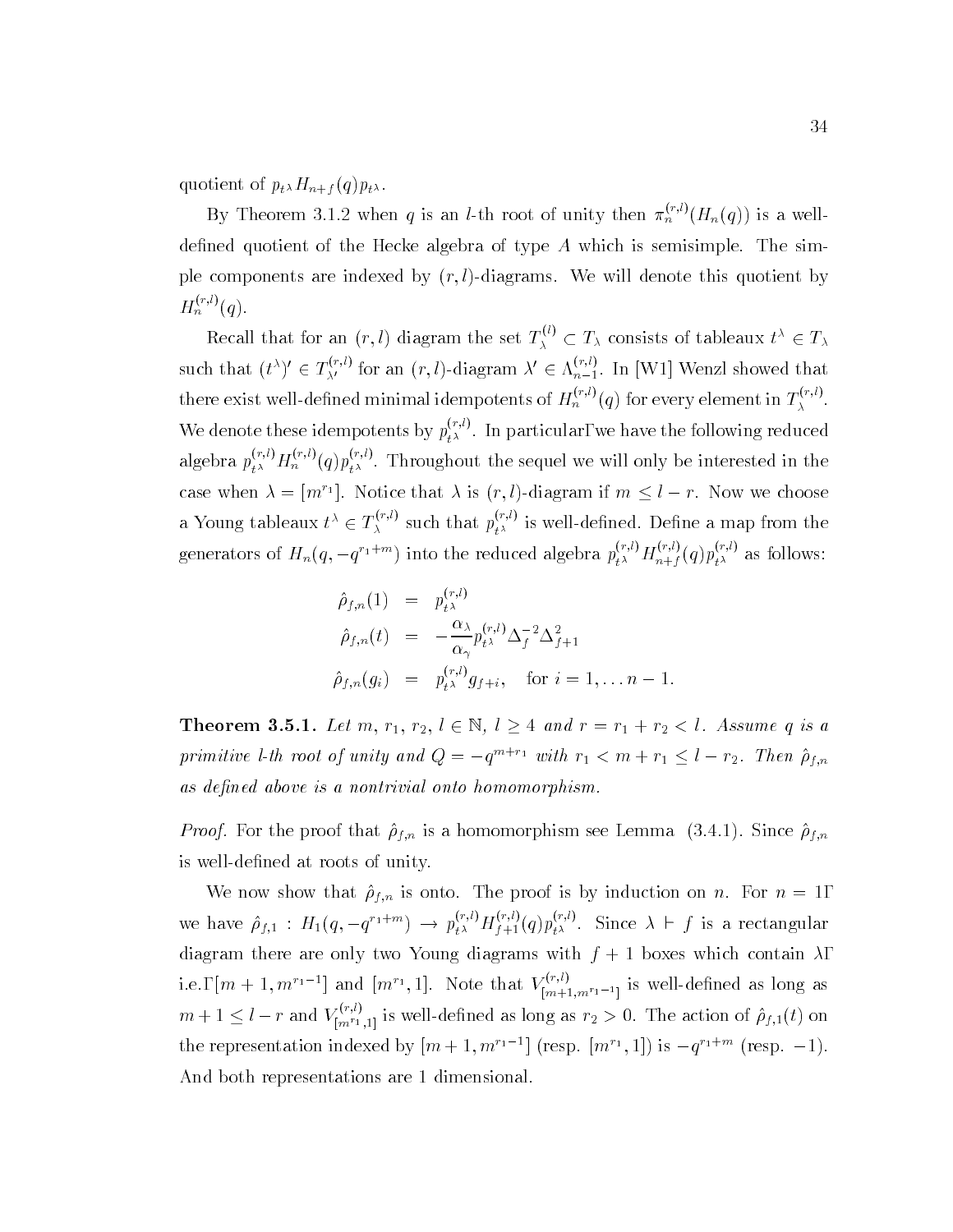The algebra  $H_1(q, -q^{\alpha_1+\cdots})$  has two irreducible representations indexed by the diagrams ([1],  $\emptyset$ ) and ( $\emptyset$ , [1]). Both of these representations are 1 dimensional and  $t \in H_1(q, -q^{n+m})$  acts by a scalar on these representations. The action of t on  $V([1, \emptyset)$  (resp.  $V(\emptyset, [1])$ ) is  $-q^{-1}$  (resp.  $-1$ ). Since q is not a  $(T_1 + m)$ -th root of unity, these representations are irreducible and nonequivalent. This shows that  $\pi_{([1],\emptyset)} \cong \pi_{[m+1,m^{r_1-1}]}^{\ldots, r_l}$  and  $\pi_{(\emptyset,[1])} \cong \pi_{[m^{r_1},1]}^{\ldots, r_l}$  whenever the representations are welldefined.

Assume that for  $n > 1$  we have  $\hat{\rho}_{f,n}$  is onto. If  $\nu \vdash n + f$  is an  $(r, l)$ -diagram such that  $\nu$  contains  $\lambda$ , then  $V_{\nu/\lambda}^{\gamma_1,\gamma_2}$  is an irreducible  $H_n(q,-q^{\gamma_1+\gamma_2})$ -module. Now let a n f f i be an entirely then  $\Delta$  and  $\Delta$  and  $\Delta$  and  $\Delta$  then  $\Delta$ 

$$
V_{\mu/\lambda}^{(r,l)}\big|_{H_n(q,-q^{r_1+m})} \cong \bigoplus_{\lambda \subset \mu' \subset \mu} V_{\mu'/\lambda}^{(r,l)},
$$

as in equation (3.9). Clearly  $V_{u/\lambda}^{N}$  is a representation of  $H_{n+1}(q,-q^{r_1+m})$ .

The irreducibility can be shown exactly as in [[W1], Theorem 2.2 and Corollary 2.5. The fact that representations belonging to different Young diagrams are inequivalent is also shown as in [[W1], Theorem 2.2 and Lemma 2.11].  $\Box$ 

This theorem constructs a semisimple quotient of  $H_n(q, -q^{\gamma_1+m})$  which we denote by  $H_n^{\gamma,\nu}(q,-q^{r_1+m}).$ 

Observation: There is a 1-1 correspondence between pairs of Young diagrams  $(\alpha, \beta)$  satisfying the condition  $\alpha_{r_1} - \beta_1 \ge -m$  with  $l(\alpha) \le r_1$  and Young diagrams containing a rectangular diagram  $[m^+]$ , see Figure 3.2  $\,$ 



Figure 3.2: Correspondence between pairs of Young diagrams and a Young diagram

Now we define a subset,  $_n(l, m, r)$  of the set of double partitions. We will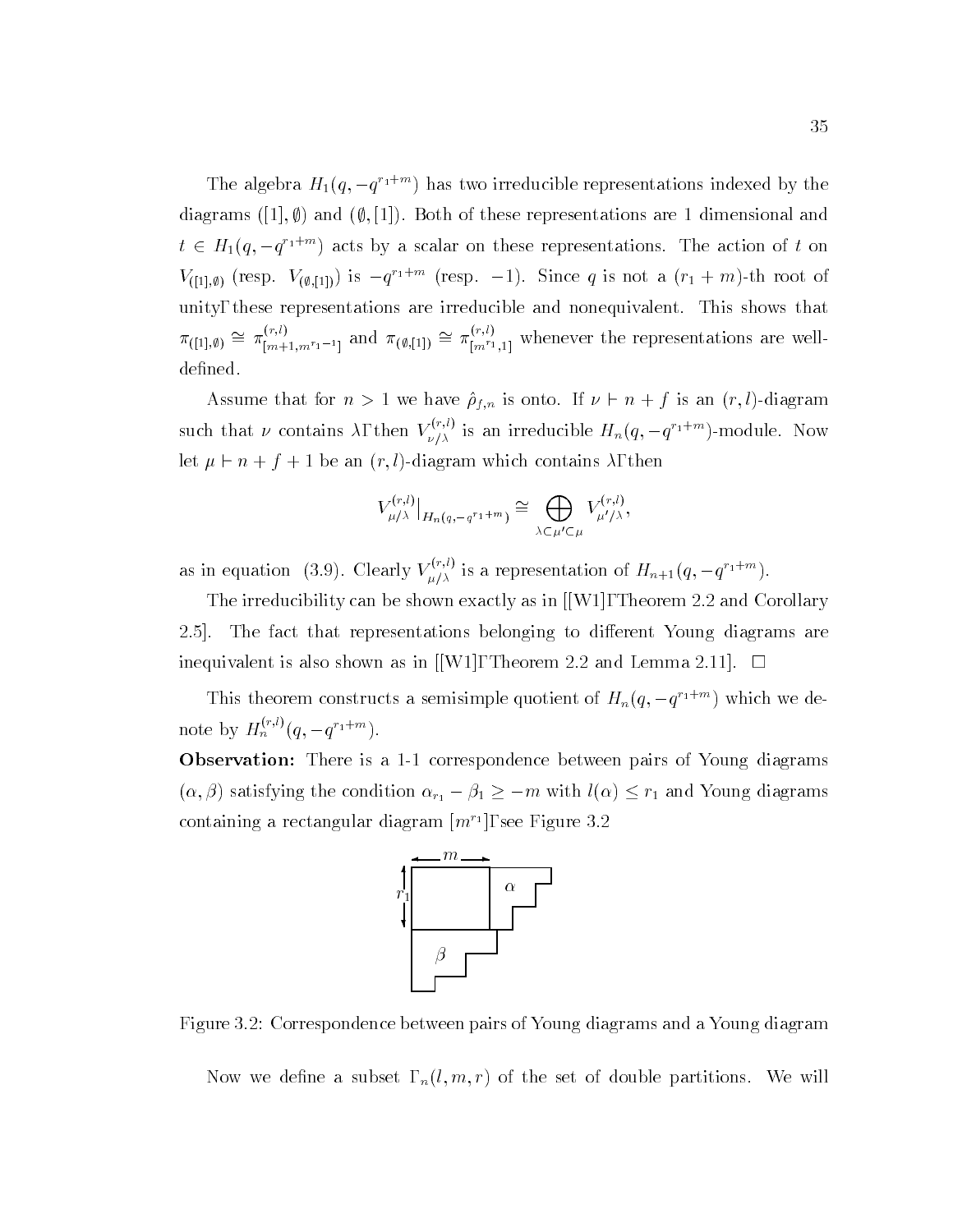show that the quotient  $H_n^{\gamma\gamma\gamma}(q,-q^{\gamma_1+m})$  which is isomorphic to the image of  $\rho_{f,n}$ is indexed by the ordered pairs of Young diagrams which we now define.

**Demittion 3.3.2.** Let  $m, i, i \in \mathbb{N}$  with  $i \geq i-1$ . A pair of Young diagrams  $(\alpha, \beta)$ such that  $l(\alpha) \leq r_1$  and  $l(\beta) \leq r_2$  is called a  $(m, l, r)$ -diagram if

- (1)  $\alpha_1 \beta_{r_2} \leq l r m$  and
- (2)  $\alpha_{r_1} \beta_1 \geq -m$ .

Let,  $n(l, m, r)$  denote the set of all  $(m, l, r)$ -diagrams with n boxes.

We have the following corollary of Theorem 3.5.1.

Corollary **5.5.3.** (*i)* Let  $\mu = [m \mp \alpha_1, \cdots, m \mp \alpha_{r_1}, \beta_1, \cdots \beta_{r_2}]$ . There exists a 1-1 correspondence between  $\mu \in \Lambda_{n+f}^{\cdots,r}$  and  $(\alpha, \beta) \in$  ,  $(l, m, r)$ .

(ii) If the representation indexed by  $(a, \beta)$  is well-defined, then the bijection in (i) is compatible with the homomorphism of Theorem 3.5.1.

*Proof.* (*i*) Recall that  $\mu \in \Lambda_{n+1}^{(n)}$  is  $n+j$  implies that  $r^{i}$  is the left  $r^{i}$  in the limit  $r^{i}$  is the left  $r^{i}$  in the left  $r^{i}$  $r_1 + r_2$ . By substituting  $\mu_1 = \alpha_1 + m$  and  $\mu_r = \beta_{r_2}$  one gets  $\alpha_1 - \beta_{r_2} + r_2 \leq l - r_1 + m$ which is condition (1) in the definition of the elements in  $(l, m, r)$ . The other condition is easily seen by the definition of a Young diagram.  $\mu_{r_1} \leq \mu_{r_1+1}$  implies condition (2)  $\alpha_{r_1} - \beta_1 > -m$ . Clearly, having  $(a, \beta) \in$ ,  $(l, m, r)$  one can construct  $\mu$  by adjoining the box  $[m_1^r]$ .

 $(ii)$  By  $(i)$  we have two indexing sets for the irreducible representations of  $H_n^{\gamma,\gamma}(q,-q^{i_1+\gamma n})$ . If  $(\pi_u^{\gamma,\gamma},V_u^{\gamma,\gamma})$  is a well-defined irreducible representation then we can also index it with a pair  $(\alpha, \beta) \in$  ,  $(l, m, r)$ . Furthermore, if we restric  $V_\mu$  . Then to  $H_{n-1}^{\langle\cdots\rangle}(q,-q^{\prime\,1\mp m})$  we obtain the decomposition

$$
V_{\mu}^{(r,l)}\Big|_{H_{n-1}^{(r,l)}(q,-q^{r_1+m})} = \bigoplus_{\mu' \leftrightarrow \mu} V_{\mu'}^{(r,l)}
$$

where  $\mu' \in \Lambda_{n-1}^{(v)}$  and  $\mu' \supset \lambda$  by Theorem 3.5.1. Note that  $\mu'$  can be associated with a pair  $(a, \beta)' \in$ ,  $_{n-1}(l, m, r)$  and  $V_{(\alpha, \beta)}^{(n)}$  can be associated with  $V_{mu'}^{(n)}$  whenever the representations are well-defined. Therefore, the bijection in  $(i)$  is compatible with the homomorphism  $\hat{\rho}_{f,n}$ .  $\square$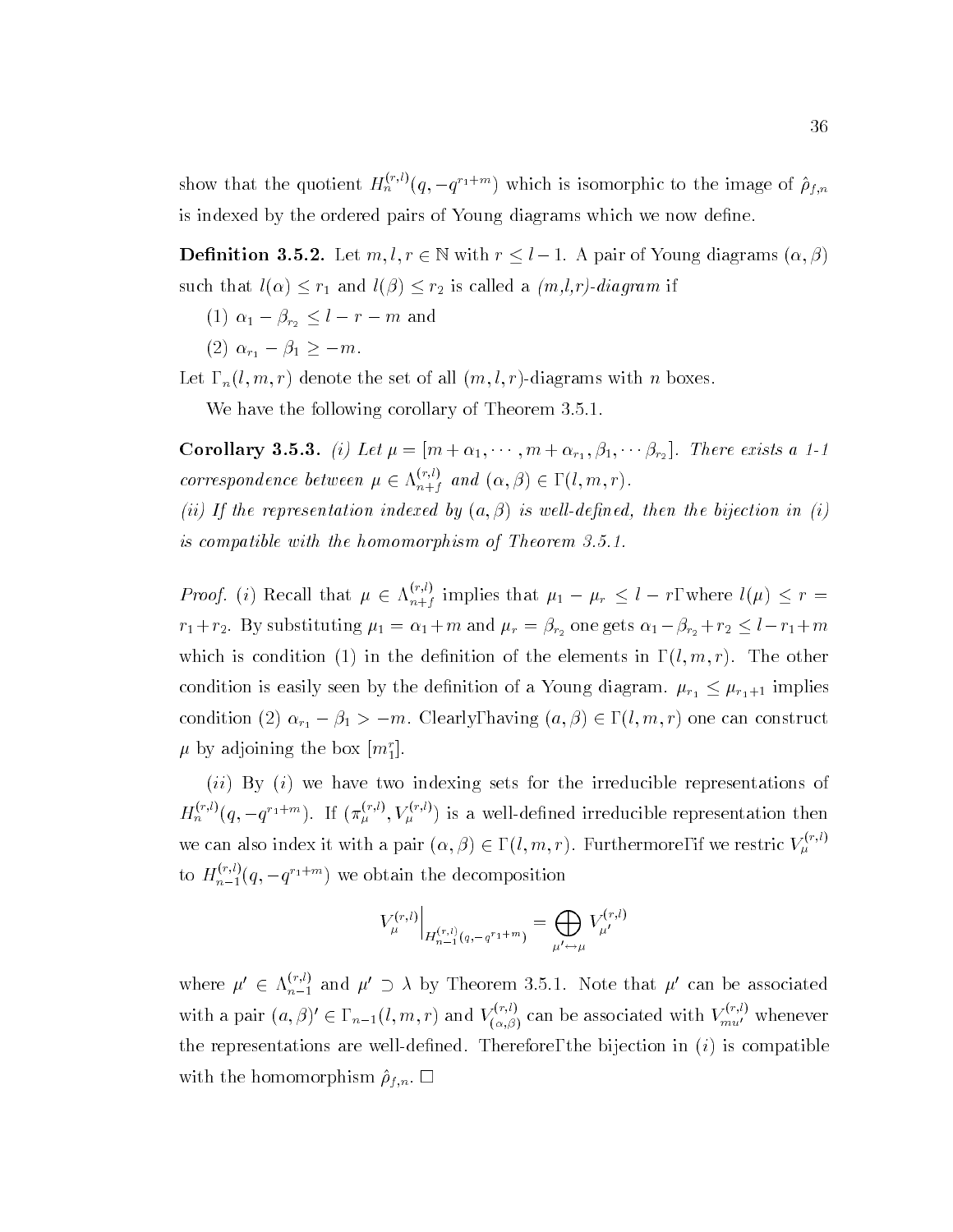In Figure 3.3 we illustrate the statements of Corollary 3.5.3 using the Bratteli diagrams for the example,  $l = 5$ ,  $m = 2$ ,  $r_1 = 1$  and  $r_2 = 2$ . In this case  $\lambda = [2]$ .



Figure 3.3: Bratteli Diagrams for  $p_{t[2]}^{s,s}(H_n^{s,s})/(q) p_{t[2]}^{s,s}$  and  $H_n^{s,s}(q,-q^s)$ 

Fix  $m, l, r \in \mathbb{N}$  with  $l \geq 4$  and let  $q = e^{-i\omega_l}$ . Set

$$
B_n := H_n^{(r,l)}(q, -q^{r_1+m}) = \bigoplus_{(\alpha,\beta)\in\Gamma_n(l,m,r)} \pi_{(\alpha,\beta)}^{(r,l)}(H_n(q, -q^{r_1+m})).
$$
\n(3.10)

Here we used the identification in Corollary 3.5.3. With this identifications we can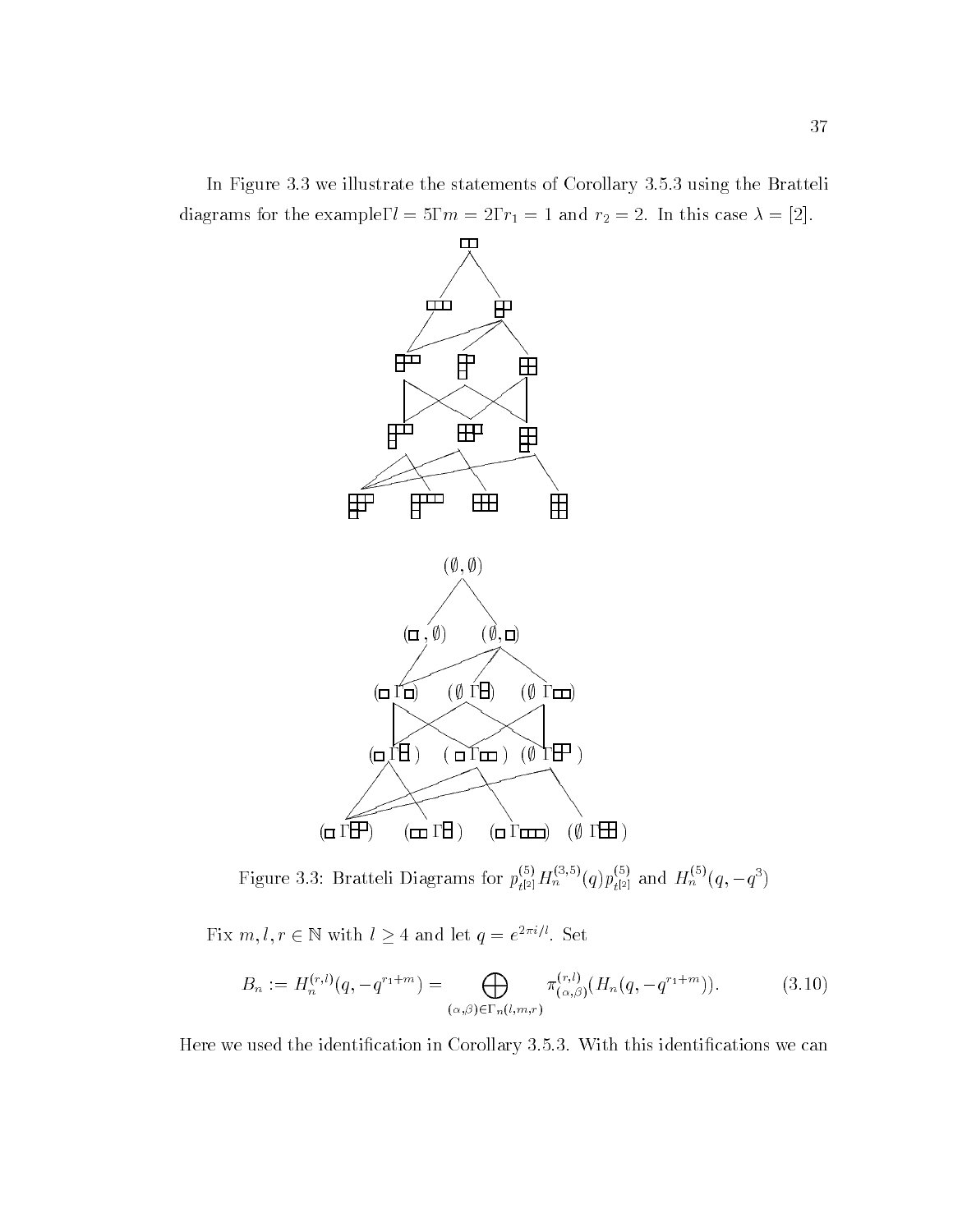define the representation

$$
\pi^{(r,l)}: H^{(r,l)}_{\infty}(q, -q^{r_1+m}) \longrightarrow B_{\infty}
$$

of the corresponding inductive limits by

$$
\pi^{(r,l)}(x) = \bigoplus_{\lambda \in \Gamma_n(m,l,r)} \pi^{(r,l)}_{(\alpha,\beta)}(x) \tag{3.11}
$$

for all  $x \in H_n^{\{1\}}(q, -q^{n+1})$ .

In [W1] Wenzl showed that if q is an *l*-th root of unity we have that the inclusion diagrams for the Hecke algebras of type  $A$  at roots of unity eventually become periodic with period r (the maximum number of rows allowed).

**Lemma 3.5.4.** If the inclusion diagrams for  $\cdots \subset H_{n-1}^{(n)}(q) \subset H_n^{(n)}(q) \subset \cdots$  has period r, then the inclusion diagram for

$$
\cdots\subset p_{t^{\lambda}}^{(r,l)}H_{n-1}^{(r,l)}(q)p_{t^{\lambda}}^{(r,l)}\subset p_{t^{\lambda}}^{(r,l)}H_{n}^{(r,l)}(q)p_{t^{\lambda}}^{(r,l)}\subset\cdots
$$

has period r.

The proof of this Lemma follows immediately from the definition of reduced algebra.

Corollary 3.3.5. The inclusion diagram

$$
\cdots \subset H_{n-1}^{(r,l)}(q, -q^{r_1+m}) \subset H_n^{(r,l)}(q, -q^{r_1+m}) \subset \cdots
$$

has period r whenever  $\cdots \subset p_{t^{\lambda}}^{\cdots}H_{n-1}^{\cdots}(q)p_{t^{\lambda}}^{\cdots} \subset p_{t^{\lambda}}^{\cdots}H_{n}^{\cdots}{}'(q)p_{t^{\lambda}}^{\cdots} \subset \cdots$  has period r.

*Proof.* We have shown above that the quotient  $H_n^{\gamma,\gamma}(q,-q^{r_1+m})$  of the Hecke algebra of type B is isomorphic to the reduced algebra  $p_{t^{\lambda}}^{(m)}H_{n+f}^{(m)}(q)p_{t^{\lambda}}^{(m)}$ . Thus periodicity follows from this isomorphism.

Results in this chapter have been adapted from the paper Weights of Markov traces on Hecke algebras R. C. Orellana, 1999. The dissertation author was the primary investigator and single author of these papers.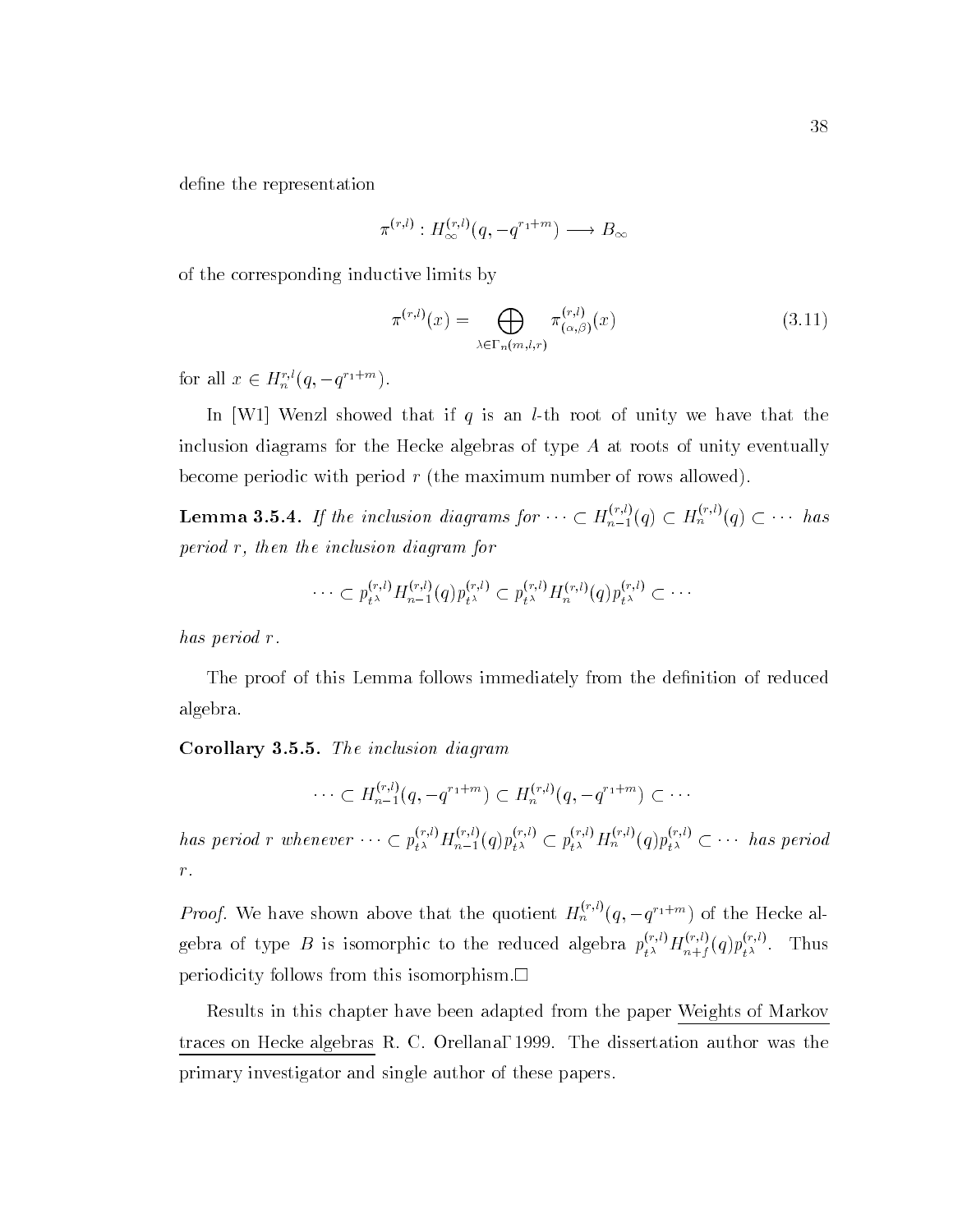# Chapter 4

# Markov traces and the weight formula

#### 4.1Markov traces

In this section we give the necessary background on Markov traces. We refer the reader to [GL] or [G] for details.

A trace function on  $H_{\infty}(q,Q)$  is a  $\mathbb{C} (q,Q)$ -linear map  $\phi : H_{\infty}(q,Q) \longrightarrow \mathbb{C} (q,Q)$ such that  $\phi(hh') = \phi(h'h)$  for all  $h, h' \in H_{\infty}(q, Q)$ . This definition is in fact valid for any associative algebra over a commutative ground ring. In the case of the group algebra it is clear that every trace function is constant on the conjugacy classes of the underlying group. Notice that  $\phi(hh') - \phi(h'h) = 0$ ; this means that  $\varphi(nn - n|n) = \varphi(|n, n|) = 0$ , which implies that the commutators are in the kernel of a trace function in an algebra.

The weights we are going to give in this paper correspond to a trace that satisfies the following definition.

**Demition 4.1.1.** Let  $z \in \mathcal{C}(q, q)$  and tr :  $H_{\infty}(q, q) \longrightarrow \mathcal{C}(q, q)$  be an  $\mathcal{C}(q, q)$ linear map. Then tr is called a Markov trace (with parameter z) if the following conditions are satisfied: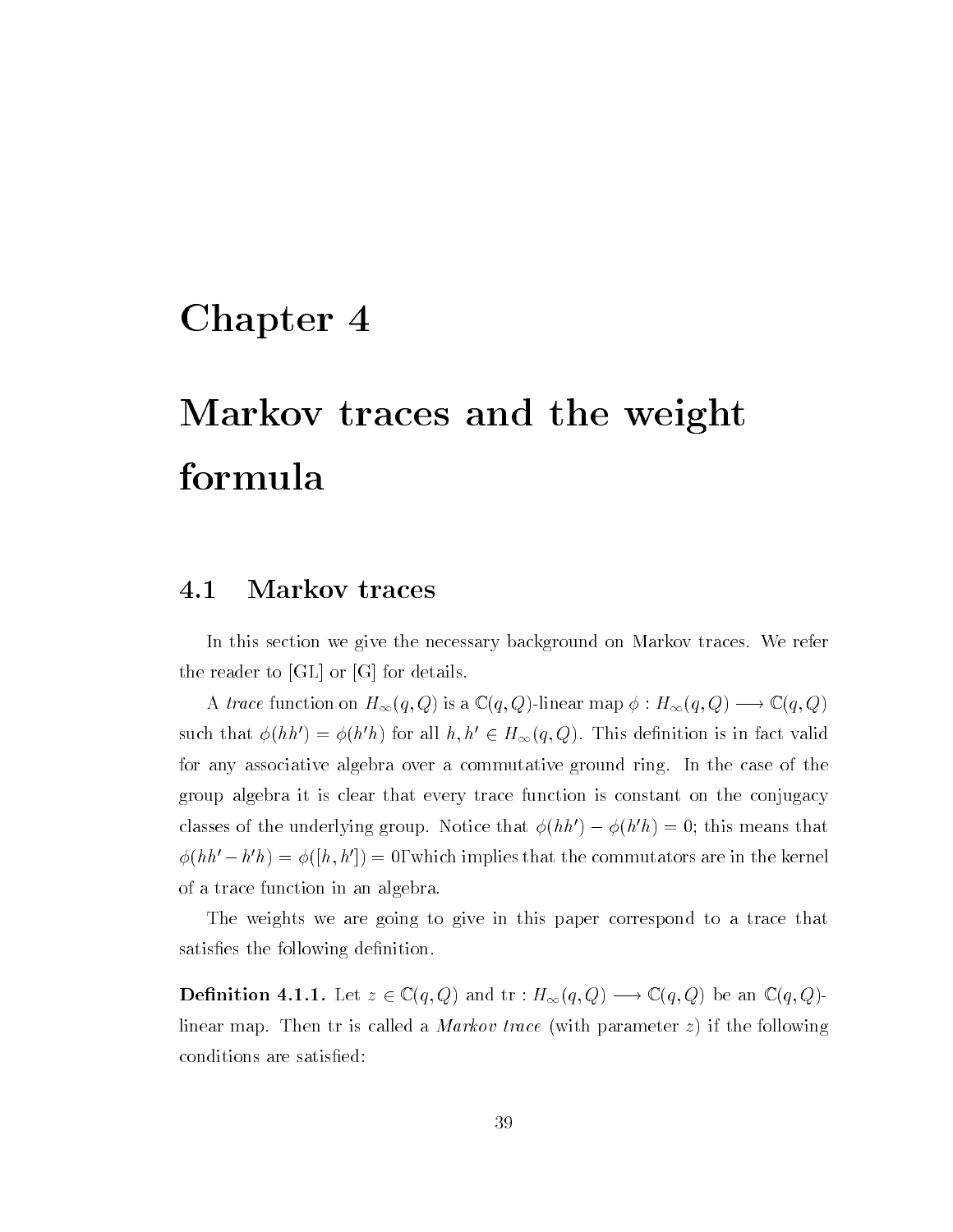- (1) tr is a trace function on  $H_{\infty}(q,Q);$
- (2)  $tr(1) = 1$  (normalization);
- (3)  $tr(hg_n) = z tr(h)$  for all  $n \ge 1$  and  $h \in H_n(q, Q)$ .

The name of these traces comes from their invariance under the Markov moves for closed braids. Remember that the Hecke algebra is a quotient of the braid group algebra. We note that all generators  $g_i$  (for  $i = 1, 2, \dots$ ) are conjugate in  $H_{\infty}(q,Q).$  In particular, any trace function on  $H_{\infty}(q,Q)$  must have the same value on these elements. This explains why the parameter  $z$  is independent of  $n$  in rule  $(3)$  of this definition.

Geck and Pfeiffer [GP] showed that a trace function on the Hecke algebra is uniquely determined by its value on basis elements corresponding to representatives of minimal length in the various conjugacy classes of the underlying Coxeter group. The representatives of minimal length are of the form  $d_1 \cdots d_n$ , where  $d_i$  is a distinguished double coset representative of  $H_i(q,Q)$  with respect to  $H_{i-1}(q,Q)$ .

Let tr be a Markov trace with parameter z, and let  $d_i \in \mathcal{D}_i$  (set of double coset representatives) for  $i = 1, \dots, n$ . Then

$$
\operatorname{tr}(d_1\cdots d_n)=z^a\operatorname{tr}(t'_0t'_1\cdots t'_{b-1})
$$

where a is the number of factors  $d_i$  which are equal to  $g_{i-1}$  and b is the number of factors which are equal to  $t_{i-1}$ . Thus, tr is uniquely determined by its parameter  $z$  and the values on the elements in the set  $\{t_0t_1\cdots t_{i-1}\,|\, i=1,2,\cdots\}$ .

Conversely, given  $z, y_1, y_2, \dots \in \mathbb{C}(q, Q)$  there exist a unique Markov trace on  $H_{\infty}(q, Q)$  such that  $\text{tr}(t_0 t_1 \cdots t_{k-1}) = y_k$  for all  $k \geq 1$ . For a proof of these results see [GL], Theorem 4.3.

We are particularly interested in the special case when  $y_i = y^i$  for all  $i \in \mathbb{N}$ , in this case there are only two parameters. We have that if  $d_i$  is a distinguished double coset representative then  $tr(d_i x) = \xi tr(x)$  where  $\xi = y$  or z. The proof of the following proposition is found in [GL].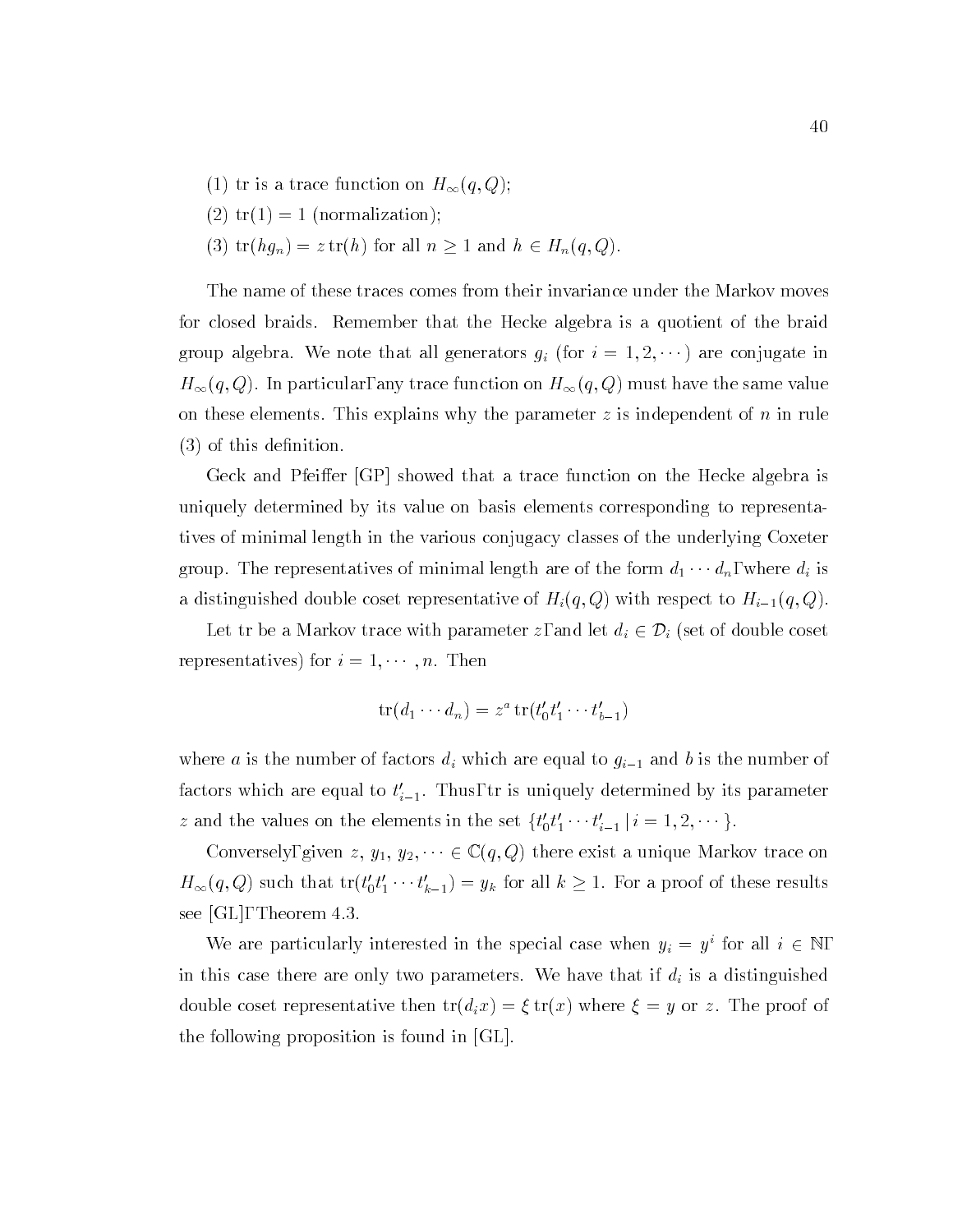**Proposition 4.1.2.** Let  $z, y \in \mathcal{L}(q, Q)$  and it :  $H_{\infty}(q, Q) \longrightarrow \mathcal{L}(q, Q)$  be a Markov trace with parameter  $z$  such that  $\mathrm{tr}(t_0t_1\cdots t_{k-1})=y^k$  for all  $k\geq 1$  then

$$
\text{tr}(ht'_{n,0}) = y \text{ tr}(h) \text{ for all } n \ge 0 \text{ and } h \in H_n(q,Q)
$$

where  $t_{n,0} = g_n \cdots g_1 t g_1 \cdots g_n$  or  $g_n \cdots g_1 t g_1 \cdots g_n$ .

Notice that the converse is trivially true. We will compute the weight vectors for this Markov trace on  $H_n(q,Q)$ .

#### 4.2The weight formula

In this section we define for every pair of partitions,  $(\alpha, \beta)$ , a rational function in q and Q,  $W_{(\alpha,\beta)}(q,Q)$ . We will show that this function gives the weights for the Markov trace defined by Geck and Lambropoulou [GL] for the Hecke algebra of type B. If we denote the weights by  $\omega_{(\alpha,\beta)}$  then the Markov trace, tr, can be written as follows:

$$
\operatorname{tr}(x) = \sum_{(\alpha,\beta)\vdash n} \omega_{(\alpha,\beta)} \chi^{(\alpha,\beta)}(x),\tag{4.1}
$$

where  $x \in H_n(q, Q)$  and  $\chi^{(\gamma,\gamma)}$  is the character (the usual trace) of the irreducible representation of  $H_n(q, Q)$  indexed by  $(\alpha, \beta)$ .

Let  $r_1, r_2 \in \mathbb{N}$ . First we define a rational function in q and Q for any arbitrary double partition  $(\alpha, \beta)$  such that  $l(\alpha) \leq r_1$  and  $l(\beta) \leq r_2$ . If  $l(\alpha) = s < r_1$  then  $\alpha_i = 0$  for  $i = s + 1, \cdots, r_1$ , similarly for  $\beta$ . Let  $r = r_1 + r_2$ .

$$
W_{(\alpha,\beta)}(q,Q) := \frac{q^{n(\alpha)+n(\beta)}}{(1+q+\cdots+q^{r-1})^{|\alpha|+|\beta|}} \prod_{1 \leq i < j \leq r_1} \frac{1-q^{\alpha_i-\alpha_j+j-i}}{1-q^{j-i}} \times \prod_{1 \leq i < j \leq r_2} \frac{1-q^{\beta_i-\beta_j+j-i}}{1-q^{j-i}} \prod_{i=1}^{r_1} \prod_{j=1}^{r_2} \frac{Qq^{\alpha_i-i}+q^{\beta_j-j}}{Qq^{-i}+q^{-j}} \tag{4.2}
$$

Notice that this function can be expressed as a product of Schur functions and an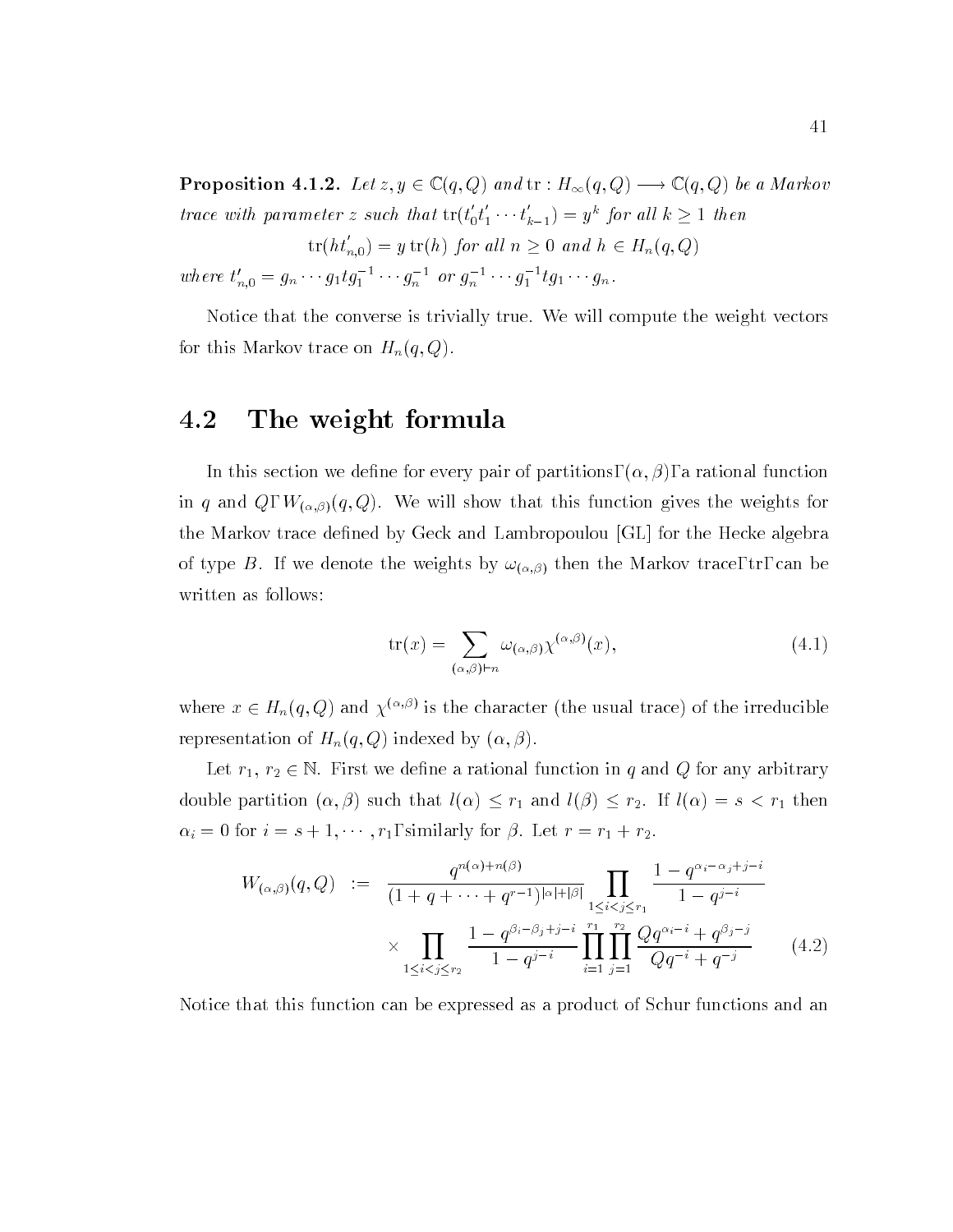additional simple factor

$$
W_{(\alpha,\beta)}(q,Q) = q^{r_1|\beta|} \frac{s_{\alpha}(1,q,\cdots,q^{r_1-1})s_{\beta}(1,q,\cdots,q^{r_2-1})}{s_{[1]}(1,q,\cdots,q^{r_1+r_2-1})^{|\alpha|+|\beta|}} \prod_{i=1}^{r_1} \prod_{j=1}^{r_2} \frac{(1+Qq^{\alpha_i-\beta_j+j-i})}{(1+Qq^{j-i})}.
$$
\n(4.3)

Recall that  $s_{\alpha}(1, q, \dots, q^{r_1-1}) = q^{n(\alpha)} \prod_{1 \leq j \leq n} \frac{1-q}{1-q}$ 1i<jr1  $1-q$ ij ji $j \in \{1, \ldots, q\}$  $1-q^{j-i}$  is the symmetric Schur is the symmetric  $s$ function density density  $\mathcal{A} = \mathcal{A}$  . For  $\mathcal{A} = \mathcal{A}$  we can see that see that see that see that see that  $W_{(\alpha,\beta)}(q,Q) = 0$  if  $l(\alpha) > r_1$  or  $l(\beta) > r_2$ .

Observation: Let 1 r1 <sup>s</sup> r2 1. Assume that <sup>q</sup> is not a root of unity and  $Q \neq -q$  : Then  $W_{(\alpha,\beta)}(q,Q)$  is an analytic rational function.

The rectangular Young diagram with r rows which has m boxes in the first  $r_1$ rows and 0 boxes in the remaining rows, i.e.  $|m|$  , has Schur function given by

$$
s_{[m^{r_1}],r}(q) = \frac{q^{mr_1(r_1-1)/2} \prod_{i=1}^{r_1} \prod_{j=1}^{r_2} \frac{1-q^{m+r_1+j-i}}{1-q^{r_1+j-i}}}{s_{[1]}(1,q,\cdots,q^{r-1})^{mr_1}}.
$$

We are going to assume that for a fixed positive integer n and  $m, r_1 \in \mathbb{N}$ , we have  $m > n$  and  $r_1 > n$ . Then for any double partition of n,  $(\alpha, \beta)$ , we have = [m <sup>+</sup> 1; ; m <sup>+</sup> r1 ; 1; ; r2 ] is a partition of n + mr1. Then by equation (2.9) from Section 2.4 we have the following equation

$$
\frac{s_{\mu,r}(q)}{s_{[m^{r_1}],r}(q)} = q^{r_1|\beta|} \frac{s_{\alpha}(1,q,\cdots,q^{r_1-1})s_{\beta}(1,q,\cdots,q^{r_2-1})}{s_{[1]}(1,q,\cdots,q^r)^{|\alpha|+|\beta|}} \prod_{i=1}^{r_1} \prod_{j=1}^{r_2} \frac{1-q^{m+r_1+\alpha_i-\beta_j+j-i}}{1-q^{m+r_1+j-i}}.
$$

Observe that we have the following equality:

$$
\frac{s_{\mu,r}(q)}{s_{[m^{r_1}],r}(q)} = W_{(\alpha,\beta)}(q, -q^{r_1+m}).
$$
\n(4.4)

Notice that  $W(\alpha, \beta)(q, -q^{n+m})$  is well-defined since  $r_1 + m > r_1$  for  $m \in \mathbb{N}$ , and as observed before  $W_{(\alpha,\beta)}(q,Q)$  is undefined for  $Q = -q^{-s}$  where  $1 - r_1 < s < r_2 - 1$ . So  $W(\alpha, \beta)$  (q,  $-q$  + +  $\alpha$  ) is an analytic rational function.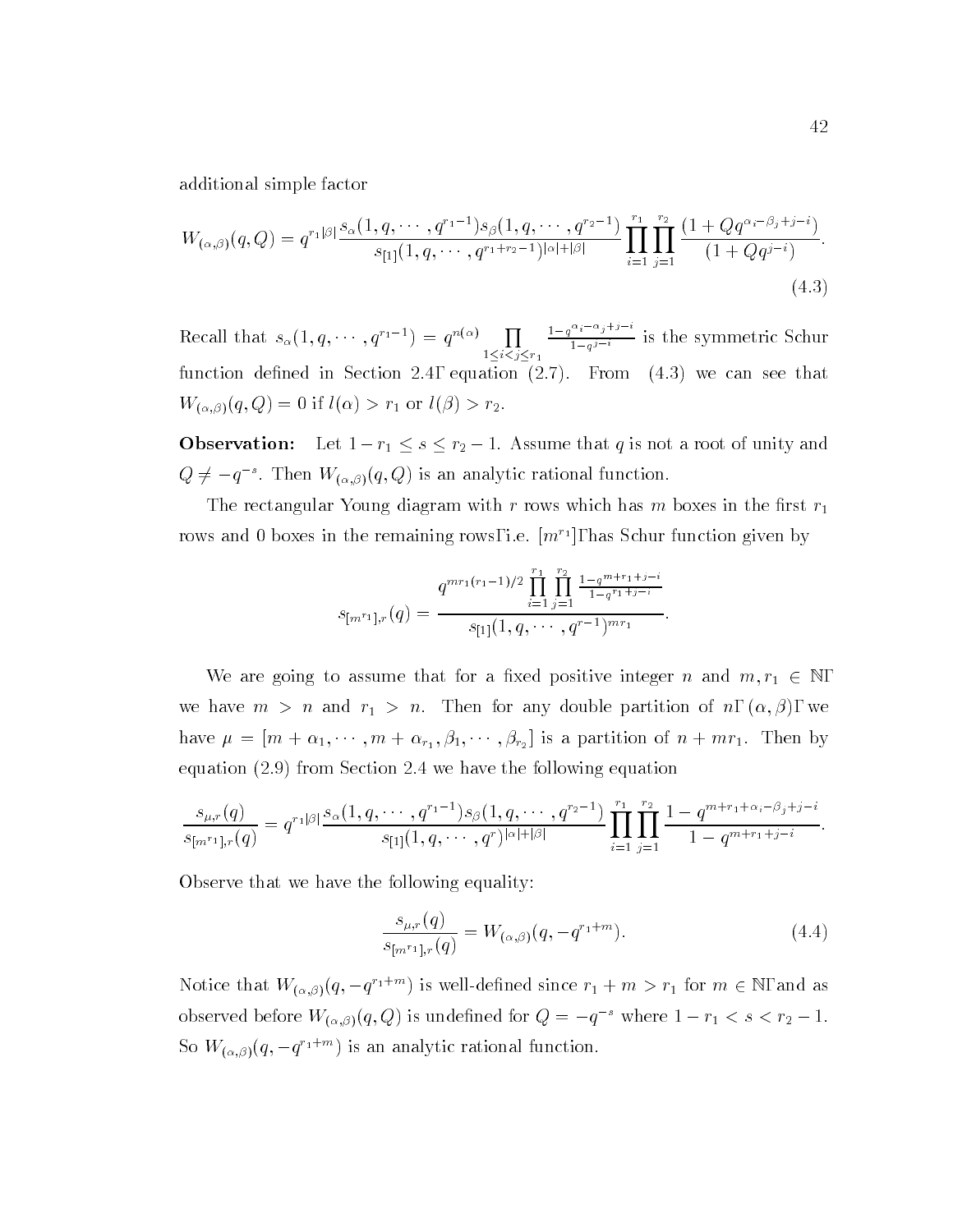Lemma 4.2.1.

$$
W_{(\alpha,\beta)}(q,Q) = \sum_{(\alpha,\beta)\leftrightarrow(\gamma,\eta)} W_{(\gamma,\eta)}(q,Q)
$$

where  $(\alpha, \beta) \leftrightarrow (\gamma, \eta)$  means that  $(\gamma, \eta)$  is obtained by adding one box to  $(\alpha, \beta)$ .

 $\mathcal{P}$  , and the first contract of the first contract of the first contract of the first contract of the first contract of the first contract of the first contract of the first contract of the first contract of the firs rule for Schur functions (see [M]) we have the following:

$$
s_{[1],r} s_{\mu,r} = \sum_{\substack{\mu \subset \nu \\ |\nu| = |\mu| + 1}} s_{\nu,r}
$$

where  $s_{[1],r}(q) = 1$ . Now divide both sides of this equation by  $s_{[m^{r_1}],r}(q)$  and we get by equation (4.4).

$$
W_{(\alpha,\beta)}(q, -q^{r_1+m}) = \sum_{(\alpha,\beta)\in(\gamma,\eta)} W_{(\gamma,\eta)}(q, -q^{r_1+m}).
$$
\n(4.5)

Since  $W_{(\alpha,\beta)}(q,Q)$  is an analytic rational function and the above equation holds for all  $Q = -q$  in the state that the that

$$
W_{(\alpha,\beta)}(q,Q) = \sum_{(\alpha,\beta)\leftrightarrow(\gamma,\eta)} W_{(\gamma,\eta)}(q,Q). \tag{4.6}
$$

holds for all values of  $Q$ .  $\square$ 

In [W1] Wenzl showed that the weights of the Markov trace (with parameter  $z = q' \frac{z - i}{(1 - q^r)}$  on the Hecke algebra of type A are given by the symmetric Schur function  $s_{\mu,r}(q)$  defined in Section 2.4.

Let  $\lambda = |m|$   $\vdash$   $\rfloor$ . Since we assumed that  $m>n$  and  $r_1>n$ , then we have that for all  $\mu \vdash n + f$  we have that  $\mu/\lambda$  can be interpreted as a double partition  $(\alpha, \beta)$  of n. Now we fix  $t^{\lambda}$  a standard tableau of shape  $\lambda$ . Then the reduced algebra  $p_{t^{\lambda}}H_{n+f}(q)p_{t^{\lambda}}$  has  $p_{t^{\lambda}}$  as the identity. The Markov trace for the reduced algebra is given by the renormalized Markov trace of  $H_{n+f}(q)$ . By renormalization we mean that we must divide the trace of  $H_{n+f}(q)$  by the trace of the identity, i.e.  ${\rm tr}(p_{t^{\lambda}})=s_{\lambda,r}(q),$  of the reduced algebra. Therefore, we have that  $\frac{2\mu(r+1)}{s_{\lambda,r}(q)}$  are the weights of  $p_t \Lambda H_{n+f}(q) p_t \Lambda$ . Notice that this implies that  $W_{(\alpha,\beta)}(q,Q)$  specializes to the weights for the reduced algebra when  $Q = -q + m$ .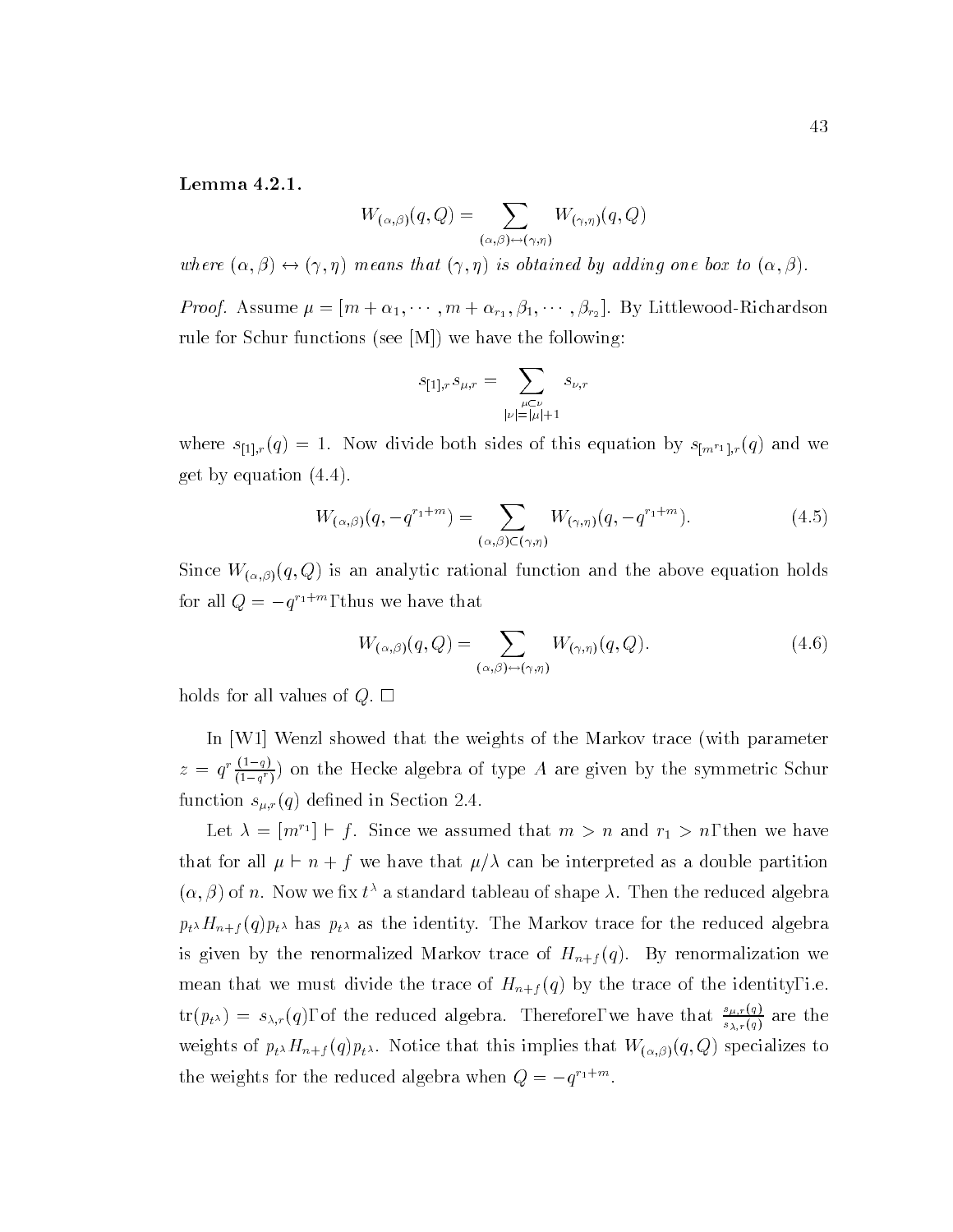**Lemma 4.2.2.** Let  $g_{n-1} \in H_n(q,Q)$ ,  $z = \frac{q^-(1-q)}{(1-q^r)}$  and  $W_{(\alpha,\beta)}(q,Q)$  as defined in equation (4.2). Then for any  $x \in H_n(q,Q)$ 

$$
\text{tr}(x) = \sum_{(\alpha,\beta)\vdash n} W_{(\alpha,\beta)}(q,Q)\chi^{(\alpha,\beta)}(x) \tag{4.7}
$$

defines a well-defined trace which satisfies the Markov property, i.e.  $tr(hg_{n-1}) =$  $z \operatorname{tr}(h)$ , where  $h \in H_{n-1}(q,Q)$ .

*Proof.* It is clear that tr is indeed a trace. We must show that it satisfies the Markov property. We have assumed that  $\mu/\lambda = (\alpha, \beta)$ , then  $W_{(\alpha, \beta)}(q, -q'^{\text{max}}) = \frac{1}{s_{\lambda,r}(q)}$ . We also have that  $\chi^{\mu/\lambda} = \chi^{(\alpha,\beta)}\Big|_{\Omega=-q^{r_1+m}}$  since in the proof of Theorem 3.4.2 we showed that  $V_{\mu/\lambda}$  is an irreducible module of  $H_n(q,-q^{n+m})$ . Thus we have that

$$
\sum_{\mu \vdash n+f} \frac{s_{\mu,r}(q)}{s_{\lambda,r}(q)} \chi^{\mu/\lambda}(x) = \sum_{(\alpha,\beta) \vdash n} W_{(\alpha,\beta)}(q, -q^{r_1+m}) \chi^{(\alpha,\beta)}(x)
$$

defines a Markov trace for the reduced algebra  $p_t H_{n+f}(q) p_t$  with parameter  $z = \frac{q^2(1-q)}{(1-q^r)}$ . By Theorem 3.4.2,  $\rho_{f,n} : H_n(q, -q^{r_1+m}) \to p_{t^{\lambda}} H_{n+f}(q) p_{t^{\lambda}}$  is an onto homomorphism. In particular, the irreducible modules of  $p_{t} M_{n+f} (q) p_{t}$  are also irrequcible modules of  $H_n(q, -q^{(1+\alpha)})$ . Therefore, we have that the above equation also defines a trace which satisfies the Markov property for  $H_n(q,-q^{(1)})$ . We know that  $W_{(\alpha,\beta)}(q,Q)$  and  $\chi^{(\alpha,\beta)}$  are analytic functions; thus by the identity theorem in complex analysis, since the weights work for all  $Q = -q^{n+m}$ , they must work for all  $Q. \Box$ 

Lemma 4.2.1 and Lemma 4.2.2 imply that the function  $W_{(\alpha,\beta)}(q,Q)$  defined in equation (4.2) is a weight function for a Markov trace with parameter  $z =$  $q$  (1  $-q$ )/(1  $-q$ ). In Section 4.1 we noted that a Markov trace on the Hecke algebra of type  $B$  is uniquely determined by a parameter  $z$  and by the values on the set  $\{t_0t_1\cdots,t_{k-1}\,|\, k\geq 1\}$ . Therefore, we still need to compute the values of tr on this set in order to completely determine the trace defined by the weights. To compute these values, we need the following definitions. Most of these definitions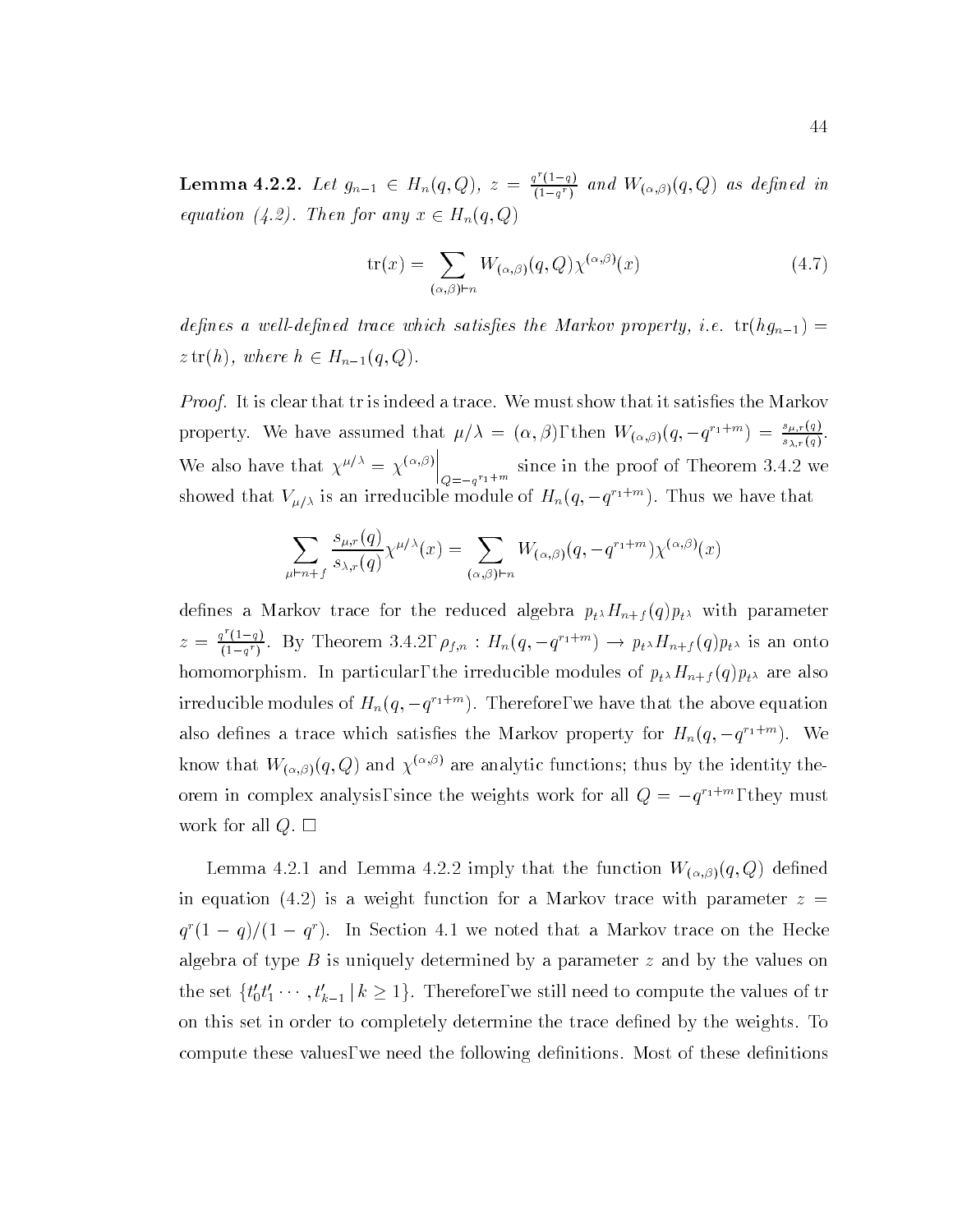were given in Sections 2.5 and 2.6, but we repeat some of them for the reader's convenience.

For any pair  $A \subset B$  of semisimple finite algebras and a trace, tr, nondegenerate on both A and B, recall that one can define the conditional expectation  $\varepsilon_A : B \to A$ is defined by  $tr(\varepsilon_A(b)a) = tr(ba)$  for all  $a \in A$  and  $b \in B$ .  $\varepsilon_A$  is well-defined and unique.

Let B be represented via left multiplication on itself, where we write  $L^2(B, \text{tr})$ to denote the representation space  $B$  to distinguish it from the algebra  $B$ . We use  $b_{\xi}$  to denote the elements in  $L^2(B, \text{tr}).$ 

One obtains from  $\varepsilon_A$  an idempotent  $e_A : L^2(B, \text{tr}) \to L^2(B, \text{tr})$  defined by  $e_A b_\xi = \varepsilon_A(b)_\xi$ . The idempotent  $e_A$  can be thought of as an orthogonal projection onto A with respect to the bilinear form  $(b_{\xi}, c_{\xi}) \rightarrow \text{tr}(bc)$ . Recall that the algebra  $\langle B, e_A \rangle$  generated by B and  $e_A$  is Jones basic construction for  $A \subset B$ . For the proof of the following theorem see [J1].

**THEOREM 4.2.3.** Let  $A, B, c_A, c_A, d$  and if be as defined above. Then

(a) The algebra  $\langle B, e_A \rangle$  is isomorphic to the centralizer End<sub>A</sub>B of A acting by left multiplication on B. In particular, it is semisimple.

(b) There is a 1-1 correspondence between the simple components of A and  $End_AB$  such that if  $p \in A_i$  is a minimal idempotent, pe<sub>A</sub> is a minimal idempotent of  $\langle B, e_A \rangle_i$  .

(c)  $e_A be_A = \varepsilon_A(b)e_A$  for all  $b \in B$ .

In our case we have the pair of semisimple algebras  $H_{n+f-1}(q) \subset H_{n+f}(q)$ . The corresponding orthogonal projection is p[1rm], where r is the maximum length of the maximum length of the maximum length of the maximum length of the maximum length of the maximum length of the maximum length of the maximu partitions indexing the irreducible representations. It might also be helpful to keep Figure 4.1 in mind, since it clearly shows the veracity of the next lemma.

Before stating the lemma, we would like to define a tensor product of Hecke al- $\mathcal{G}$  by Goodman and Wenzler's contract the Metric Metric  $\mathcal{G}$  $\mu$  and a 2 H  $\mu$  for a 2 H  $\mu$  and b 2 H  $\mu$  and b 2 H  $\mu$  and b 2 H  $\mu$  and b 2 H  $\mu$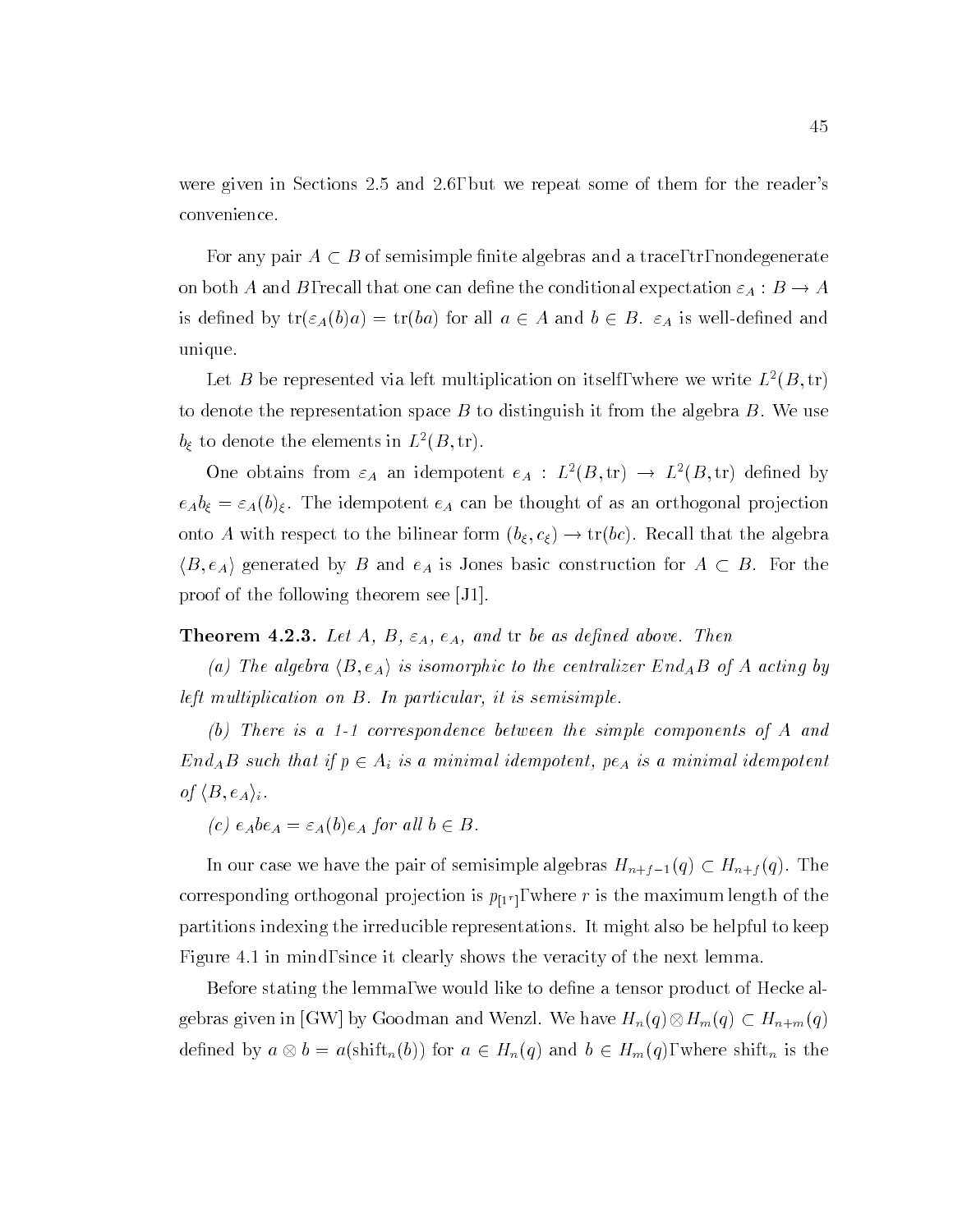

Figure 4.1: Lemma 4.5

operator which sends  $g_i$  to  $g_{i+n}$  for all i. In particular, this tensor product allows us to multiply minimal idempotents using the generalized Littlewood-Richardson rule in [GW]. Denote by  $1_n$  the identity in  $H_n(q)$ .

**Lemma 4.2.4.** A markov trace on the Hecke Algebra of type A induces a markov trace on the Hecke algebra of type B, which satisfies the condition that  $\mathrm{tr}(\iota_n x) = \ell_n x$ y  $\text{tr}(x)$ , where  $x \in H_n(q, Q)$ . In particular, this implies that  $y_k = y$  for all  $\kappa \in \mathbb{N}$ .

 $P_t \lambda$  and trace for  $P_t \lambda$ sponding to the reduced algebra. We have shown that the weights for the reduced algebra define a Markov trace for  $H_n(q,-q^{n+m})$ .

Assume that  $\varepsilon_{H_{n+f-1}(q)} : H_{n+f}(q) \to H_{n+f-1}(q)$  is the unique conditional expectation with respect to the Markov trace dened by the weight function. Thus,  $\epsilon_{H_{n+f-1}(q)}(g_{n+f}h) = zh$  for all  $h \in H_{n+f-1}(q)$  and  $z = q' \frac{(-1)}{(1-q^r)}$ .

We denote the image of  $t_n$  under the homomorphism  $\rho_{n+f}$  by  $p_t \lambda \tau_{n+f}$ . Consider the element  $p_{t}$ ,  $\tau_{n+f}$  where  $h \in H_{n+f-1}(q)$ . We would like to compute the conditional expectation of  $p_{t} \times \tau_{n+f} h$ . Observe that

$$
\varepsilon_{H_{n+f-1}(q)}(p_{t^{\lambda}}\tau_{n+f}h)=\varepsilon_{H_{n+f-1}(q)}(p_{t^{\lambda}}\tau_{n+f})h.
$$

Therefore it suffices to compute the conditional expectation for  $p_t \lambda \tau_{n+f}$ . Consider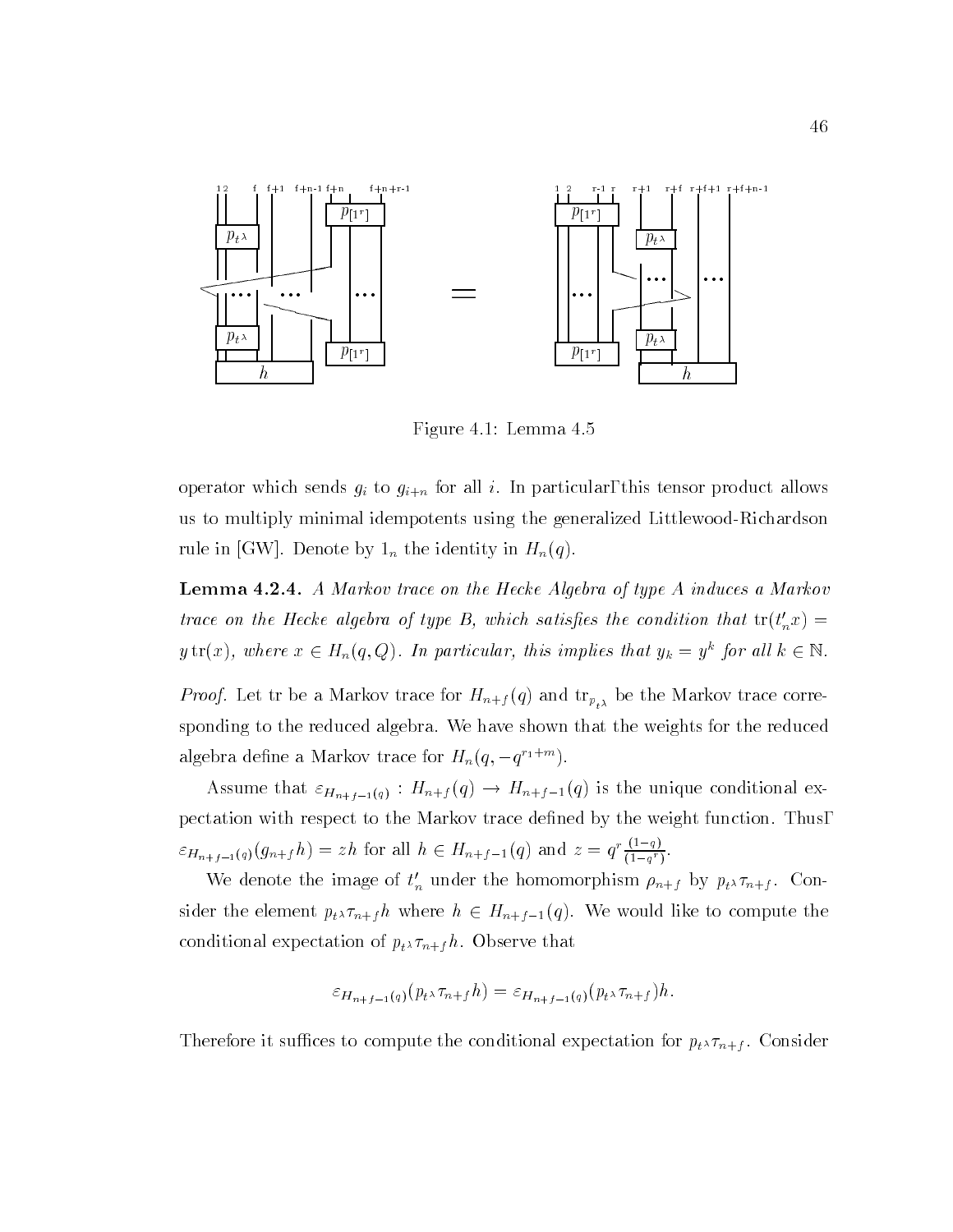the following

$$
(p_{t^{\lambda}} \otimes 1_{n-1} \otimes p_{[1^r]})(\tau_{n+f} \otimes 1_{r-1})(p_{t^{\lambda}} \otimes 1_{n-1} \otimes p_{[1^r]})(h \otimes 1_r)
$$

The above expression is equal to the left hand side of the following equation.

$$
\begin{aligned} [((p_{[1^r]}\otimes p_{t^{\lambda}})(1_{r-1}\otimes \tau_{n+f})(p_{[1^r]}\otimes p_{t^{\lambda}}))\otimes 1_{n-1}](1_r\otimes h) \\ &= (const)(p_{[1^r]}\otimes p_{t^{\lambda}}\otimes 1_{n-1})(1_r\otimes h) \end{aligned}
$$

Since we are restricted to  $r$  rows we have by the generalization of the Littlewoodrequirement rule, see [GW], that  $p[1] \circ p[n]$  is a minimal idempotent. But Theorem 4.2.3 (c) implies that  $(const)p_{t^{\lambda}} = \varepsilon_{H_{n+f-1}}(q)(\tau_{n+f} p_{t^{\lambda}}).$  Thus,

$$
\operatorname{tr}_{p_{t\lambda}}(\tau_{n+f}h)=(const)\operatorname{tr}_{p_{t\lambda}}(h).
$$

I his implies that we have a Markov trace with the property  $tr(t_n n) = (const) tr(n)$ for all  $n \in H_{n+f-1}(q)$ . But this trace is also a trace for  $H_n(q,-q^{r+m})$ . Since the above property holds for all  $Q = -q^{n+m}$ , then it must hold for all  $Q$ . Thus our assertion is proved.  $\square$ 

**THEOREM 4.2.5.** Let  $r_1, r_2 \in \mathbb{N}$  and set  $r = r_1 + r_2$ . If it is a markov trace on the Hecke algebra of type B, with parameter  $z = q' \frac{1}{(1-q')},$  such that  $\mathrm{tr}(t_0't_1' \cdots, t_{k-1}') =$ y ( jor  $\kappa\geq 1$  . Then the weights are given by  $W_{(\alpha,\beta)}(q,Q)$  as defined in equation (4.2)  $$ with  $y = \frac{(q^2-2q+1)(1-q^{r-1})}{(1-q^r)} - 1$ .

*Proof.* The fact that the weights define a Markov trace follows from Lemmas  $4.2.1$ , 4.2.2 and 4.2.4. It remains to show that the weight formula is indeed given by this values of  $y = \frac{(Qq^{r_2}+1)(1-q^{r_1})}{(1-q^{r_1+r_2})} - 1$ . By Lemma 4.2.1 it suffices to compute  $tr(t)$  in  $H_1(q)$ . This is a straight forward computation, we have

$$
W_{([1],\emptyset)}(q,Q) = \frac{(1-q^{r_1})(1+Qq^{r_2})}{(1-q^r)(1+Q)} \quad \text{and} \quad W_{(\emptyset,[1])}(q,Q) = \frac{q^{r_1}(1-q^{r_1})(1+Qq^{-r_1})}{(1-q^r)(1+Q)}.
$$

Also  $\chi^{([1], \emptyset)}(t) = Q$  and  $\chi^{(\emptyset, [1])}(t) = -1$ . Using these values we compute

$$
\text{tr}(t) = QW_{([1],\emptyset)}(q,Q) - W_{(\emptyset,[1])}(q,Q) = \frac{(Qq^{r_2} + 1)(1 - q^{r_1})}{(1 - q^r)} - 1.
$$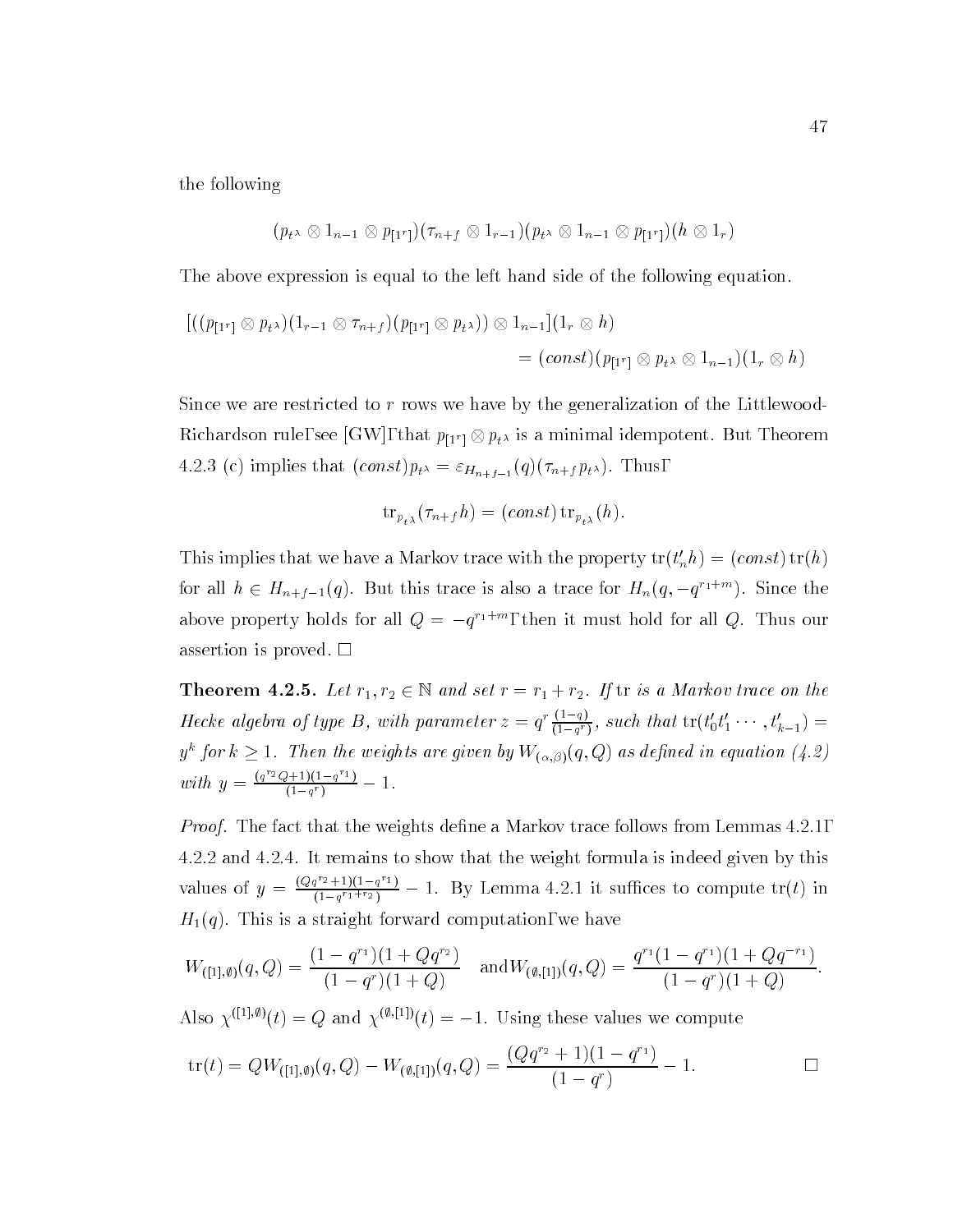In [W1] Lemma 3.5 Wenzl showed that if  $l(\mu) > r$  then  $s_{\mu,r}(q) = 0$ . Also he showed that  $s_{\mu,r}(q)$  is well-defined when q is a primitive *l*-th root of unity with  $l > 1$ if  $\mu_1 - \mu_r \leq l - r + 1$ , and  $s_{\mu,r}(q) = 0$  if and only if  $\mu_1 - \mu_r = l - k + 1$ . In particular,  $s_{\mu,r}(q) \neq 0$  for all  $(r, l)$  diagrams. Furthermore, he shows that the weight vector for the restriction of  $tr$  to  $H_n^{\times, \vee}(q)$  is given by the vector  $(s_{\mu, r}(q))_{\mu \in \Lambda_n^{(r,l)}}.$ 

**I** formulate  $\mathbf{F}$  . The markov trace achieve by the weights in equation in equation (4.2) factors over the quotient of the Hecke algebra of type B,  $H_n^{\gamma,\gamma,\gamma}(q,-q^{r_1+m}).$ 

Proof. This proposition is a direct consequence of the results cited before the statement of this proposition. We know that the quotient  $H_n^{(r,\prime\prime)}(q,-q^{\prime 1+m})$  is isomorphic to a quotient of the reduced algebra  $p_{t^{\lambda}}^{(s_1)} H_{n+f}^{(s_2)}(q) p_{t^{\lambda}}^{(s_3)}$  which has weight vectors given by  $\frac{\text{var}(q)}{\text{var}(q)}$ .  $\frac{s_{[m^r1],r}(q)}{s_{[m^r1],r}(q)}$ . Since  $[m^r]$  is an  $(r,t)$  diagram we have that  $s_{[m^r1],r}(q) \neq 0$ 0. So the weights are well-defined. Furthermore, they will be zero exactly when  $s_{\mu,r}(q) = 0. \ \Box$ 

The results in this chapter have appeared in the paper Weights of Markov traces on Hecke algebras, R.C. Orellana, 1999. The dissertation author was the primary investigator and single author of this paper.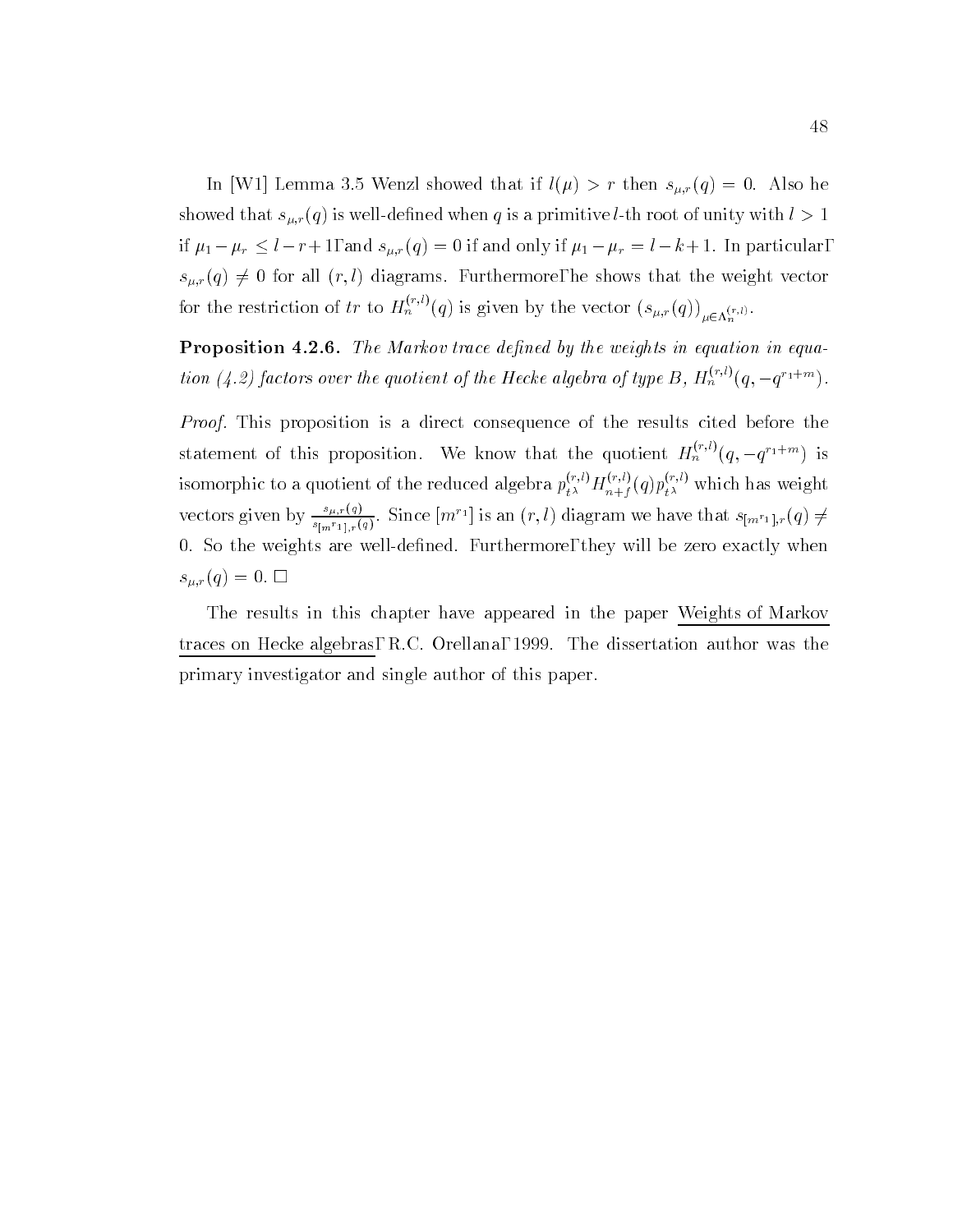### Chapter 5

### Subfactors

### 5.1 $C^*$ -representations of  $H_n(q,Q)$

A factor is a  $\cup$  -algebra. Thus, we need to find nontrivial  $\cup$  -representations of  $H_n(q, Q)$ . That is, we need to find the values of the parameters q and Q which make the generators  $e_i$  self-adjoint.

In what follows we show that there are  $C^*$  representations of  $H_{\infty}(q,Q)$  when  $Q = -q$  and q is an *t*-th root of unity.

**Definition 0.1.1.** A representation  $p$  or  $H_n(q, Q)$  or  $H_{\infty}(q, Q)$  on a Hilbert space is called a  $C^*$  representation if  $\rho(e_t)$  and  $\rho(e_i)$  for  $i = 1, 2, \cdots, n-1$  or for all  $i \in \mathbb{N}$ are self-adjoint projections.

Wenzl in [W1] showed that there are nontrivial  $C^*$  representations of  $H_{\infty}(q)$ , If q is real and positive or II  $q = e^{-i\gamma t}$ , where l is a positive integer greater than or equal to 4. Since  $H_{\infty}(q) \subset H_{\infty}(q,Q)$  it follows that to obtain  $C^*$  representations of  $H_{\infty}(q,Q)$  it is necessary for q to be real and positive or an *l*-th root of unity, unfortunately, this is not sufficient, we will also need a condition for  $Q$ .

**Proposition 5.1.4.** If q and  $Q$  are both real and positive there are faithful  $Q$ representations of  $H_n(q,Q)$  for all  $n \in \mathbb{N}$ . If  $q = e^{2i(n-p)}$  and  $Q = -q^{n+m}$  for  $l, m, r_1, r_2 \in \mathbb{N}$  with  $l \geq 4$ , and  $r_1 \leq m+r_1 \leq l-r_2$  then  $\pi_{(\alpha,\beta)}^{( \gamma,\gamma)}$  is a  $C^*$  representation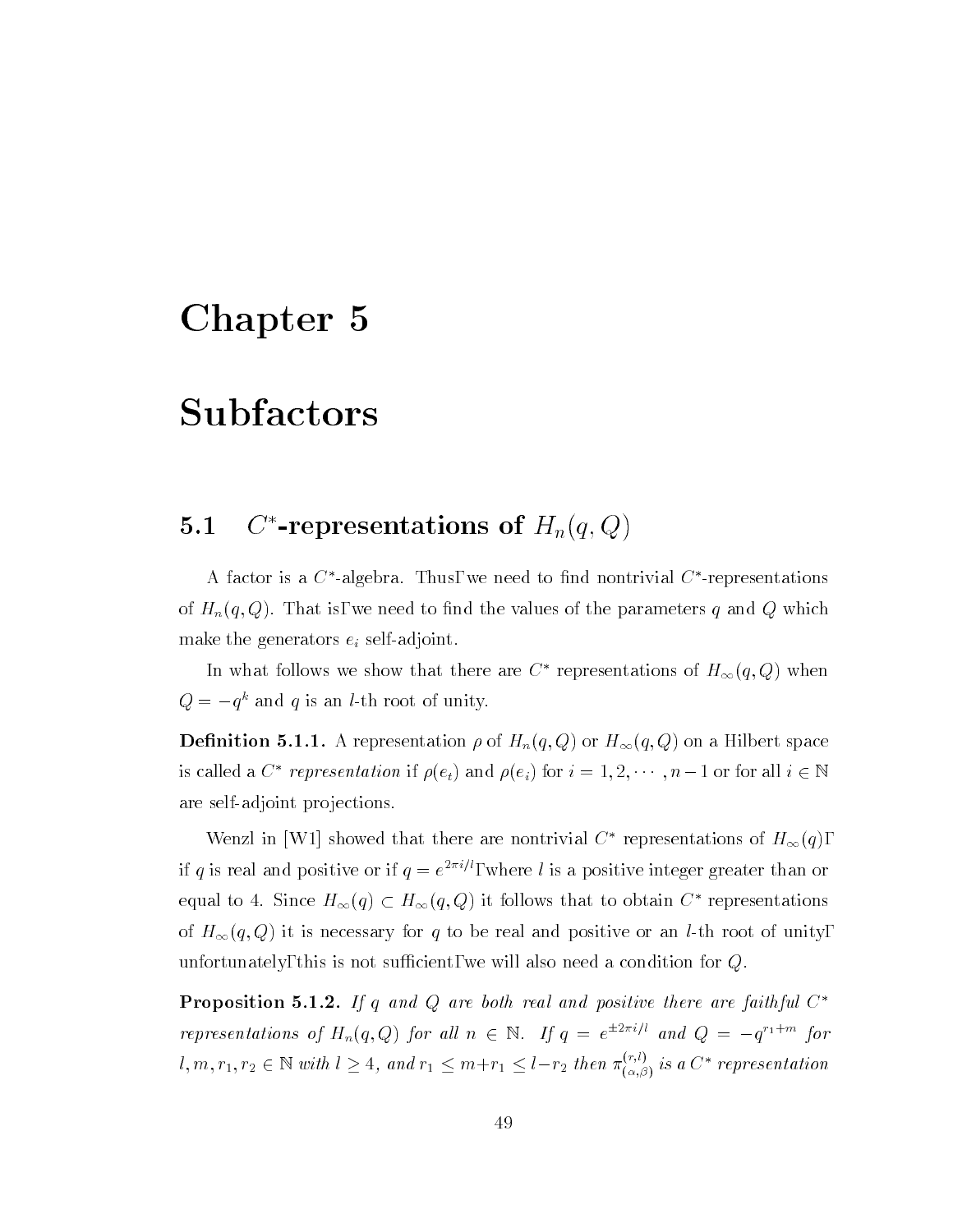for all  $(m, l, r)$  diagrams  $(\alpha, \beta)$ .

*Proof.* By Theorem 3.5.1 there exists a surjective homomorphism from the specialized algebra  $H_n^{\gamma,\gamma}(q,-q^{i_1+m})$  onto  $p_{t\lambda}^{\gamma,\gamma}H_{n+f}^{\gamma}(q)p_{t\lambda}^{\gamma,\gamma}$ . In [W1] Wenzl showed that there exists a quotient of  $H_{n+f}(q)$  which is a  $C^*$  algebra when q is an *l*-th root of unity. Furthermore, this quotient is semisimple and the irreducible modules are indexed by  $(r, l)$ -diagrams.

Since  $p_{t\lambda}^{(\gamma,\gamma)}$  is an idempotent in  $H_{n+f}^{(\gamma)}(q)$  and it is well-defined when q is a root of unity then  $p_{t^{\lambda}}^{(n)} H_{n+f}^{(n)}(q) p_{t^{\lambda}}^{(n)}$  has a  $C^*$  representation and the irreducible modules are indexed by  $(r, l)$ -diagrams which contain the diagram  $\lambda$ .  $\Box$ 

We have obtained a quotient of  $H_n(q, -q^{n+m})$  for which there are C representations.

#### 5.2Subfactors, Index and Commutants

In the previous section we showed that there are quotients of the specialized Hecke algebra of type  $B, H_n(q, -q^{n+m})$ , which are  $C$  algebras. We have also shown that these quotients are isomorphic to  $p_{t^{\lambda}}^{(\cdot,\cdot)}H_{n+f}^{(\cdot,\cdot)}(q)p_{t^{\lambda}}^{(\cdot,\cdot)},$  whenever  $q$  is an l-th root of unity. We are now in position to construct the subfactors which arise from the inclusion of the Hecke algebra of type  $A$  into the Hecke algebra of type B. We will give the index and relative commutants for these subfactors.

In order to construct the subfactors we will use the following two sequences of algebras. Let  $l, m, r_1, r_2 \in \mathbb{N}$  and set  $r = r_1 + r_2$ 

- (1) Let  $B_n = p_{t\lambda}^{N,T} H_{n+f}^{N,T}(q) p_{t\lambda}^{N,T}$  be the finite dimensional  $C^*$  algebras in the previous section. Then we have the sequence given by the proper inclusion of  $B_n \subset B_{n+1}$  for all N.
- (ii) Let  $A_n = p_{t^{\lambda}}^{N} H_{f, n+f}^{\gamma}(q) p_{t^{\lambda}}^{N}$ , where  $H_{f, n+f}^{\gamma}(q)$  is the finite dimensional  $C^*$ algebra generated by  $g_{f+1}, \cdots, g_{f+n}$  in  $H_{n+f}^{(w)}(q)$ . Furthermore, we have that  $A_n \subset B_n$ .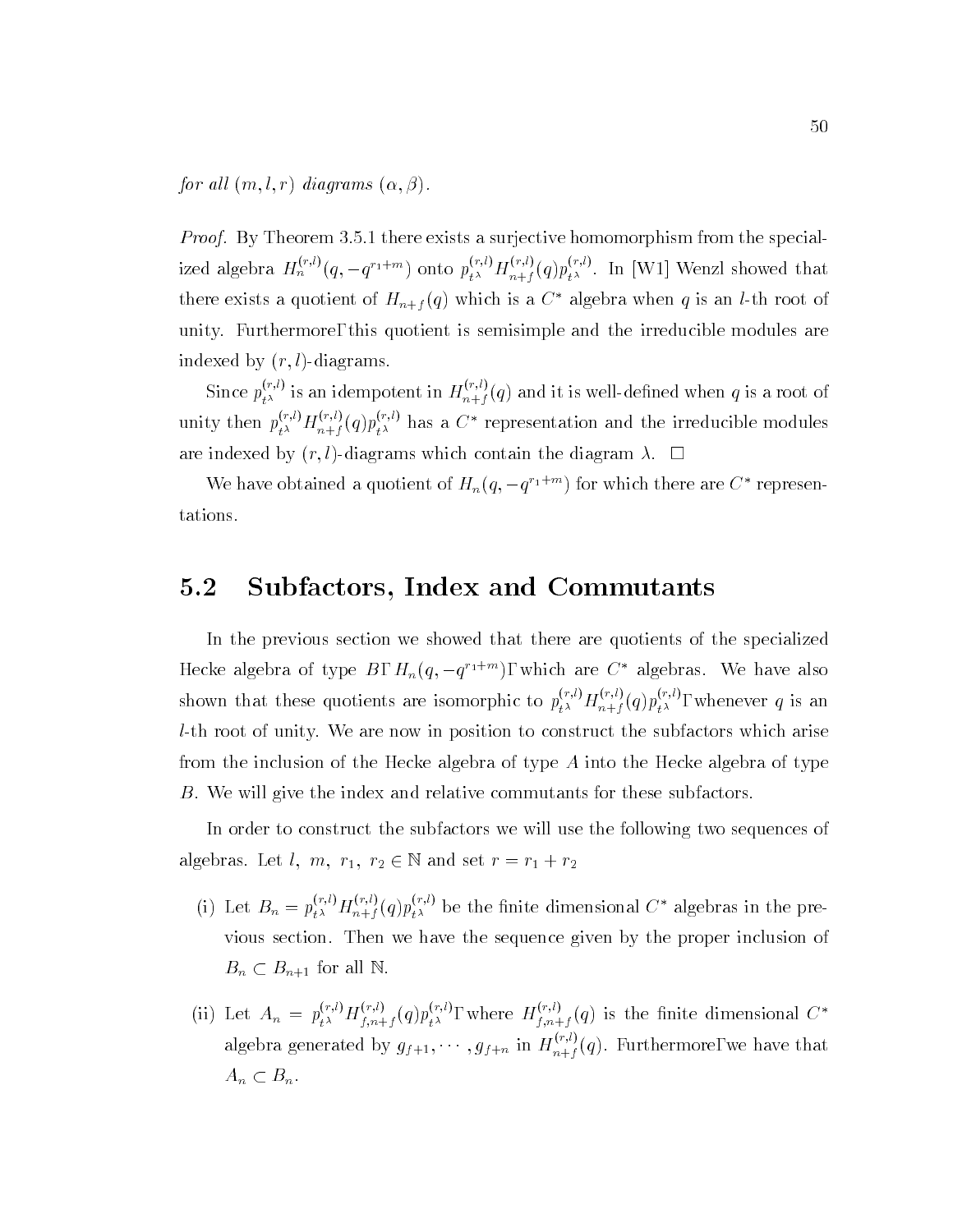Thus, we have two sequences  $(A_n)$  and  $(B_n)$  of  $C^*$  algebras such that  $A_n \subset B_n$ .  $p_{t^{\lambda}}^{(s,\nu)}$  is the identity in  $A_n$  and  $B_n.$ 

From the work of Jimbo [J1] and Drinfel'd [D] we know that the if  $q$  is not a root of unity and V is the fundamental module of  $U_q(\mathfrak{sl}(r))$ , quantum group of  $\mathfrak{sl}(r)$ . Then there is a representation

$$
H_n(q) \to End_{U_q(\mathfrak{sl}(r))}(V^{\otimes n})
$$

Moreover, if we restrict this map to the quotient of  $H_n(q)$  with simple modules indexed by Young diagrams with  $r$  rows, then we get a faithful representation.

By the onto homomorphism  $\rho_{f,n}: H_n(q, -q^{r+m}) \to p_{t^{\lambda}} H_{n+f}(q) p_{t^{\lambda}}$  we have the following representation

$$
H_n(q,-q^{r_1+m})\to End_{U_q(\mathfrak{sl}(r))}(V_{[m^{r_1}]}\otimes V^{\otimes n})
$$

where  $V_{[m^{r_1}]}$  is the  $U_q(\mathfrak{sl}(r))$ -module of highest weight  $[m^{\prime\,+}]$ .

Let q be an *l*-th root of unity. We outline some of the results and definitions about  $U_q(\mathfrak{sl}(r))$  modules as necessary for our purpose, see [W3, A] for more details. A *tilting module* of  $U_q(\mathfrak{sl}(r))$  is a direct summand of a tensor power of the fundamental module  $V$ , or it is a direct sum of such modules.

Tilting modules satisfy the following properties:

- (1) Tensor products of tilting modules are tilting modules.
- (2) Any tilting module is isomorphic to a direct sum of indecomposable tilting modules.

These two properties imply that any tilting module can be written as a direct sum of indecomposable tilting modules. Each indecomposable tilting module has a  $q$ dimension. If q is a root of unity, this q-dimension can be zero. An indecomposable tilting module with 0 q-dimension will be called *negligible*. The indecomposable negligible modules generate a tensor ideal, which we will denote by  $Neg(T)$ .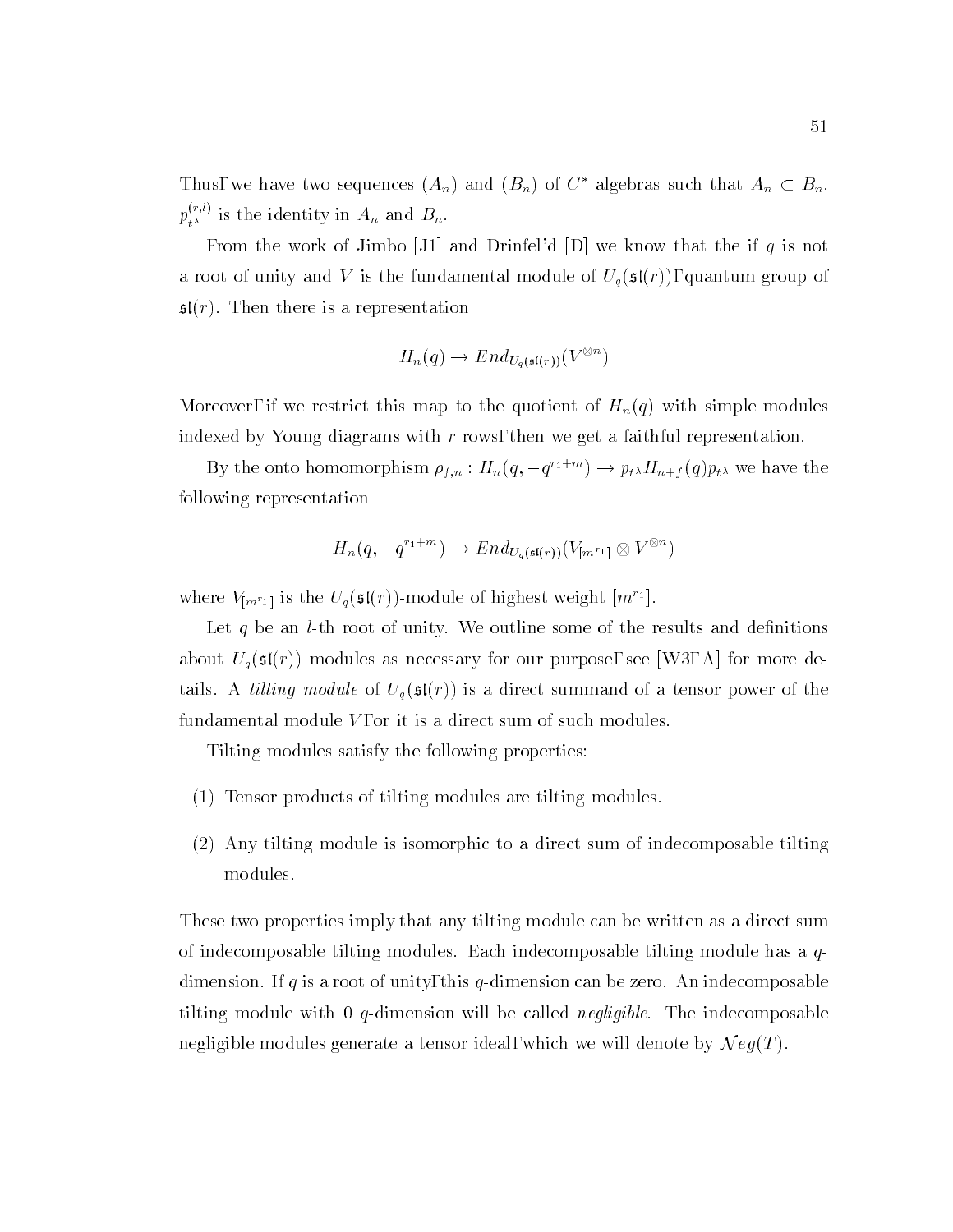Thus, let  $W_1$  and  $W_2$  be two tilting modules, we now define a tensor product  $\heartsuit$  as follows:

$$
W_1\bar{\otimes}W_2=(W_1\otimes W_2)/\mathcal{N}eg(W_1\otimes W_2)
$$

Using this tensor product we have the following representation of the Hecke algebras at roots of unity. Let V be the fundamental module of  $U_q(\mathfrak{sl}(r))$ 

$$
H_n^{(r,l)}(q) \to End_{U_q(\mathfrak{sl}(r))}(V^{\otimes n})
$$

and also

$$
H_n^{(r,l)}(q, -q^{r_1+m}) \to End_{U_q(\mathfrak{sl}(r))}(V_{[m^{r_1}]}\bar{\otimes} V^{\bar{\otimes} n})
$$

Thus we have that  $A_n \cong End_{U_q(\mathfrak{sl}(r))}(1 \otimes V^{\otimes n})$  and  $B_n \cong End_{U_q(\mathfrak{sl}(r))}(V_{\lfloor m^{r_1}1 \rfloor} \otimes V^{\otimes n})$ .

By Proposition 4.3 in [W3] if we take the above identifications for  $A_n$  and  $B_n$ then we have that the sequence of algebras  $(A_n)$  and  $(B_n)$  satisfy the commuting square property. And the sequences  $(A_n)$  and  $(B_n)$  are periodic.

It is well-known that under the periodicity assumption there exists at most one normalized trace on  $B_{\infty} = \cup B_n$ , w . . . .  $\mu$ , which must be a factor trace, the weak is, the weak is, the weak is, the weak is, the weak is, the weak is, the weak is, the weak is, the weak is, the weak is, the weak is of the weak is, the weak is of the weak is limit of  $\pi_{tr}(\cup B_n)$  r . . . .  $B_n$ ) must be a factor. Similarly, for  $A_\infty = \bigcup A_n$ . n0  $\mathcal{L} = \{t\}$  . Therefore, one one one of  $\mathcal{L} = \{t\}$ obtains a pair of hyperfinite  $II_1$  factors

$$
A = \pi^{(r,l)}(A_{\infty})'' \subset B = \pi^{(r,l)}(B_{\infty})''
$$

In [W1] Wenzl showed that if a factor is generated by a ladder of commuting squares and if the Bratteli diagrams are periodic, then the index is given as a quotient of the weight vectors of the unique normalized trace, i.e., if  $\vec{s}_n$  is the weight vector on  $A_n$  and  $\vec{t}_n$  is the weight vector on  $B_n$  then the index is given by the following formula whenever  $n$  is big enough:

$$
[B : A] = \frac{||\vec{s}_n||^2}{||\vec{t}_n||^2}.
$$
\n(5.1)

**Proposition 5.2.1.** Let  $r_1, r_2 \in \mathbb{N}$  and set  $r = r_1 + r_2$ . For each pair  $m, r \in \mathbb{N}$ such that  $m \, \leq \, i \, - \, r$ ,  $Q \, = \, -q^{i_1 + \cdots +}$  and  $q \, = \, e^{ - \cdots / \, r}$ , there is a subfactor of the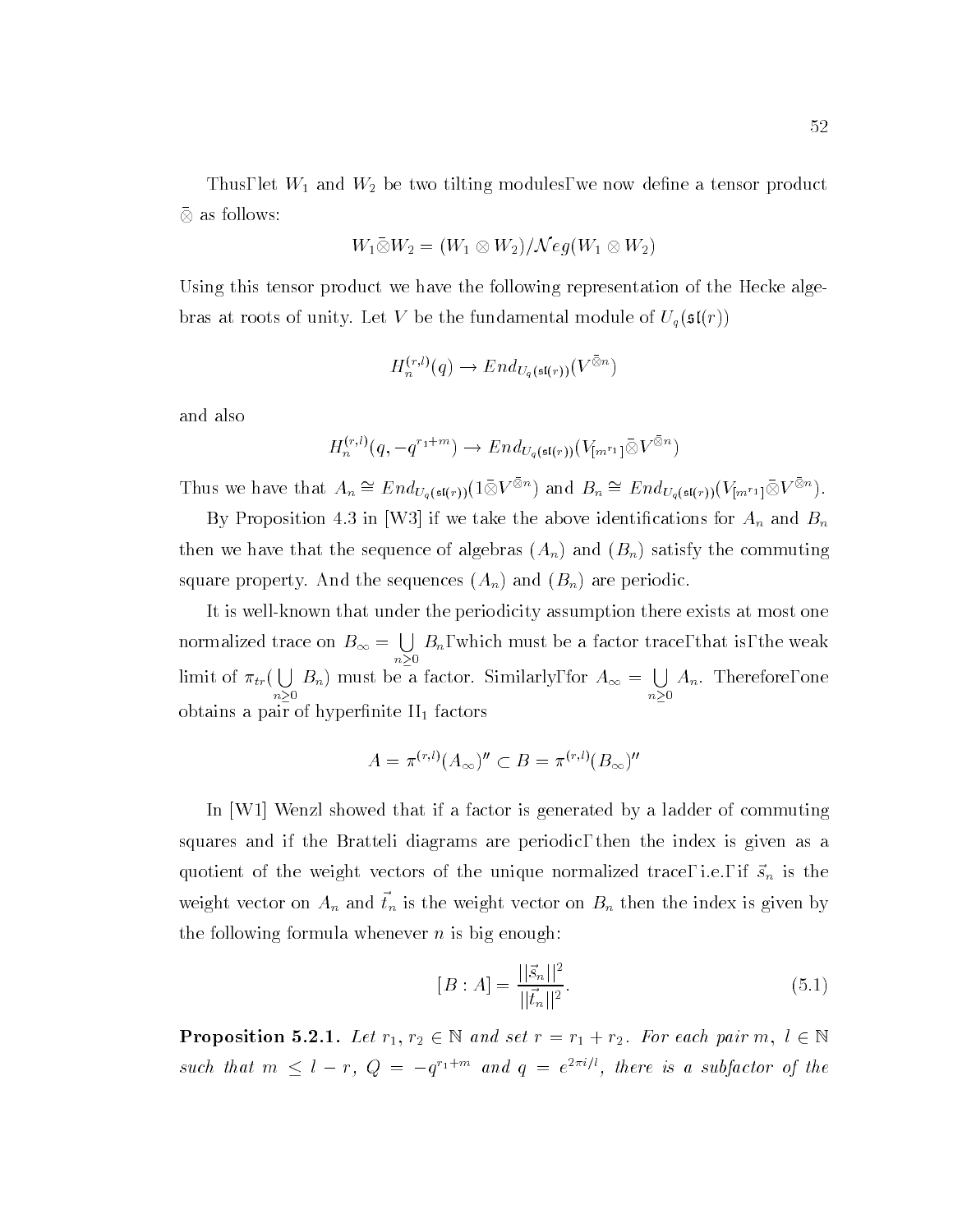hyperfinite  $II_1$  factor obtained from the inclusion  $A \subset B$  with index given by the  $following formula:$ 

$$
\prod_{i=1}^{r_1} \prod_{j=1}^{r_2} \frac{\sin^2((r_1+m+j-i)\pi/l)}{\sin^2((r_1+j-i)\pi/l)}.
$$

Proof. In Theorem 4.2.5 we showed that the weight formula of the Markov trace on  $H_n(q, -q+1)$  is given by

$$
\frac{s_{\mu,r}(q)}{s_{[m^{r_1}],r}(q)}
$$

where  $\mu$  is an  $(r, t)$ -diagram with  $n + j$  boxes containing  $[m+1]$ . Thus the norm of the weight vectors is

$$
||\vec{t}_n|| = \sum_{[m^{r_1}] \subset \mu \vdash n+f} \frac{(s_{\mu,r}(q))^2}{(s_{[m^{r_1}],r}(q))^2}.
$$

Now, note that  $H_{f,n+f}(q)$  commutes with  $p_{t\lambda}^{\lambda}$ , thus  $p_{t\lambda}^{\lambda}H_{f,n+f}(q)p_{t\lambda}^{\lambda}=p_{t\lambda}^{\lambda}H_{f,n+f}(q)$ , thus the weight vector is given by

$$
||\vec{s}_n|| = \sum_{[m^{r_1}] \subset \nu \vdash n+f} (s_{\nu,r}(q))^2
$$

Therefore, we have by Wenzl's index formula in [W1] that the index for this subfactors is

$$
[B : A] = (s_{[m^{r_1}], r}(q))^2
$$
  
= 
$$
\prod_{i=1}^{r_1} \prod_{j=1}^{r_2} \frac{\sin^2 ((r_1 + m + j - i)\pi/l)}{\sin^2 ((r_1 + j - i)\pi/l)}
$$

The last equality is obtained by the substitution  $q = e^{-\gamma t}$  into this Schur function.

Remark: This proposition can also be proved in much more generality using the tensor category machinery introduced before the statement of the proposition, see [W3]. It is well-known that the index is not a complete invariant of  $II_1$  factors. A finer invariant is given by the higher relative commutants. Consider the following tower of II<sub>1</sub> factors associated to  $A \subset B$ 

$$
A \subset B \subset B^{(1)} = \langle B, e_1 \rangle \subset B^{(2)} = \langle B^{(1)}, e_2 \rangle \subset B^{(3)} = \langle B^{(2)}, e_3 \rangle \cdots
$$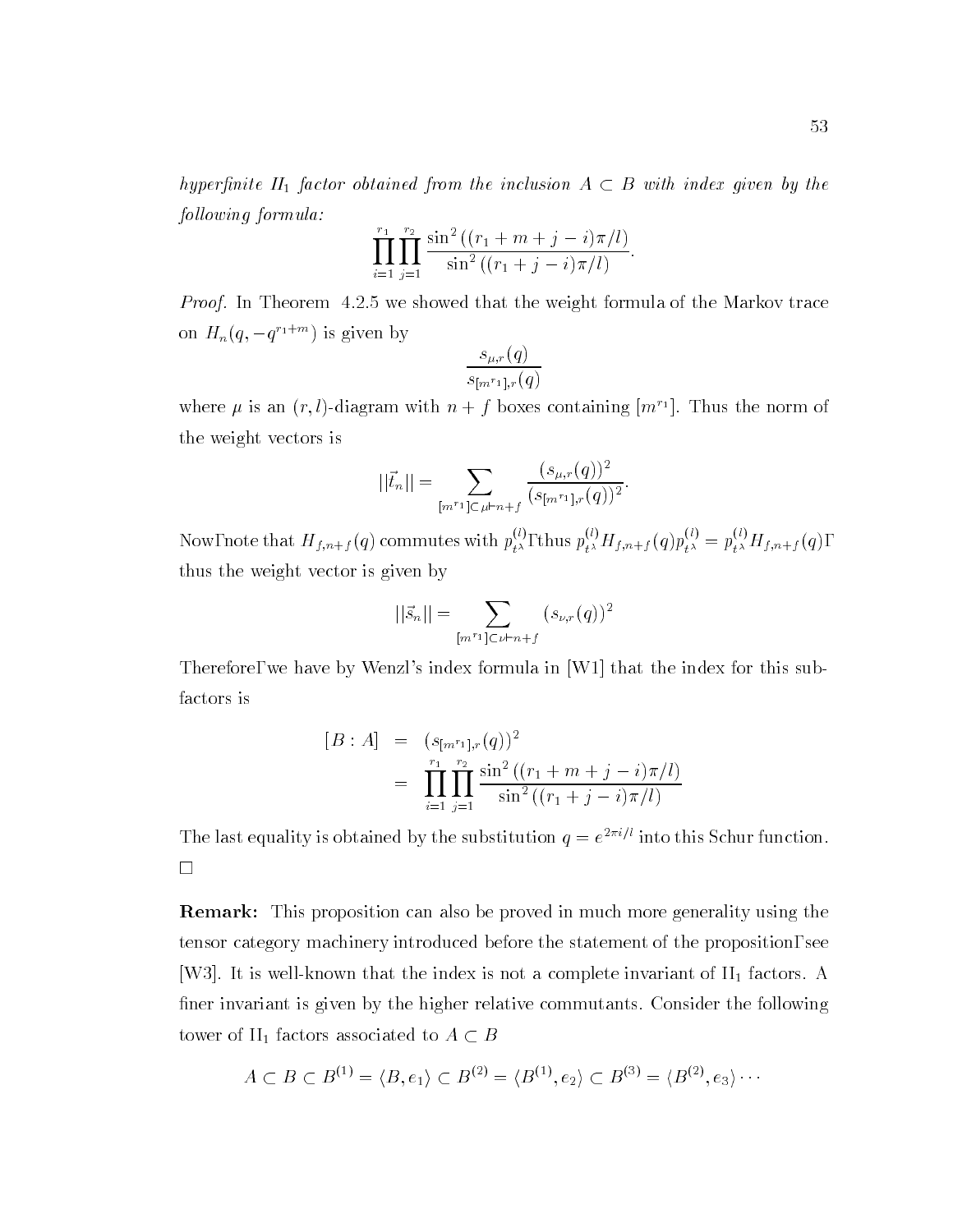where  $B^{(1)} = \langle B, e_1 \rangle$  is obtained by the basic construction applied to  $A \subset B$  and  $e_1$ is the projection onto the trivial representation. Since  $|D^{(i)}:A|=|D:A|^{i+1} \leq \infty$ ,  $|D^{(1)}:B|=|D:A|<\infty$  the higher relative commutants  $A\sqcup B^{(1)}$  are all finite dimensional algebras.

Observation: It is clear from the relations of the Hecke algebra of type A that the relative commutant,  $A' \cap B$  is

$$
p_{t^{\lambda}}^{(l)} H_f(q) p_{t^{\lambda}}^{(l)} \cong p_{t^{\lambda}}^{(l)} \mathbb{C}.
$$

since  $\lambda = |m| \in J$ , where  $p_{t \lambda}$  is the identity of these factors.

The subfactors we have obtained are special cases of the subfactors obtained by Wenzl [W3]. The higher relative commutants for the subfactors obtained in this paper are given as follows.

**Proposition 5.2.2.** Let  $m, r_1, r_2 \in \mathbb{N}$ . Let  $A \subseteq B$  be the pair of factors constructed above with index as described in the previous proposition, then the higher relative commutants are given by

$$
A' \cap B^{(i)} = End_{U_q(\mathfrak{sl}(r))}(\cdots V_{[m^{r_1}]}\bar{\otimes}V_{[m^{r_2}]}\bar{\otimes}V_{[m^{r_1}]}) \quad (i+1\ factors) \tag{5.2}
$$

where  $U_q(\mathfrak{sl}(r))$  is the quantum group of  $\mathfrak{sl}(r)$  and  $V_{\lfloor m^{r_2}\rfloor} \cong (V_{\lfloor m^{r_1} \rfloor})^{\top}$ .

Proof. The proof of this proposition follows from the proof of Theorem 4.4 in [W3]. We will outline the proof for the readers convenience. In order to compute the higher relative commutants we first compute the *i*-th extension  $B^{(i)}$  via Jones' basic construction.

One obtains  $B^{(1)}$  by taking the union of  $End_{U_q(\mathfrak{sl}(r))}(V_{[m^{r_2}]} \otimes V_{[m^{r_1}]} \otimes V^{\otimes n})$  since we have the periodicity condition for  $n$  sufficiently large. By induction on  $i$  one obtains the *i*-th extension  $B^{(i)}$  via Jones' construction by taking the union of  $End_{U_q(\mathfrak{sl}(r))}((\cdots V_{\lceil m^{r_1} \rceil} \otimes V_{\lceil m^{r_2} \rceil}) \otimes V_{\lceil m^{r_1} \rceil} \otimes V^{\otimes n}).$  From this it is obvious that  $A' \cap B^{(*)}$ contains an algebra isomorphic to

$$
End_{U_q(\mathfrak{sl}(r))}(\cdots V_{[m^{r_2}]} \bar{\otimes} V_{[m^{r_1}]}) \quad (i+1~factors).
$$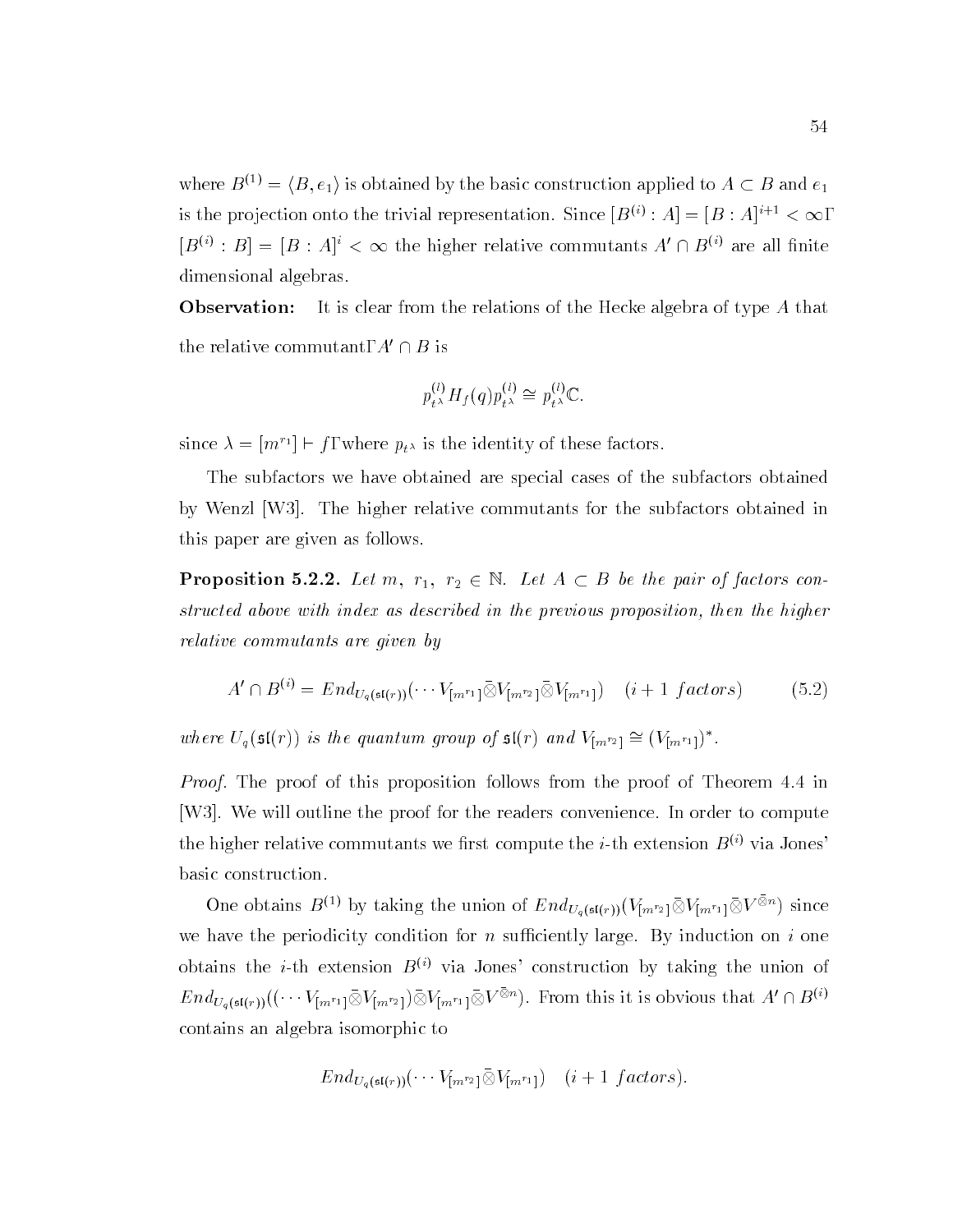For sufficiently large n we have that a copy of the trivial representation in  $V^{\circ\circ}$  is in the direct summand of  $V_{\lfloor m^{r_1}\rfloor} \otimes V^{\otimes n}$  . Thus, if  $p$  is the minimal projection onto the trivial representation, then we have an isomorphism between  $A' \cap B^{(i)}$  and  $pB_n^{(i)} p$ ; in particular they have the same dimensions by Theorem 1.6 in [W1].  $\Box$ 

Remarks: (1) This proposition can also be shown by computing all the iterations of Jones' basic construction by adding generators on the \left" and then reducing by the appropriate projection, for details on this construction see  $[E]$ . She obtains all the higher relative commutants as a corollary of this construction for some subfactors of the Hecke algebra of type  $A.$ 

(2) One can use the generalization of the Littlewood-Richardson [GW] rule to obtain a direct sum decomposition of the tensor product of two simple tilting modules with nonzero  $q$ -dimension when  $q$  is a root of unity.

In most part this chapter is an adaptation of the material as it appears in the preprint The Hecke algebra of type B and D and subfactors, R.C. Orellana,1999. The dissertation author was the primary investigator and single author of this paper.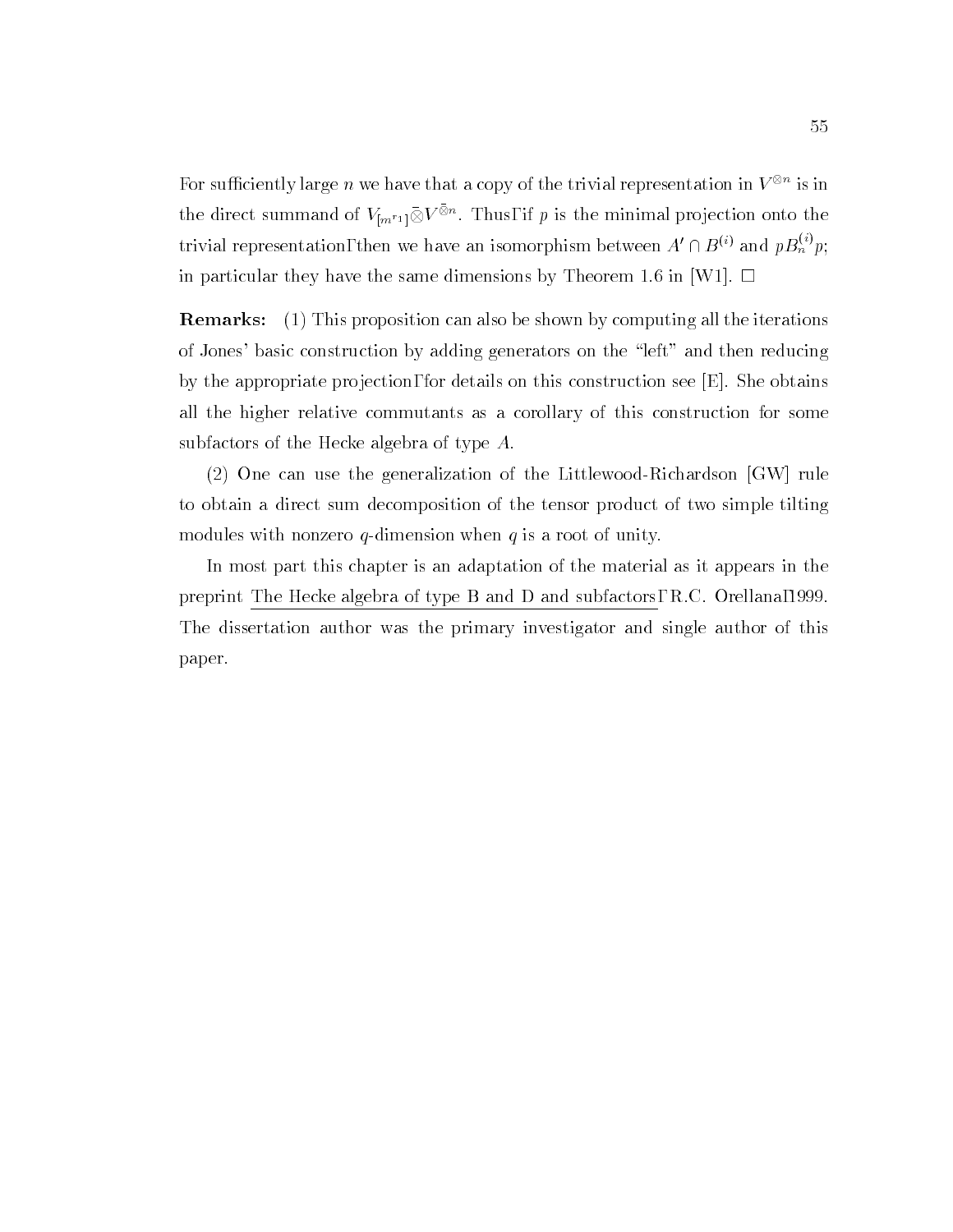### Chapter 6

## The Hecke algebra of type <sup>D</sup>

#### 6.1Weights of the Markov trace

The easiest way to study Markov traces on the Hecke algebras of type D is by embedding these algebras into those of type  $B$ , and then applying the results obtained for the Hecke algebra of type  $B$ . In this section we will denote the Hecke algebra of type  $D$  by  $H_n^-(q,Q)$ .

To obtain an embedding of the Hecke algebra of type D into  $H_n$   $(q, Q)$  we have to set the parameter  $Q$  equal to 1. Notice that in this case we have  $t^-=1$ . The Hecke algebra of type  $D, H_n^-$  is generated by  $u = \iota g_1 \iota, g_1, \ldots, g_{n-1}$  satisfying the following relations:

- (D1)  $g_i g_{i+1} g_i = g_{i+1} g_i g_{i+1}$  for  $i = 1, \ldots n-2$ ;
- (D2)  $g_i g_j = g_j g_i$  whenever  $|i j| \geq 2;$
- (D3)  $g_i^2 = (q-1)g_i + q$  for all i;
- (D4)  $g_i u = u g_i$  for all *i*;
- (D5)  $u^2 = (q-1)u + q$ .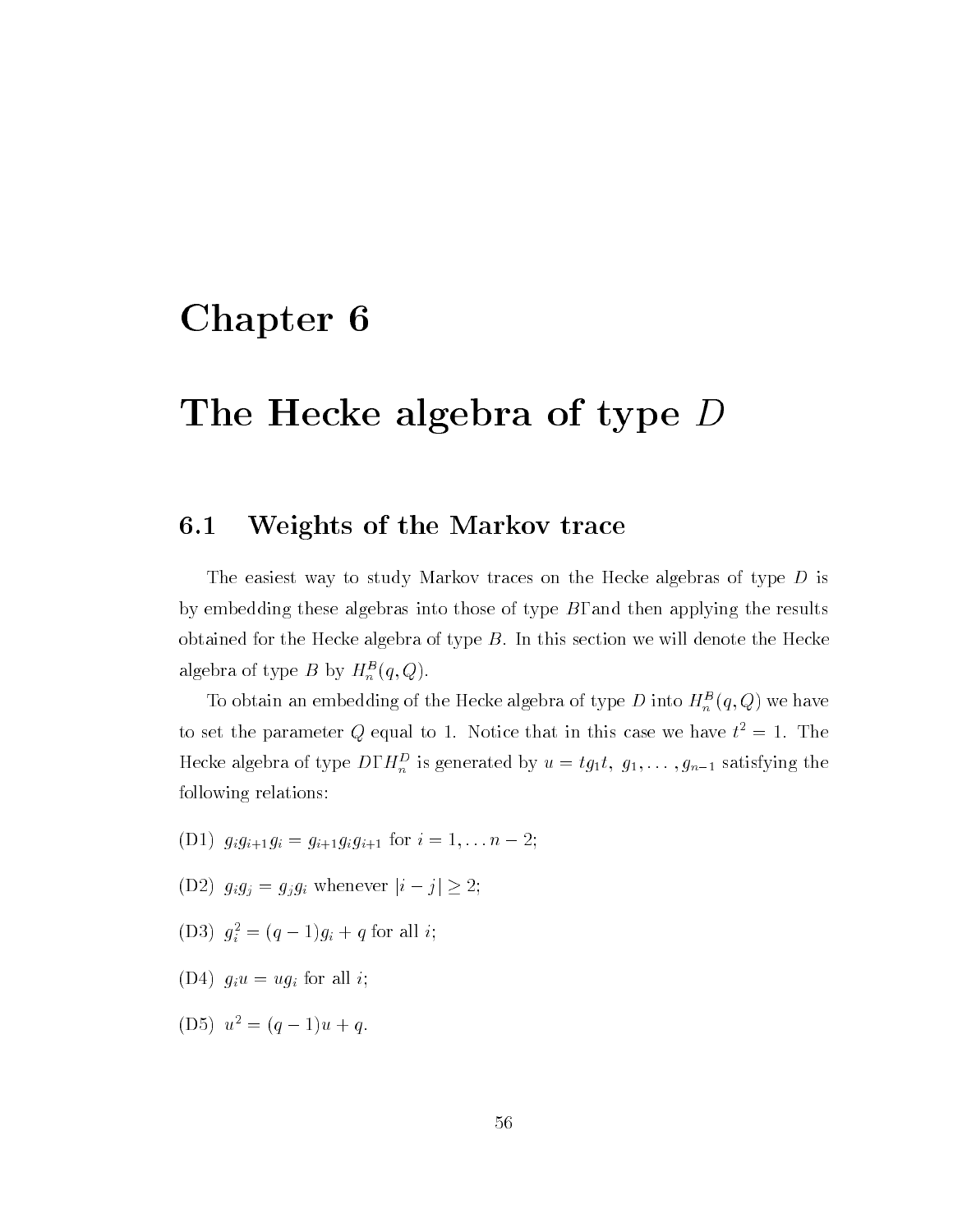We have  $H_n^{\pi}(q) \subset H_n^{\pi}(q,1)$  for all n; then we have the following inclusion of inductive limits

$$
H_{\infty}^{D}(q) = \bigcup_{n>1} H_{n}^{D}(q) \subset H_{\infty}^{B}(q, 1).
$$

Geck in [G] shows that the restriction of a Markov trace on  $H_{\infty}^{B}(q, Q)$  is a Markov trace on  $H_{\infty}^{D}(q)$  and both have the same parameter. Furthermore, he shows that every Markov trace on  $H_{\infty}^{D}(q)$  can be obtained in this way.

From Hoefsmit  $[\Pi]$  we know that the simple components for  $H_n(Q)$  are indexed by double partitions  $(\alpha, \beta)$ . If  $\alpha \neq \beta$  we have that the  $H_n^-(q, Q)$ -modules  $V_{(\alpha, \beta)}$ and  $V(\beta,\alpha)$  are simple, equivalent  $H_n^-(q)$ -modules. And if  $\alpha = \beta$  we have that the  $H_n^{-}(q,\overline{Q})$ -module  $V_{(\alpha,\alpha)}$  decomposes into two simple nonequivalent  $H_n^{-}(q)$ -modules, i.e.  $V_{(\alpha,\alpha)}$  with  $i = 1,2$ . Using Bratteli diagrams we have the following relations for simple modules of the  $H_n^-(q, 1)$  and  $H_n^-(q)$ 



r igure 6.1: Inclusion of  $H_n^-$  into  $H_n^-$ 

**Proposition 6.1.1.** Let  $r_1, r_2 \in \mathbb{N}$  and set  $r = r_1 + r_2$ . Then the weight formula for the Markov trace on the Hecke algebra of type D with parameters  $z = q' \frac{(-1-q^2)}{(1-q^2)}$ and  $y = \frac{(Qq^2+1)(1-q^{r_1})}{(1-q^r)} - 1$  is given as follows:

$$
W^D_{(\alpha,\beta)}(q) = W_{(\alpha,\beta)}(q,1) + W_{(\beta,\alpha)}(q,1), \quad \text{if } \alpha \neq \beta
$$

and

$$
W^D_{(\alpha,\alpha)_i}(q) = W_{(\alpha,\alpha)}(q,1), \text{ for } i = 1,2 \quad \text{if } \alpha = \beta
$$

where  $W_{(\alpha,\beta)}(q,1)$  denote the weight evaluated at  $Q=1$  of the Hecke algebra of type B.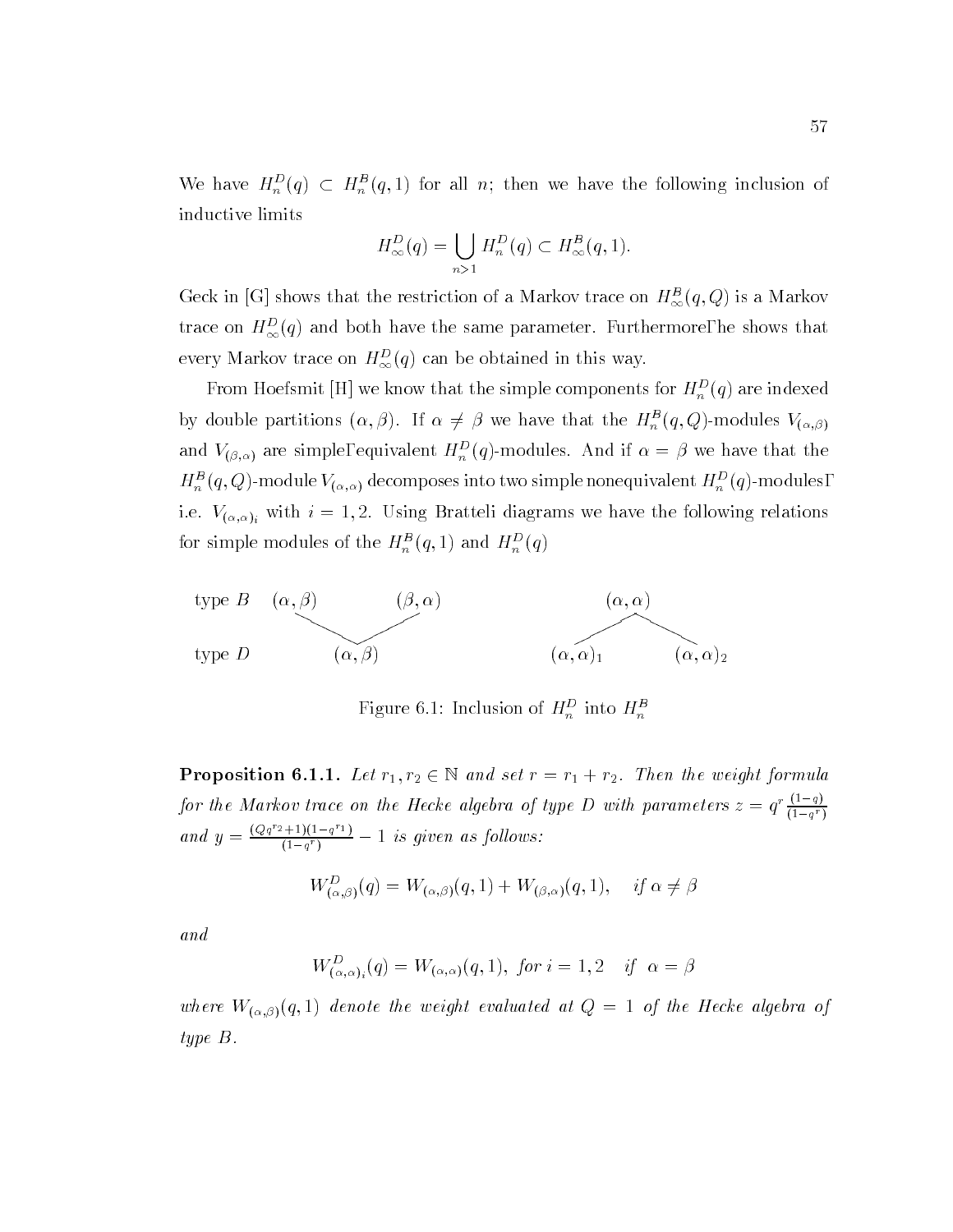*Proof.* The proof of this proposition follows directly from the inclusion matrix of the Hecke algebra of type D into the Hecke algebra of type  $B$ . Recall that in order to obtain the weight vector for the Hecke algebra of type  $D$  we multiply the inclusion matrix for  $H_n^{-}(q) \subset H_n^{-}(q, Q)$  with the weight vector for type  $D$ .  $\Box$ 

#### 6.2Subfactors via Hecke algebra of type D

Denote the Hecke algebra of type A by  $H_n^{\{-\}}(q)$ . Now let  $r_1, m \in \mathbb{N}$  and assume that q is a primitive  $2(r_1+m)$ -root of unity. This implies that  $Q = -q^{r_1+m} = 1$ . Observe that we have the following inclusion of algebras  $H_n^{\perp} \subset H_n^{\perp} \subset H_n^{\perp}$  . In Chapter 4 we described subfactors obtained from the inclusion  $H_n^{\circ} (q) \subset H_n^{\circ} (q, -q^{\gamma_1 + \cdots})$ . In what follows we would like to consider the subfactors obtained from the inclusions  $H_n^- \subset H_n^-$  and  $H_n^- \subset H_n^-$ .

We have shown that there exist C -representations of  $H_n^-(q,-q^{(1+m)})$  with  $r_1 +$ measure for a second true for the form  $\alpha$  , we have for  $\alpha$  and  $\alpha$  and  $\alpha$  is the form of  $\alpha$  and  $\alpha$ the following inclusion of hyperfinite  $II_1$  factors

$$
D = \pi^{(l)}(H_{\infty}^{(l)})'' \subset B = \pi^{(l)}(H_{\infty}^B)''.
$$

**Proposition 6.2.1.** Let  $r_1$ ,  $r_2 \in \mathbb{N}$ . The index for the inclusion of  $D \subset D$  is given as follows:

$$
[B : D] = \begin{cases} 1 & \text{if } r_1 \neq r_2 \\ 2 & \text{if } r_1 = r_2. \end{cases}
$$

*Proof.* Choose  $n >> r_1 + r_2$  and assume  $r_1 \neq r_2$ . Without loss of generality we may assume  $r_1 < r_2$ , then we have for a pair of Young diagrams that  $l(\alpha) = r_1$  and  $l(\beta) = r_2$ . In this case we have that  $W_{(\beta,\alpha)}(q,1) = 0$ . this implies that the weight vectors for the Hecke algebra of type  $B$  and type  $D$  are equal. Thus by Wenzl's index formula that  $[B : D] = 1$ .

From equation (4.2) in Chapter 3 we can see that  $W_{(\alpha,\beta)}(q,1) = W_{(\beta,\alpha)}(q,1)$ for any pair  $(\alpha, \beta)$ . Thus by the previous proposition we have that  $W_{(\alpha,\beta)}(q) =$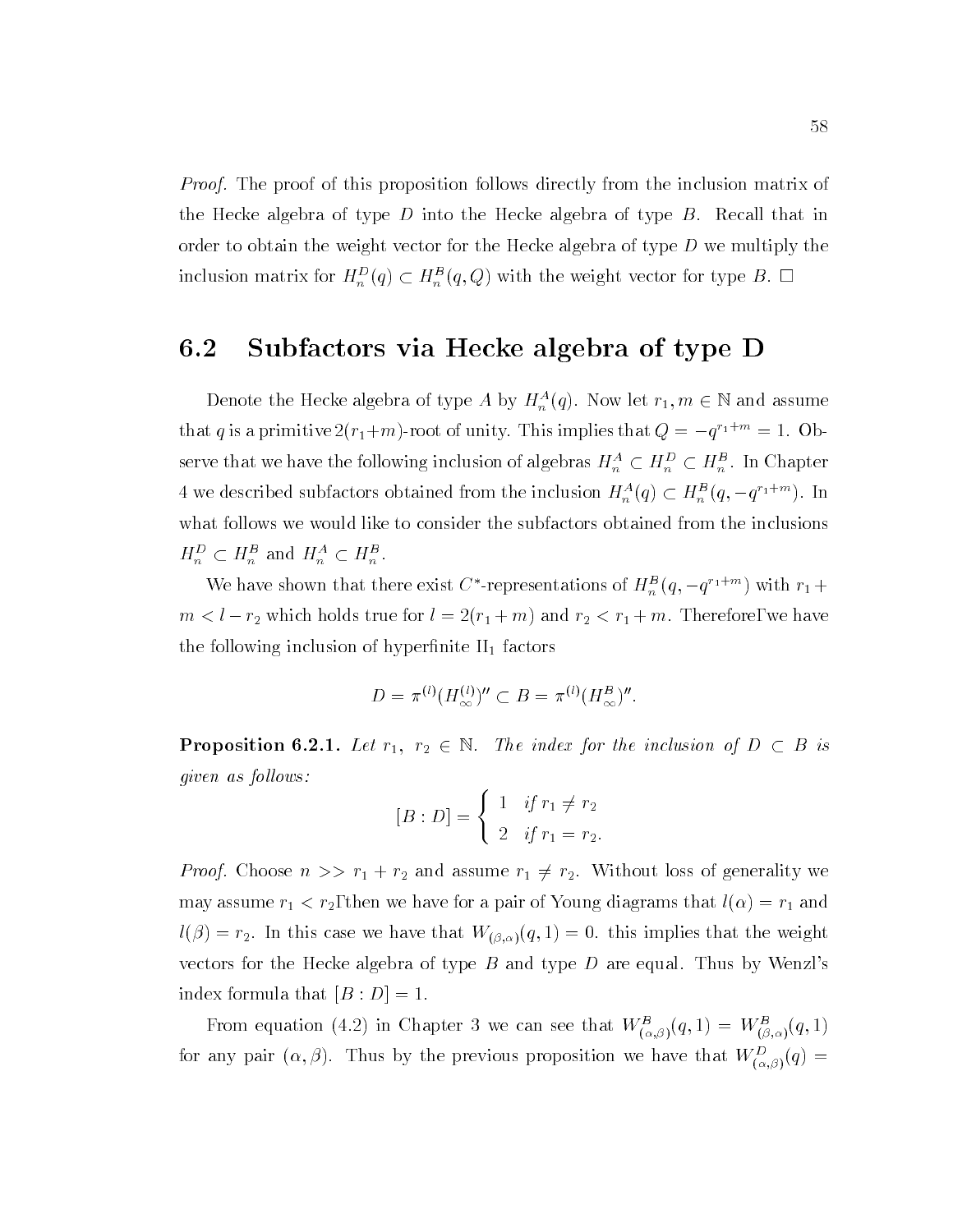$2W_{(\alpha,\beta)}(q,1)$ . Thus we have

$$
[B:D] = \frac{\sum_{\alpha \neq \beta} (2W_{(\alpha,\beta)}^B(q,1))^2 + \sum_{\alpha = \beta} W_{(\alpha,\alpha)_1}^D(q)^2 + W_{(\alpha,\alpha)_2}^D(q)^2}{\sum_{\alpha \neq \beta} (W_{(\alpha,\beta)}^B(q,1))^2 + \sum_{\alpha = \beta} W_{(\alpha,\alpha)}^B(q)^2} = 2
$$

since  $W_{(\alpha,\alpha)i}(q) = W_{(\alpha,\alpha)}(q,1)$ .

Corollary 6.2.2. Let  $r_1 = r_2 \in \mathbb{N}$ . The index for the inclusion of  $A \subset D$  is given as follows:

$$
[D:A] = [B:A]/2
$$

*Proof.* By Proposition 2.18 in [J2] we have that if we have an inclusion of three  $II_1$ factors, A <sup>D</sup> <sup>B</sup> then [B : A]=[D : A][B : D]. By the previous proposition we have our result.  $\square$ 

The results in this chapter appear in the preprint The Hecke algebra of type  $B$ and D and subfactors, R.C. Orellana, 1999. The dissertation author was the primary investigator and single author of this paper.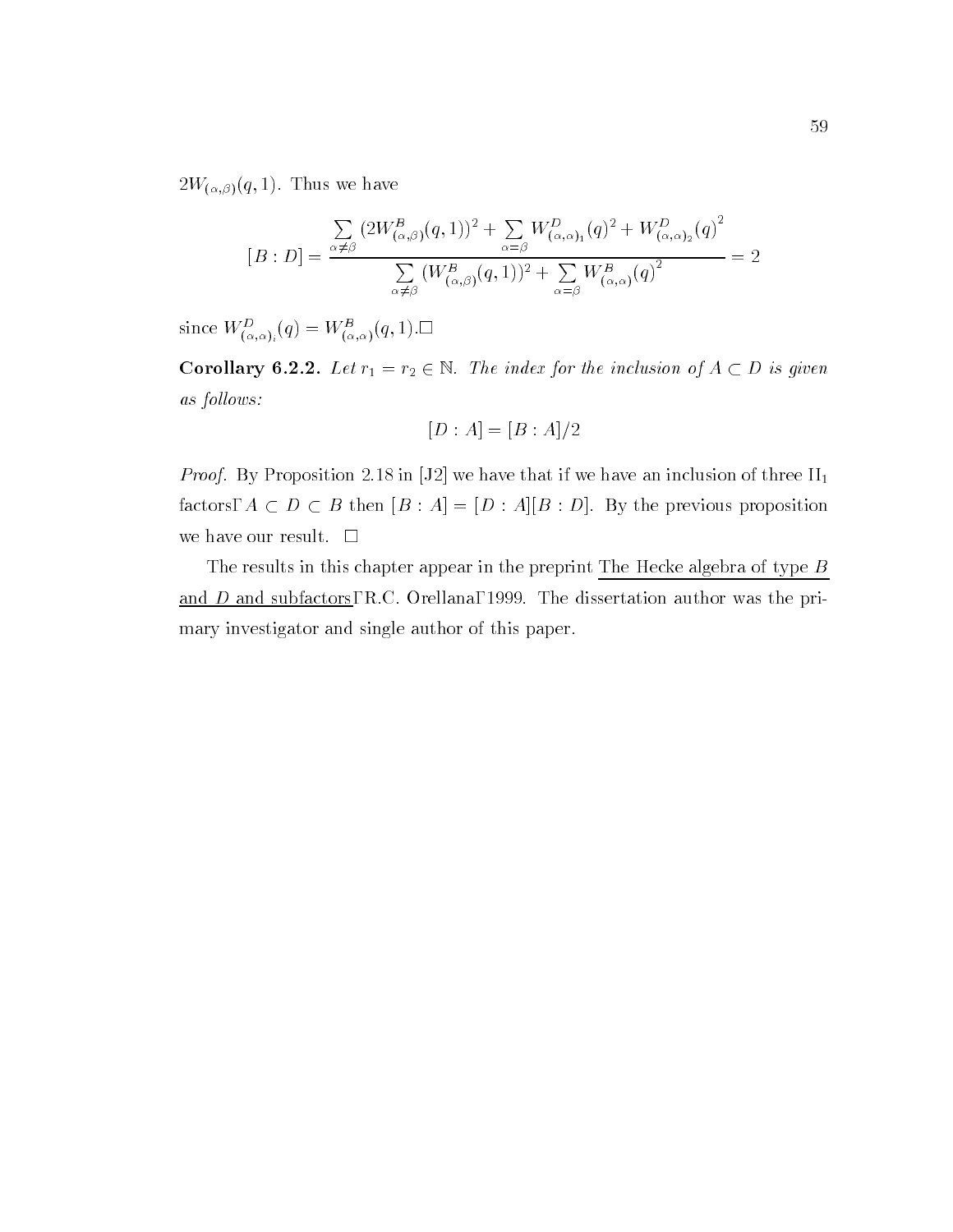### Bibliography

- [A] Andersen, H.H. Tensor products of quantized tilting modules, Comm. Math. Phys. 149 (1991), 149-159.
- [B] Birman, J, Braids, links and mapping class groups, Ann. Math. Stud. 82 (1974).
- [D] Drinfeld, V. Quantum groups, Proceedings ICM Berkeley, 1986, 798-820.
- [DJ] Dipper, R.; James, G.D., Representations of Hecke algebras of type  $B_n$ , J. Algebra 146 (1992), 454-481.
- [DGM] Dipper, Richard; James, Gordon; Murphy, Eugene. Hecke algebras of type  $B_n$  at roots of unity Proc. London Math Soc.(3) 70(995) 505-528.
- $|E|$  Erlijman, Juliana; Two sided braid groups and asymptotic inclusions, preprint.
- [G] Geck, Meinolf, Trace functions on Iwahori-Hecke Algebras , Banach Center Publications 42 (1998), 87-109.
- [GL] Geck, Meinolf; Lambropoulou, Sofia, *Markov traces and Knot invariants re*lated to Iwahori-Hecke algebras of type B, J. Reine Angew. Math 482 1997, 191-213.
- [GP] Geck, Meinolf; Pfeiffer, On the irreducible characters of Hecke algebras, advances in Math. 102 (1993), 79-94.
- [GW] Goodman, F. M.; Wenzl, H. Littlewood-Richardson Coefficients for Hecke Algebras at Roots of Unity, Advances in Mathematics. 82, No2, August (1990).
- [H] Hoefsmit, P.N., Representations of Hecke algebras of nite groups with BNpairs of classical type, thesis, University of British Columbia, 1974.
- [Ji1] Jimbo, M., Quantum R-matrices for generalized Toda System, Comm. Math. Phys., 102, 4(1986), 537-547.